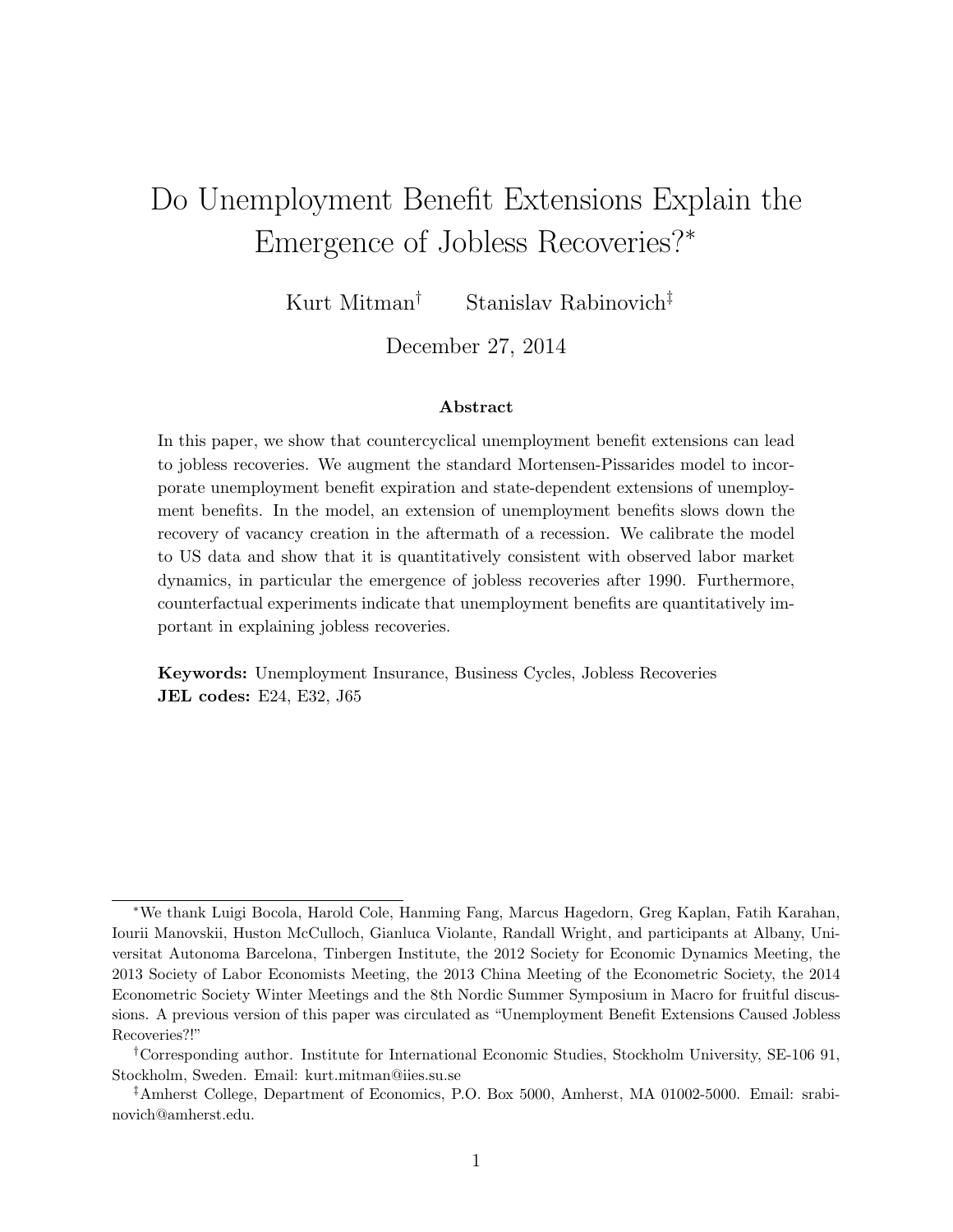### 1 Introduction

The 2007-2009 recession was characterized by a large and persistent decline in labor input, in particular a high unemployment rate. Moreover, the unemployment rate remained persistently high long after 2009, consistent with the phenomenon of jobless recoveries that were also observed in the recessions of 1990-1991 and 2001. Building on these observations, recent research has suggested that policy-induced labor market distortions were a key driver of the recession and its aftermath. [Mulligan](#page-27-0) [\(2010\)](#page-27-0) and [Ohanian](#page-27-1) [\(2010\)](#page-27-1), in particular, have emphasized that a time-varying labor wedge - driven, for example, by taxes or social insurance - has the potential to explain much of the movement in the labor input during the Great Recession.

In this paper, we contribute to this literature by quantitatively evaluating the role of a particular government policy: the countercyclical extensions of unemployment benefits. Specifically, we introduce unemployment benefit extensions into an otherwise standard equilibrium search model of the labor market, and argue that these time-varying extensions, in conjunction with aggregate labor productivity shocks, can explain observed unemployment dynamics. In doing so, we extend the existing line of research in two ways. First, we evaluate the role of labor market distortions in a frictional labor market rather than a representativeagent real business cycle model. Second, unlike most previous research, we evaluate the role of unemployment benefit extensions over the last 50 years, rather than focusing solely on the Great Recession. In particular, we argue that unemployment insurance policy helps account for both the experiences of the last three recessions, which featured jobless recoveries, and the previous recessions, which did not.

The unemployment insurance (UI) system in the United States features automatic triggers that increase the duration of unemployment benefits during periods of high unemployment. Moreover, in all but one of the previous eight recessions, the government has enacted discretionary policies that extended UI benefit duration further. The weeks of extended UI benefits available have increased over the last 50 years, reaching an unprecedented extension to 99 weeks of benefits available during the Great Recession. Crucially, because unemployment benefit duration is generally tied to the unemployment rate, high benefit durations persist long after labor productivity begins to recover following a recession.

To study the implications of this policy for the cyclical behavior of the labor market, we introduce countercyclical UI benefit extensions into the Mortensen-Pissarides equilibrium search model with aggregate shocks to labor productivity. Unemployment benefits increase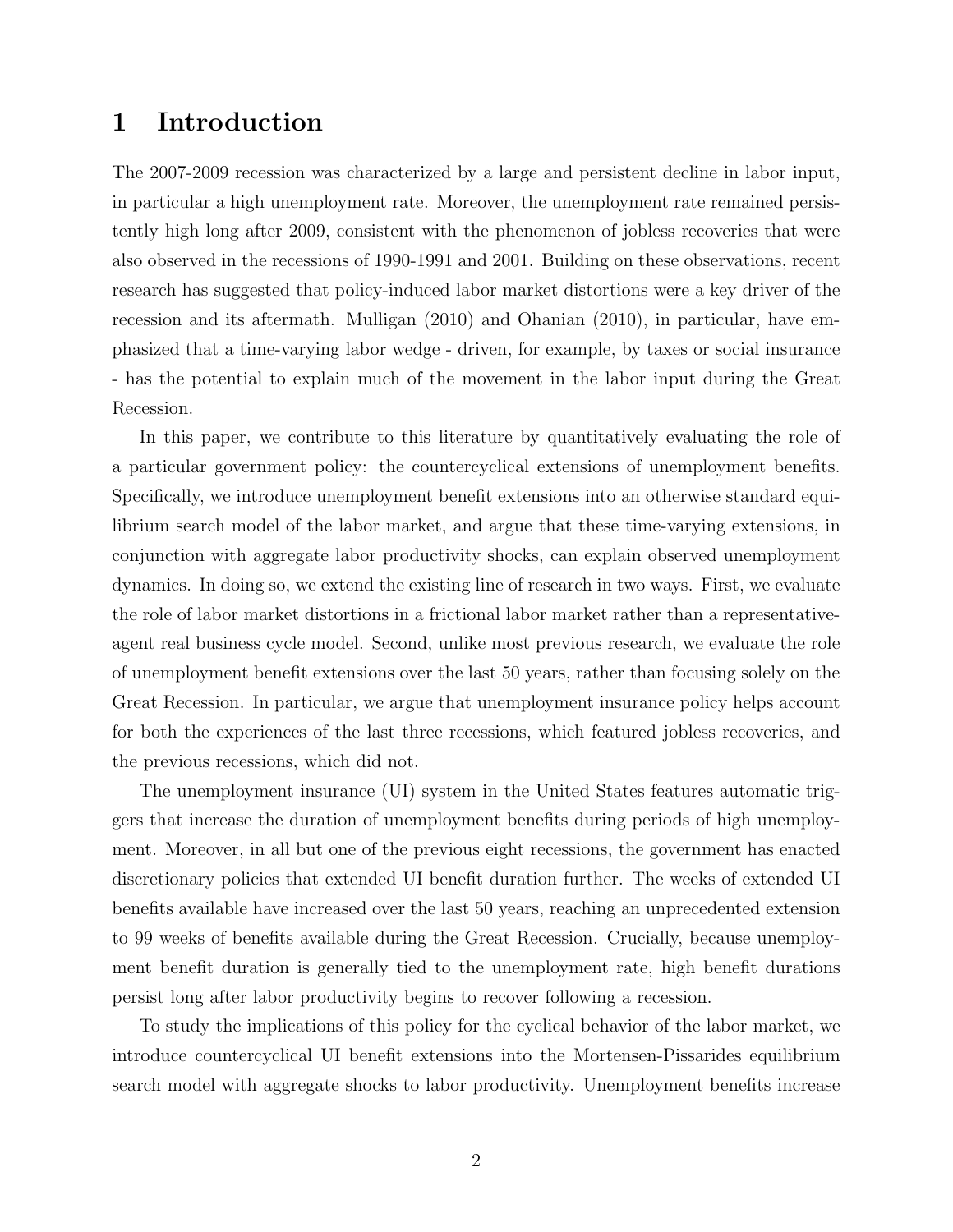the unemployment rate by raising the workers' outside option in wage negotiations, thereby discouraging firms from posting job vacancies. If unemployment benefits were constant, a recovery in productivity in the model would imply a drop in unemployment. However, the actual unemployment insurance system extends the duration of unemployment benefits when unemployment is high. Because unemployment is high in the aftermath of a productivity drop, a recovery in productivity is likely to coincide with an extension of unemployment benefits, which can slow down or even prevent the recovery of employment. This channel lowers the correlation between productivity and unemployment and has the capacity to explain the emergence of jobless recoveries that we now observe. To be clear, we are not claiming that unemployment benefit extensions led to the rise in initial unemployment. Rather, benefit extensions propagate and amplify shocks that lead to increases in the unemployment rate, which endogenously leads to a drop in the correlation between productivity and employment.<sup>[1](#page-0-0)</sup>

We quantitatively evaluate the importance of this channel in our calibrated model by simulating the series of productivity shocks observed in the 1960-2014 period and sequentially introducing the unemployment benefit extensions enacted during this period. We find that the model accounts well for observed time series of unemployment, in particular the observations that recoveries were not jobless prior to 1990 and became jobless thereafter. The key to generating this result is the fact that the UI benefit extensions enacted after the recessions of 1990-1991, 2001, and 2007-2009 were large *relative* to the productivity recovery following these recessions. We also conduct counterfactual experiments to quantify the importance of the extensions: specifically, we examine how the cyclical behavior of unemployment would have been different had the extensions not occurred. The model predicts a much faster recovery of employment if the unemployment benefit extensions are not enacted.

In addition to matching the unemployment dynamics, we find that the model accounts for the apparent shift in the Beveridge curve observed following the 2007-2009 recession. The Beveridge curve - the observed negative correlation between unemployment and vacancies - is a robust feature of the post-war labor market. However, this correlation became substantially weaker in the aftermath of the last recession, as the rise in job postings was not accompanied by a comparable fall in unemployment. We show that our simulated model reproduces an unemployment-vacancy correlation very similar to the one observed in the data - including the 2007-2013 period, during which the model reproduces the perceived shift in the simulated

<sup>&</sup>lt;sup>1</sup>In this paper we consider shocks to labor productivity, but the mechanism would be the same for any economic shock that led to an increase in the unemployment rate.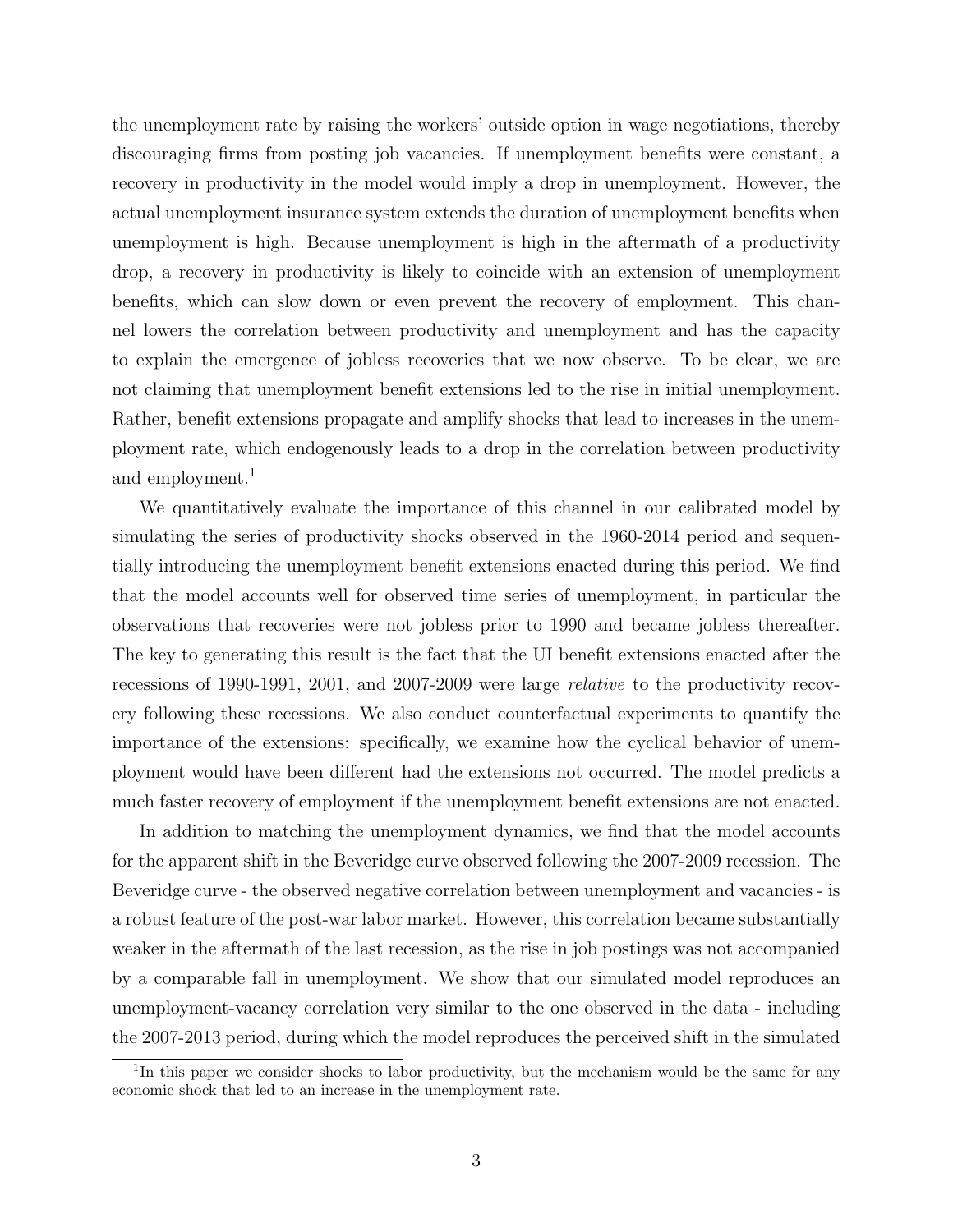Beveridge curve. In other words, the large unemployment benefit extensions implemented during this period acted as shocks that induced a substantial departure from the theoretical Beveridge curve, making it appear as if the curve itself shifted, although all the parameters of our model, including the matching function, have remained the same.

#### <span id="page-3-0"></span>1.1 Relationship to the literature

The distortionary effects of unemployment insurance on unemployment have been recognized for a long time and are the subject of a large literature. Our innovation is to embed such distortionary effects into a general equilibrium model and to study their implications for the timing, rather than simply the magnitude, of unemployment.

To build some motivation for the analysis in this paper, consider the existing estimates of the elasticity of unemployment duration with respect to unemployment benefits. Research starting with the seminal work of Moffi[tt and Nicholson](#page-27-2) [\(1982\)](#page-27-2), [Mo](#page-26-0)ffitt [\(1985\)](#page-26-0), and [Katz](#page-26-1) [and Meyer](#page-26-1) [\(1990\)](#page-26-1) reached consensus estimates that a ten-week increase in benefit duration increases the average duration of unemployment spells by 1 to 2 weeks. Although this elasticity might appear small, it is far from innocuous, for two reasons. First, an apparently small increase in unemployment duration can correspond to a large increase in the aggregate unemployment rate: a simple back-of-the-envelope calculation implies a 10-week increase in benefit duration leads to a 0.7 percentage point increase in the unemployment rate.<sup>[2](#page-0-0)</sup> Second, the unemployment benefit extensions we consider are large, especially the extensions in the most recent recession, which increased potential benefit duration by up to 73 weeks (for a maximum of 99 weeks). Note, however, that merely extrapolating the measured elasticities to the aggregate level says nothing about their implications for the timing of unemployment or its correlation with productivity. Although we will use the empirical estimates from the above literature as our calibration target, the ability of the model to match the timing of unemployment is a success of the theory.

We view our analysis as complementary to the existing research on policy-induced labor market distortions, (e.g. Mulligan  $(2002, 2010, 2012)$  $(2002, 2010, 2012)$  $(2002, 2010, 2012)$ , [Ohanian](#page-27-1)  $(2010)$ , [Herkenho](#page-26-2)ff and [Ohanian](#page-26-2) [\(2011\)](#page-26-2), among others): unlike previous research (one notable exception is [Krause](#page-26-3) [and Uhlig](#page-26-3)  $(2012)$  who investigate the effects of reforms to UI in Germany), our results point to

<sup>&</sup>lt;sup>2</sup>In particular, set the unemployment rate equal to its steady-state value,  $u = \frac{\delta}{\delta + f}$ , where  $\delta$  is the job separation rate and *f* is the job-finding rate, and use the fact that expected unemployment duration is equal to the reciprocal of the job-finding rate. At a weekly frequency,  $f \approx 0.14$ , and  $\delta$  is an order of magnitude smaller ( $\delta \approx 0.0081$ ). Then, a ten-week increase in unemployment duration is equivalent to slightly more than a 10% decrease in the job-finding rate, which, in turn, translates into a 0.7 percentage point increase in the unemployment rate.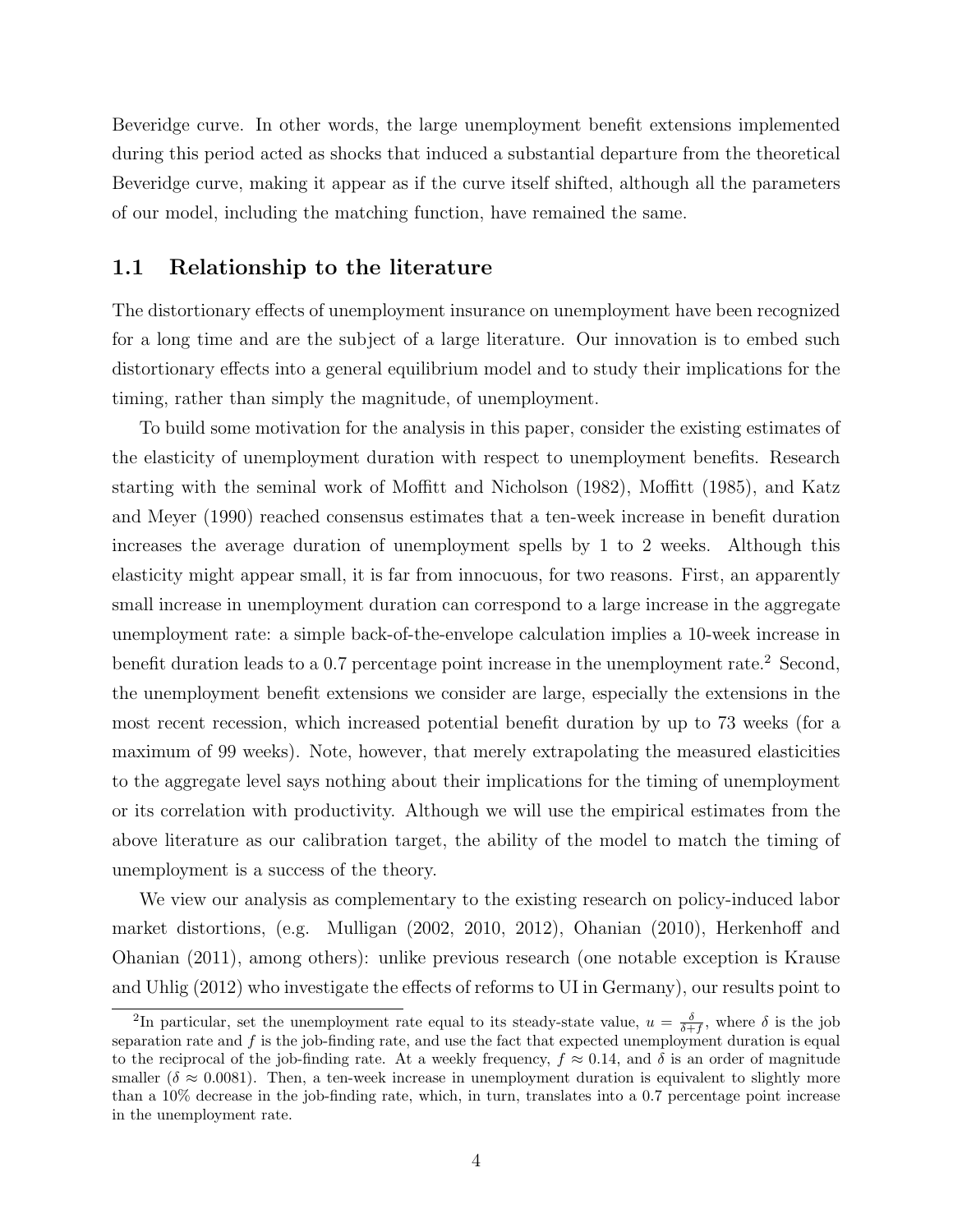UI benefit extensions as a particularly important contributor to a weak labor market recovery after the last three recessions. In this regard, our paper contributes to the literature trying to account for the phenomenon of jobless recoveries, and, more generally, trying to assess the efficacy of labor productivity as the primary driver of labor market fluctuations. The existence of jobless recoveries suggests that the answer to the latter question is negative; an important line of research therefore attempts to substantially modify existing models to account for the sluggish recovery of employment.

There are a variety of approaches to explaining jobless recoveries. [Bernanke](#page-25-0) [\(2003\)](#page-25-0) attributes jobless recoveries to sluggish aggregate demand. [Groshen and Potter](#page-26-4) [\(2003\)](#page-26-4) propose structural change as an explanation, and [Bachmann](#page-25-1) [\(2011\)](#page-25-1) studies the role of labor hoarding. [Berger](#page-25-2) [\(2011\)](#page-25-2) has argued that countercyclical restructuring behavior of firms can generate jobless recoveries. This is by no means an exhaustive list.<sup>[3](#page-0-0)</sup> Relative to this literature, our paper proposes a significantly smaller departure from a workhorse Mortensen-Pissarides model. In this sense, our paper is close in spirit to [McGrattan and Prescott](#page-26-5) [\(2014\)](#page-26-5), who likewise argue that small modifications to the benchmark model can be sufficient to explain the weak employment-productivity correlation. The mechanism in our paper is different, however. Rather than modify the structural features of the model, we argue for incorporating a salient but previously overlooked feature of US government policy - time-varying unemployment insurance - into the standard framework. Our paper is close in nature to the innovative work by [Herkenho](#page-26-6)ff [\(2013\)](#page-26-6), who argues that increased access to credit has led households to take on more debt and be pickier about finding jobs, leading to slower recoveries. Similar to that paper, we share the view that changes in the value of non-employment are important for generating observed unemployment patterns; our paper is distinct in emphasizing unemployment benefit extensions as the driving mechanism.

Our results imply not only that unemployment insurance is crucial for explaining the emergence of jobless recoveries, but also that a standard equilibrium search model explains unemployment dynamics very well once these time-varying policy changes are accounted for. We stress that we are not suggesting UI benefit extensions as the sole driver of jobless recoveries. Instead, it is the combination of large UI benefit extensions with a comparatively small productivity recovery that generates the observed unemployment dynamics.

The analysis in our paper is distinct from the large body of research that tries to explain the high volatility of unemployment, following the [Shimer](#page-27-5) [\(2005\)](#page-27-5) puzzle. Our aim here is not to offer an explanation for high unemployment volatility. Rather, the quantitative

<sup>&</sup>lt;sup>3</sup>[Aaronson et al.](#page-25-3) [\(2004\)](#page-25-3) discuss existing explanations that have been proposed for jobless recoveries.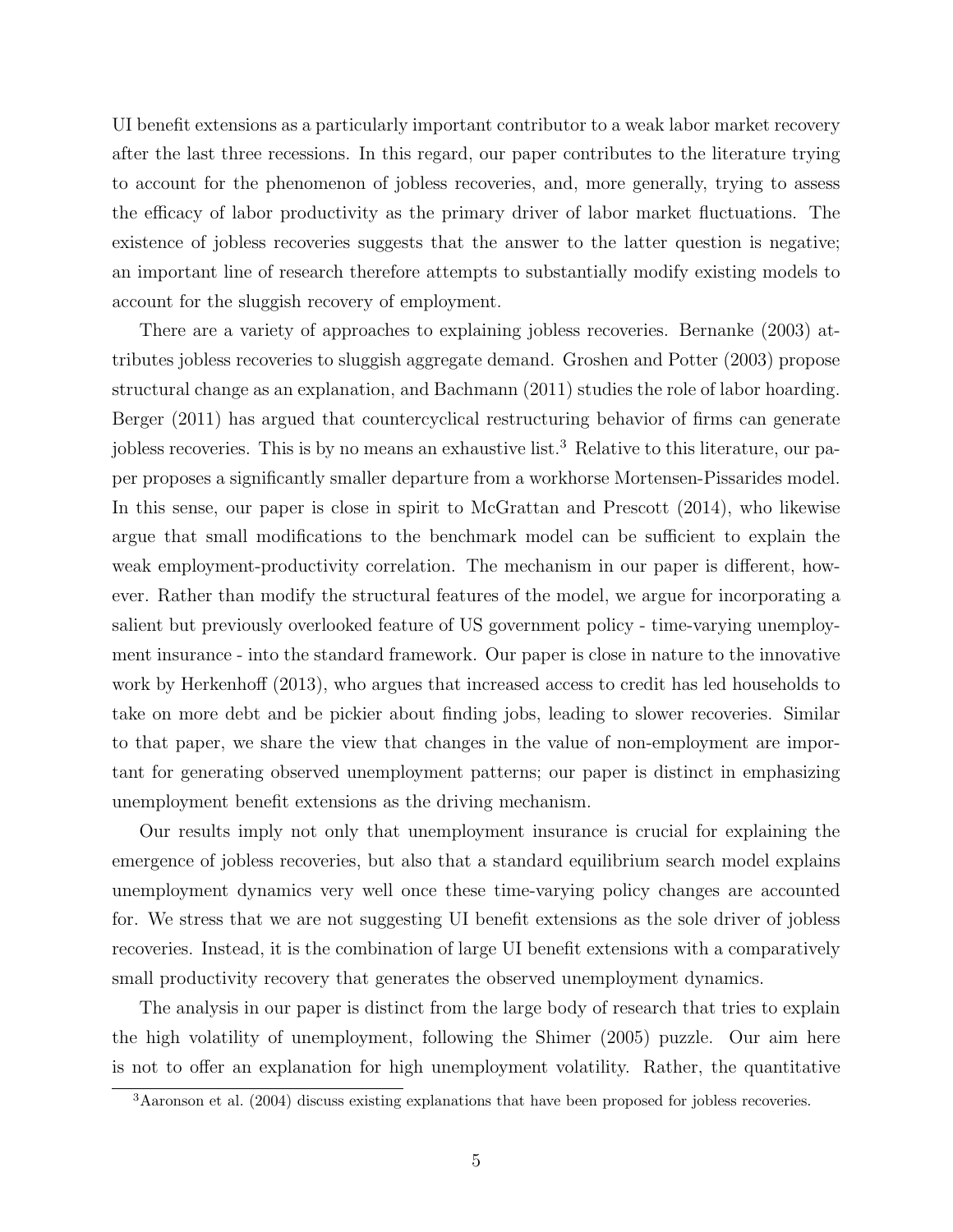success of our model is evidenced by the fact that it accounts well for the entire time series of unemployment. In particular, it correctly predicts the timing, not just the volatility, of unemployment dynamics, specifically the sluggish recovery of employment in the aftermath of certain recessions. Nearly all of the theories put forth by the literature to resolve the Shimer puzzle (e.g. wage rigidities in [Hall](#page-26-7) [\(2005\)](#page-26-7), small surplus in [Hagedorn and Manovskii](#page-26-8) [\(2008\)](#page-26-8), or marginal worker-firm matches in [Menzio and Shi](#page-26-9) [\(2011\)](#page-26-9)) feature a counterfactual correlation between labor productivity and unemployment close to unity. In contrast, our paper correctly predicts a much lower correlation between productivity and unemployment.

In section [2](#page-5-0) we describe the model environment with time-varying unemployment benefits. In section [3](#page-11-0) we lay out the calibration procedure. In section [4,](#page-13-0) we describe the simulation and quantitative analysis that we conduct. Section [5](#page-14-0) reports the results. In section [6](#page-18-0) we discuss the choices of calibrated parameter values and the calibrated model's implications. Section [7](#page-23-0) concludes. All tables and figures are collected in Appendix [A.](#page-28-0) Appendix [B](#page-41-0) provides an overview of the unemployment benefit extensions in the post-war period.

### <span id="page-5-0"></span>2 Model Description

The model is a variant of the standard Mortensen-Pissarides model with aggregate productivity shocks, augmented to incorporate unemployment benefit expiration, and thereby accounting for the fact that the value of unemployment varies across unemployed workers. Specifically, workers in the model may lose UI eligibility while unemployed, and regain this eligibility while employed. The rate at which unemployment benefits expire may vary over time, and is the key policy variable that we focus on.

#### 2.1 Economic Environment

Time is discrete and the time horizon is infinite. The economy is populated by a unit measure of workers and a larger continuum of firms.

In any given period, a worker can be either employed (matched with a firm) or unemployed. Workers are risk-neutral expected utility maximizers and have expected lifetime utility

$$
U = \mathbb{E}_0 \sum_{t=0}^{\infty} \beta^t x_t,
$$

where  $\mathbb{E}_0$  is the period-0 expectation operator,  $\beta \in (0,1)$  is the discount factor, and  $x_t$ denotes consumption in period *t*. An unemployed worker produces *h*, which stands for the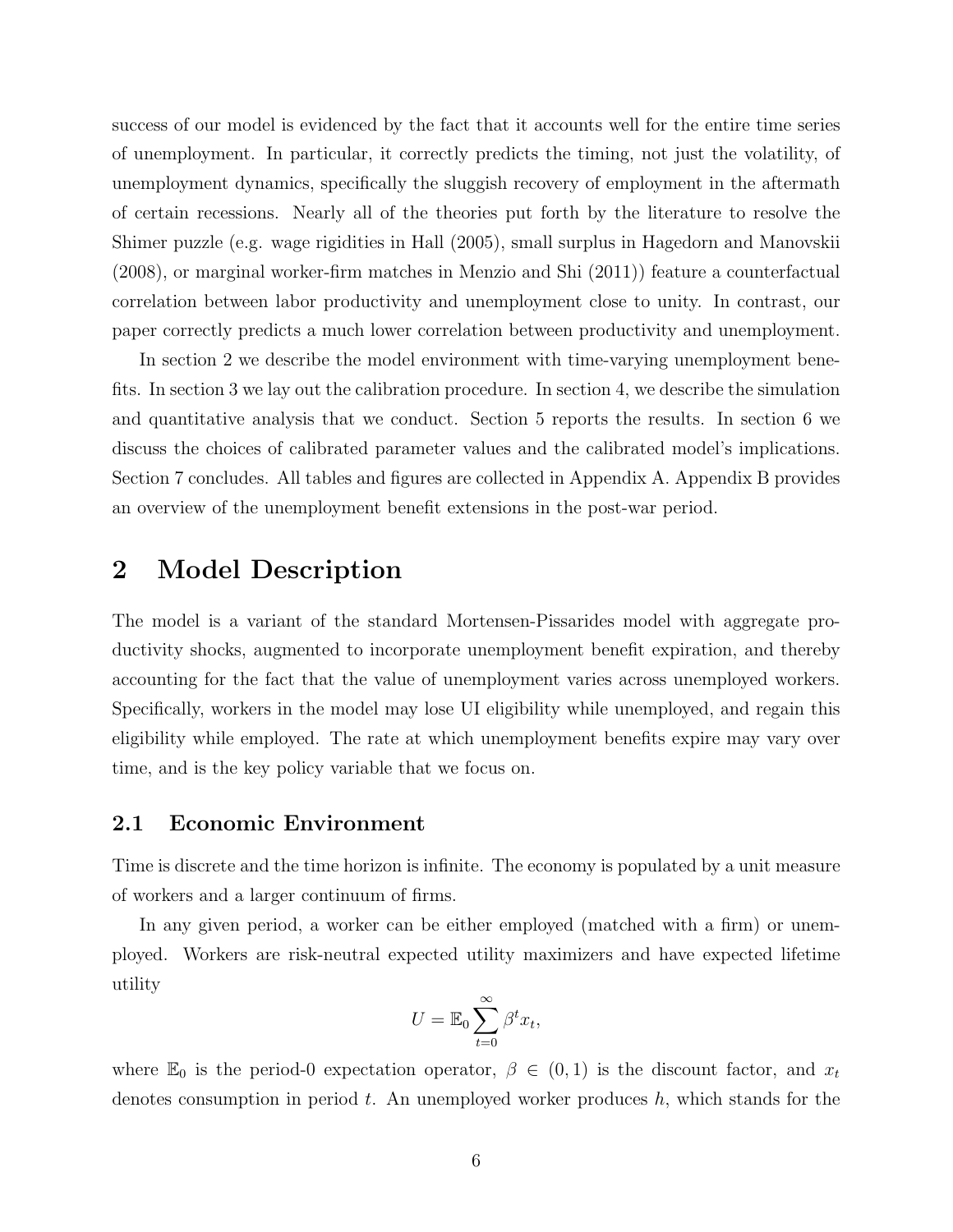combined value of leisure and home production.

Firms are risk-neutral and maximize profits. Workers and firms have the same discount factor  $\beta$ . A firm can be either matched to a worker or vacant. A firm posting a vacancy incurs a flow cost *k*.

Unemployed workers and vacancies match in pairs to produce output. The number of new matches in period *t* equals

$$
M(u_t,v_t)\,,
$$

where  $u_t$  is the unemployment level in period  $t$ , and  $v_t$  is the measure of vacancies posted in period *t*.

The matching function *M* exhibits constant returns to scale, is strictly increasing and strictly concave in both arguments, and has the property that the number of new matches cannot exceed the number of potential matches:  $M(u, v) \leq \min\{u, v\}$   $\forall u, v$ . We define

$$
\theta_t = \frac{v_t}{u_t}
$$

to be the market tightness in period *t*. We define the functions

$$
f(\theta) = \frac{M(u, v)}{u} = M(1, \theta) \text{ and}
$$

$$
q(\theta) = \frac{M(u, v)}{v} = M(\frac{1}{\theta}, 1)
$$

where  $f(\theta)$  is the job-finding probability for an unemployed worker and  $q(\theta)$  is the probability of filling a vacancy. By the assumptions on *M* made above, the function  $f(\theta)$  is increasing in  $\theta$  and  $q(\theta)$  is decreasing in  $\theta$ .

Existing matches are exogenously destroyed with a constant job separation probability  $\delta$ . Thus, any of the  $l_t = 1 - u_t$  workers employed in period t has a probability  $\delta$  of becoming unemployed in period  $t + 1$ .

All worker-firm matches are identical: the only shocks to labor productivity are aggregate shocks. Specifically, a matched worker-firm pair produces output  $z_t$  in period  $t$ , where  $z_t$  is aggregate labor productivity. We assume that  $\ln z_t$  follows an AR(1) process

<span id="page-6-0"></span>
$$
\ln z_t = \rho \ln z_{t-1} + \sigma_\varepsilon \varepsilon_t,\tag{1}
$$

where  $0 \le \rho < 1$ ,  $\sigma_{\varepsilon} > 0$ , and  $\varepsilon_t$  are independent and identically distributed standard normal random variables. We will write  $z^t = \{z_0, z_1, ..., z_t\}$  to denote the history of shocks up to period *t*.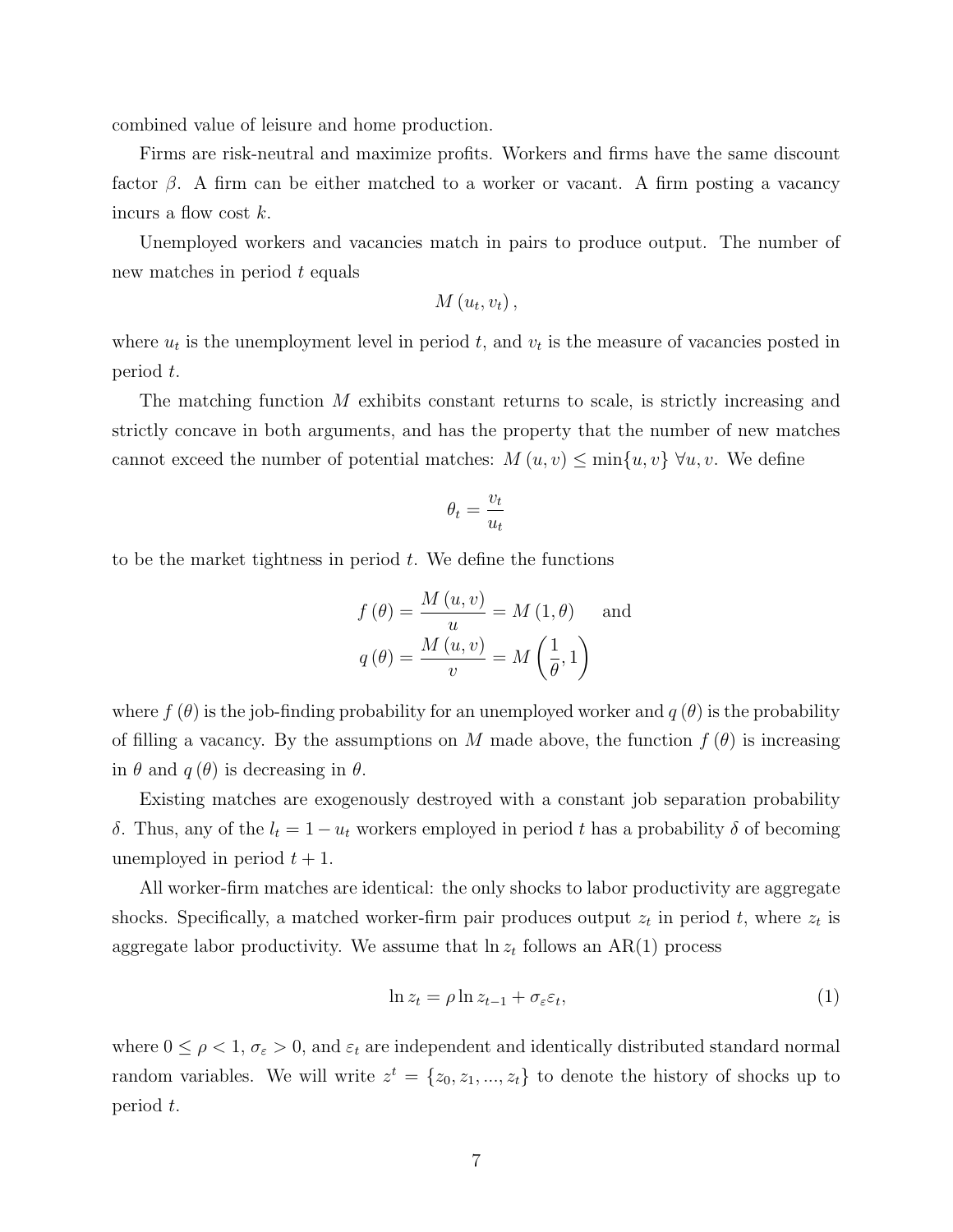### 2.2 Government Policy

The government levies a constant lump sum tax  $\tau$  on firm profits and uses its tax revenues to finance unemployment benefits *b*. Every worker, at each point in time, can be either *eligible* or *ineligible* for unemployment benefits, and receives *b* only if unemployed and eligible. We assume stochastic benefit expiration, similarly to [Fredriksson and Holmlund](#page-26-10) [\(2001\)](#page-26-10) and [Faig](#page-25-4) [and Zhang](#page-25-4) [\(2012\)](#page-25-4). Eligible workers may lose their eligibility if unemployed, and ineligible workers may regain eligibility when employed. Specifically, the eligibility status of a worker evolves as follows:

- A worker who is eligible for unemployment benefits retains his eligibility the following period with probability 1 if employed, and with probability  $1 - e_t$  if unemployed; with probability *e<sup>t</sup>* he instead becomes ineligible.
- *•* A worker who is ineligible for unemployment benefits remains ineligible the following period if unemployed, and becomes re-entitled to unemployment benefits with probability *r<sup>t</sup>* if employed.

This assumption is made to mimic the actual system of benefit expiration and re-entitlement in the US while ensuring the stationarity of the workers' and firms' decision problems. Finally, the government policy can potentially depend on the current state of the economy, in particular on the unemployment rate.

### 2.3 Timing

- 1. The economy enters period *t* with some distribution of workers across employment and eligibility states:
	- $l_t^E$  = measure of eligible employed workers;
	- $l_t^I$  = measure of ineligible employed workers;
	- $u_t^E$  = measure of eligible unemployed workers;
	- $u_t^I$  = measure of eligible unemployed workers.

Note that  $l_t^E + l_t^I + u_t^E + u_t^I = 1$ .

2. The aggregate shock *z<sup>t</sup>* then realizes and is publicly observed. Production and consumption then take place: employed workers get wage  $w_t^E$  if eligible for unemployment benefits and  $w_t^I$  if ineligible (see below for how wages are determined). Unemployed workers receive  $h + b$  if eligible for benefits and h if ineligible.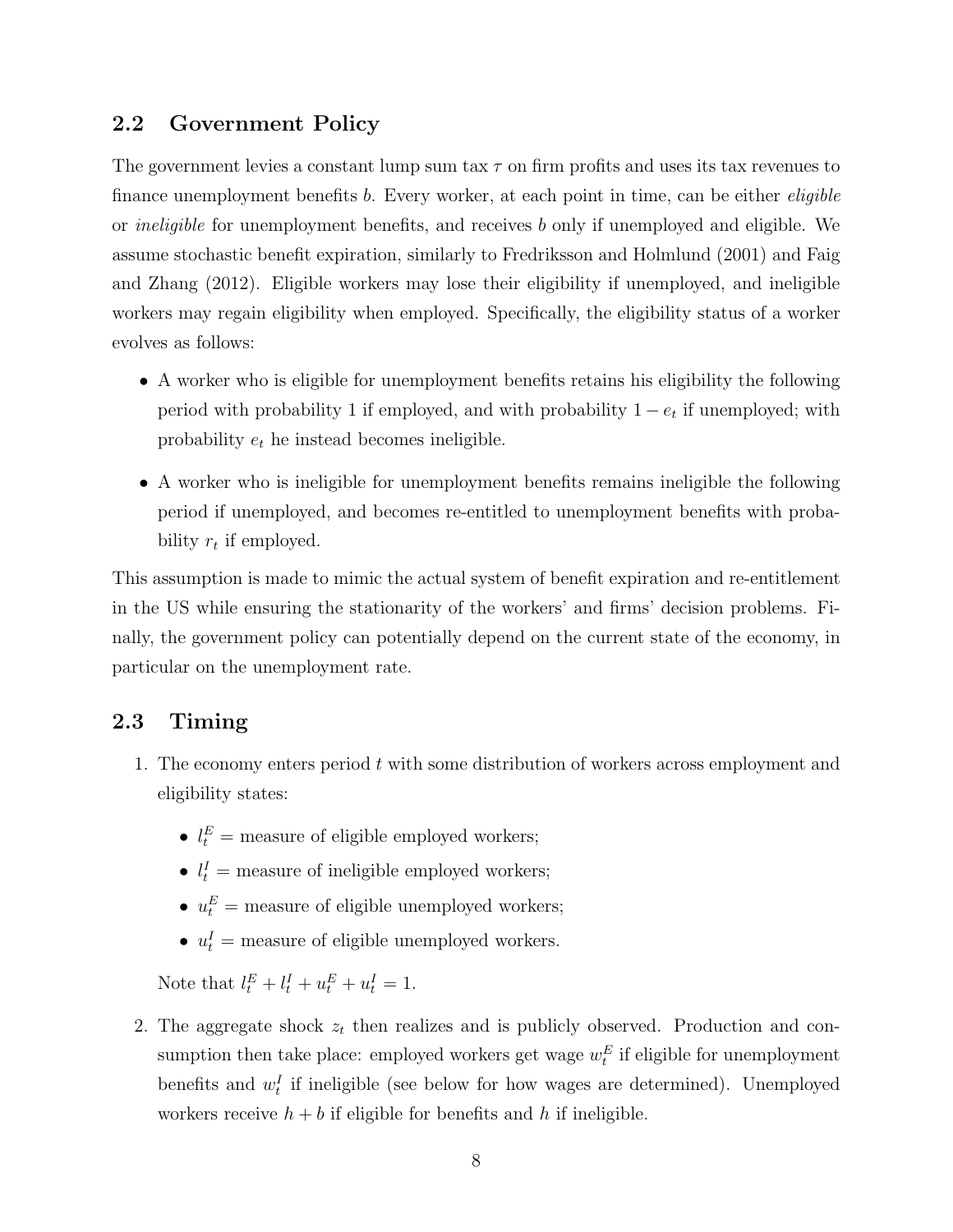3. Firms decide how many vacancies to post, at cost *k* per vacancy. This determines the market tightness

$$
\theta_t = \frac{v_t}{u_t^E + u_t^I} \tag{2}
$$

- 4.  $f(\theta) (u_t^E + u_t^I)$  workers find jobs. At the same time, a fraction  $\delta$  of the existing  $l_t =$  $l_t^E + l_t^I$  matches are exogenously destroyed.
- 5. Eligible unemployed workers become ineligible with probability *e<sup>t</sup>* and remain eligible with probability  $1 - e_t$ . At the same time, ineligible employed workers become eligible with probability  $r_t$  and remain ineligible with probability  $1 - r_t$ .

The laws of motion for the distribution of workers are then given by:

<span id="page-8-0"></span>
$$
l_{t+1}^{E} = (1 - \delta) l_t^{E} + f(\theta_t) u_t^{E} + r_t [(1 - \delta) l_t^{I} + f(\theta_t) u_t^{I}]
$$
\n(3)

$$
l_{t+1}^{I} = (1 - r_t) [(1 - \delta) l_t^{I} + f(\theta_t) u_t^{I}]
$$
\n(4)

$$
u_{t+1}^{E} = (1 - e_t) \left[ \delta l_t^{E} + (1 - f(\theta_t)) u_t^{E} \right]
$$
\n(5)

$$
u_{t+1}^I = \delta l_t^I + (1 - f(\theta_t)) u_t^I + e_t \left[ \delta l_t^E + (1 - f(\theta_t)) u_t^E \right]
$$
 (6)

#### 2.4 Worker Value Functions

We characterize the problem of the worker recursively. The aggregate state of the economy in period *t* is denoted by  $\Omega_t \equiv (z_t, l_t^E, l_t^I, u_t^E, u_t^I)$ . The evolution of the aggregate state is then determined by equations  $(1), (3)-(6)$  $(1), (3)-(6)$  $(1), (3)-(6)$  $(1), (3)-(6)$  $(1), (3)-(6)$ .

A worker entering period  $t$  eligible employed receives a wage  $w_t^E$ . Then he retains his job with probability  $1 - \delta$  and loses it with probability  $\delta$ . If he loses his job, he also loses his eligibility with probability  $e_t$  and retains it with probability  $1 - e_t$ <sup>[4](#page-0-0)</sup>.

A worker entering period  $t$  as ineligible employed receives a wage  $w_t^I$ . Then he retains his job with probability  $1 - \delta$  and loses it with probability  $\delta$ . If he retains his job, he becomes eligible the following period with probability  $r_t$  and remains ineligible with probability  $1-r_t$ .

A worker entering period *t* as eligible unemployed receives *h* + *b* and finds a job with probability  $f(\theta_t)$ . If he remains unemployed, he loses his eligibility with probability  $e_t$  and retains it with probability  $1 - e_t$ .

<sup>&</sup>lt;sup>4</sup>We assume that a worker who has just become unemployed may lose his eligibility immediately. This timing assumption does not affect any of the results and is made purely for analytical convenience; we could have alternatively assumed that an eligible worker who just lost his job spends one period as eligible and only then may lose his eligibility.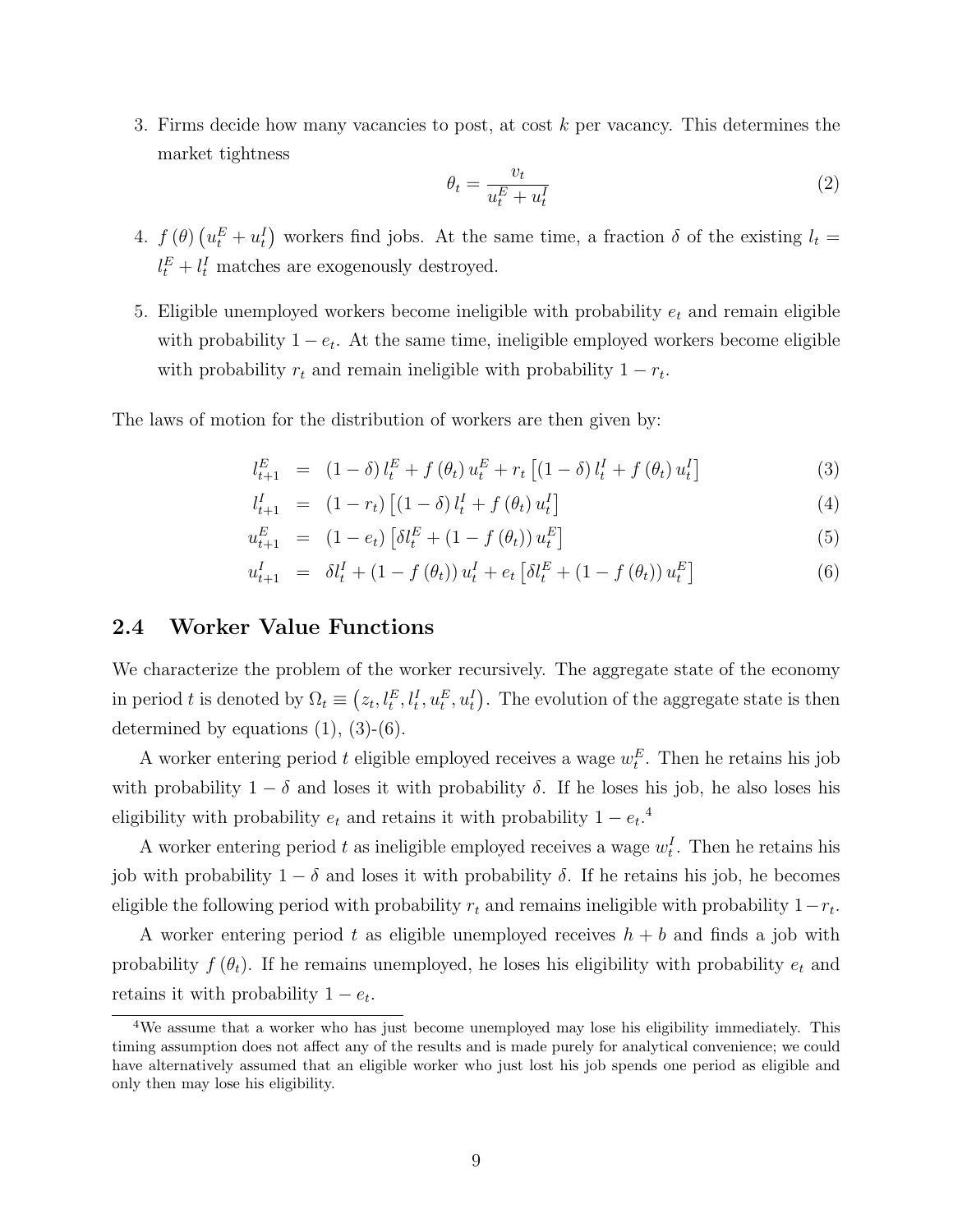A worker entering period *t* as ineligible unemployed receives only *h* and finds a job with probability  $f(\theta_t)$ . If he remains unemployed, he also remains ineligible, and if he finds a job, he becomes eligible with probability *rt*.

Denote the values of employed workers by  $W_t^E$  and  $W_t^I$  for eligible and ineligible workers, respectively. Similarly, denote the values of unemployed workers by  $U_t^E$  and  $U_t^I$  for eligible and ineligible workers, respectively. Then these values satisfy:

<span id="page-9-0"></span>
$$
W_{t}^{E} (\Omega_{t}) = w_{t}^{E} + \beta (1 - \delta) \mathbb{E} W_{t+1}^{E} (\Omega_{t+1}) + \beta \delta (1 - e_{t}) \mathbb{E} U_{t+1}^{E} (\Omega_{t+1}) + \beta \delta e_{t} \mathbb{E} U_{t+1}^{I} (\Omega_{t+1})
$$
\n(7)

$$
W_t^I (\Omega_t) = w_t^I + \beta (1 - \delta) r_t \mathbb{E} W_{t+1}^E (\Omega_{t+1}) + \beta (1 - \delta) (1 - r_t) \mathbb{E} W_{t+1}^I (\Omega_{t+1}) + \beta \delta \mathbb{E} U_{t+1}^I (\Omega_{t+1})
$$
(8)

$$
U_t^E(\Omega_t) = h + b + \beta f(\theta_t) \mathbb{E} W_{t+1}^E(\Omega_{t+1})
$$
  
+  $\beta (1 - f(\theta_t)) (1 - e_t) \mathbb{E} U_{t+1}^E(\Omega_{t+1})$   
+  $\beta (1 - f(\theta_t)) e_t \mathbb{E} U_{t+1}^I(\Omega_{t+1})$  (9)

$$
U_t^I(\Omega_t) = h + \beta f(\theta_t) r_t \mathbb{E} W_{t+1}^E(\Omega_{t+1})
$$
  
+ 
$$
\beta f(\theta_t) (1 - r_t) \mathbb{E} W_{t+1}^I(\Omega_{t+1})
$$
  
+ 
$$
\beta (1 - f(\theta_t)) \mathbb{E} U_{t+1}^I(\Omega_{t+1})
$$
 (10)

#### 2.5 Firm Value Functions

A firm matched to an eligible worker receives profits  $z_t - \tau - w_t^E$  and retains the worker for the next period with probability  $1 - \delta$ . A firm matched to an ineligible worker receives profits  $z_t - \tau - w_t^I$  and retains the worker for the next period with probability  $1 - \delta$ . If it retains the worker, the worker becomes eligible the next period with probability *rt*. Denote the value of a vacancy by  $V_t$  and denote by  $J_t^E$ ,  $J_t^I$  the values of a firm matched with an eligible and an ineligible worker, respectively. Then the values of a matched firm satisfy: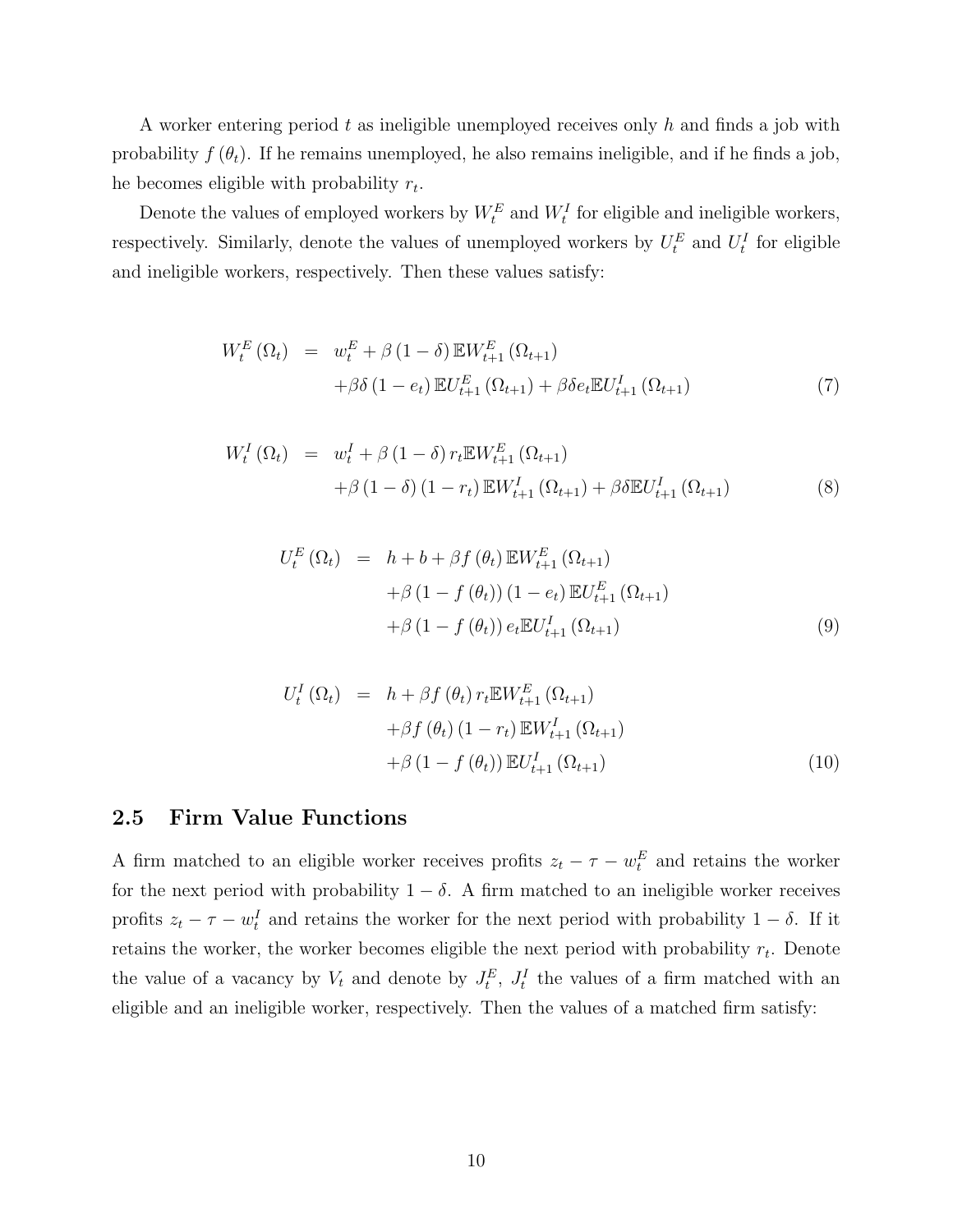$$
J_t^E(\Omega_t) = z_t - w_t^E - \tau + \beta (1 - \delta) \mathbb{E} J_{t+1}^E(\Omega_{t+1}) + \beta \delta \max\{0, V_{t+1}(\Omega_{t+1})\} \tag{11}
$$

$$
J_t^I(\Omega_t) = z_t - w_t^I - \tau + \beta (1 - \delta) (1 - r_t) \mathbb{E} J_{t+1}^I(\Omega_{t+1})
$$
  
+  $\beta (1 - \delta) r_t \mathbb{E} J_{t+1}^E(\Omega_{t+1}) + \beta \delta \max \{0, V_{t+1}(\Omega_{t+1})\}$  (12)

A firm posting a vacancy in period t suffers a flow cost k and fills its vacancy with probability  $q(\theta_t)$ . Let  $\varpi_t$  be the probability that, conditional on filling a vacancy, the worker hired by the firm is eligible for benefits. Then the value of a vacancy satisfies:

<span id="page-10-2"></span>
$$
V_t(\Omega_t) = -k + \beta q(\theta_t) \left\{ \varpi_t \mathbb{E} J_{t+1}^E \left( \Omega_{t+1} \right) + (1 - \varpi_t) \mathbb{E} J_{t+1}^I \left( \Omega_{t+1} \right) \right\}
$$
(13)

The assumptions made above imply

$$
\varpi_t = \frac{u_t^E + r_t u_t^I}{u_t^E + u_t^I} \tag{14}
$$

Free entry of firms guarantees that the value of a vacancy is always zero in equilibrium, so we will have:

<span id="page-10-3"></span>
$$
k = \beta q(\theta_t) \left\{ \varpi_t \mathbb{E} J_{t+1}^E (\Omega_{t+1}) + (1 - \varpi_t) \mathbb{E} J_{t+1}^I (\Omega_{t+1}) \right\}
$$
(15)

#### 2.6 Wage Bargaining

We make the assumption, standard in the literature, that wages are determined according to Nash bargaining: the wage is chosen to maximize a weighted product of the worker's surplus and the firm's surplus. An eligible worker's surplus from being employed is defined by  $\Delta_t^E = W_t^E - U_t^E$ , and an ineligible worker's surplus from being employed is  $\Delta_t^E = W_t^E - U_t^E$ . Similarly, we define the surplus of a firm employing an eligible worker to be  $\Gamma_t^E = J_t^E - V_t$ , and for a firm employing an ineligible worker,  $\Gamma_t^I = J_t^I - V_t$ . The wage  $w_t^E$  is chosen to maximize the product

<span id="page-10-0"></span>
$$
\left(\Delta_t^E\right)^{\xi} \left(\Gamma_t^E\right)^{1-\xi} \tag{16}
$$

and similarly, the wage  $w_t^I$  is chosen to maximize the product

<span id="page-10-1"></span>
$$
\left(\Delta_t^I\right)^{\xi} \left(\Gamma_t^I\right)^{1-\xi},\tag{17}
$$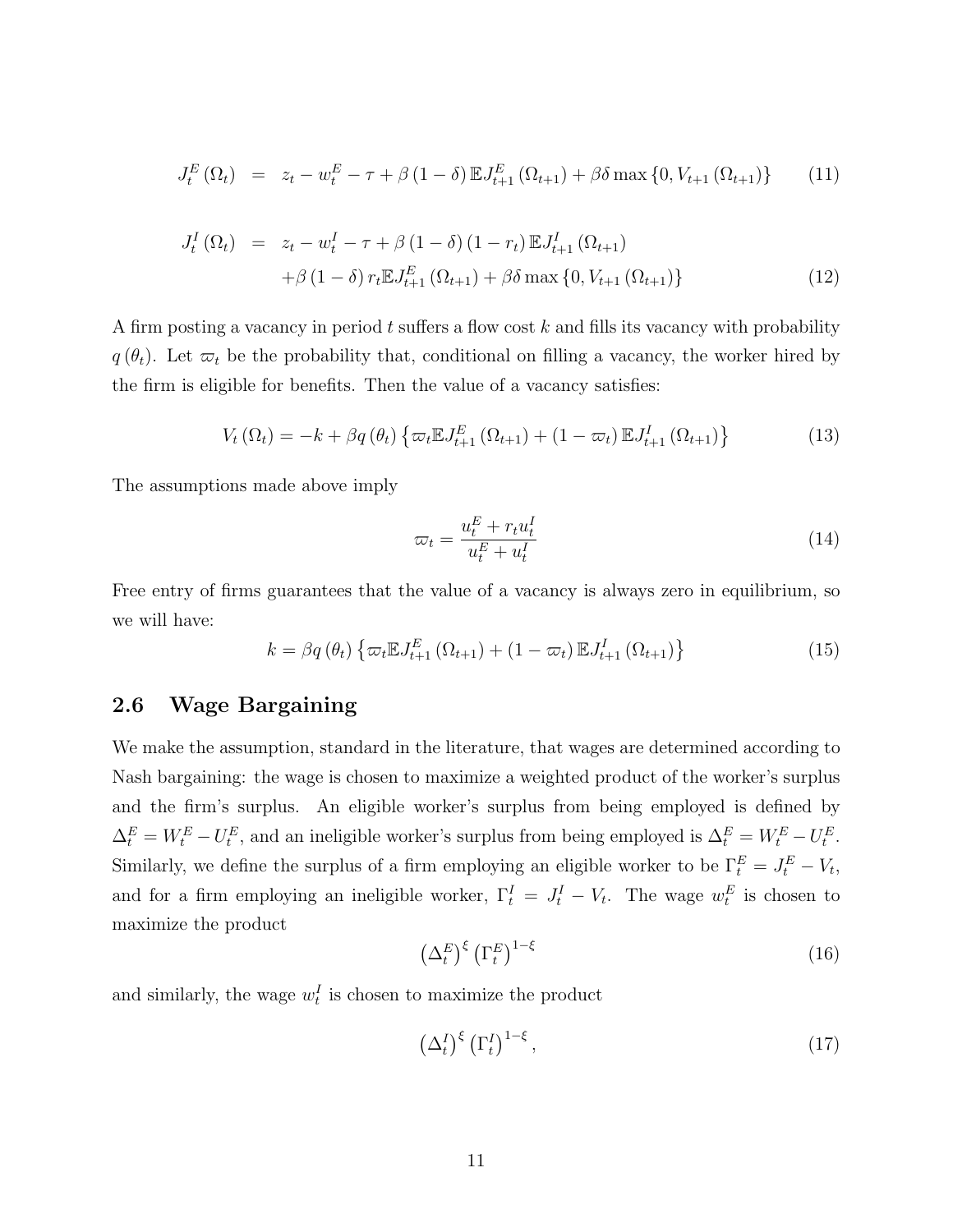where  $\xi \in (0,1)$  is the worker's bargaining weight. Since the value of a vacancy is always zero, we have  $\Gamma_t^i = J_t^i$  for  $i = E, I$  and so the first-order conditions for the bargaining problems [\(16\)](#page-10-0), [\(17\)](#page-10-1) imply  $\Delta_t^E = \xi \left( \Delta_t^E + J_t^E \right)$  and  $\Delta_t^I = \xi \left( \Delta_t^I + J_t^I \right)$ .

### 2.7 Equilibrium

We now define the recursive equilibrium of the model.

**Definition 1** *Given a policy*  $(\tau, b, e(\cdot), r(\cdot))$ *, an equilibrium is a set of functions for wages*  $w^E(\Omega_t)$ ,  $w^I(\Omega_t)$ , market tightness  $\theta(\Omega_t)$ , and value functions

$$
\left\{W^{E}\left(\Omega_{t}\right),W^{I}\left(\Omega_{t}\right),U^{E}\left(\Omega_{t}\right),U^{I}\left(\Omega_{t}\right),J^{E}\left(\Omega_{t}\right),J^{I}\left(\Omega_{t}\right),V\left(\Omega_{t}\right)\right\}
$$

*such that:*

- *1. The value functions satisfy the worker and firm Bellman equations [\(7\)](#page-9-0)-[\(13\)](#page-10-2)*
- 2. Free entry: The value  $V(\Omega_t)$  of a vacant firm is zero for all  $\Omega_t$
- *3. Nash bargaining:* The wage  $w^E(\Omega_t)$  *maximizes equation [\(16\)](#page-10-0), and*  $w^I(\Omega_t)$  *maximizes equation [\(17\)](#page-10-1)*
- *4. Laws of motion: The aggregate state*  $\Omega_t$  *evolves according to equations [\(1\)](#page-6-0), [\(3\)](#page-8-0)-[\(6\)](#page-8-0).*

### <span id="page-11-0"></span>3 Calibration

We calibrate the model to match aggregate US data targets over the 1960-2005 period and then assess the model's fit with respect to the time series of unemployment. As explained below, we target aggregate moments of the key data series over this period. We also use, as calibration targets, the literature's estimates on the elasticity of unemployment with respect to UI benefits. We *do not* target the correlation between unemployment and productivity, nor any other moment that directly affects the timing of unemployment or the speed of the recovery. The success of the model can then be assessed by how well it matches the time series of unemployment and its correlation with productivity - in particular, the absence of jobless recoveries prior to 1990 and their presence thereafter.

The model period is taken to be 1 week. We normalize mean weekly productivity to one. Following [Hall and Milgrom](#page-26-11) [\(2008\)](#page-26-11) we set  $b = 0.25$ . This is below the average replacement rate of unemployment insurance, and at the lower end of the range used in the literature,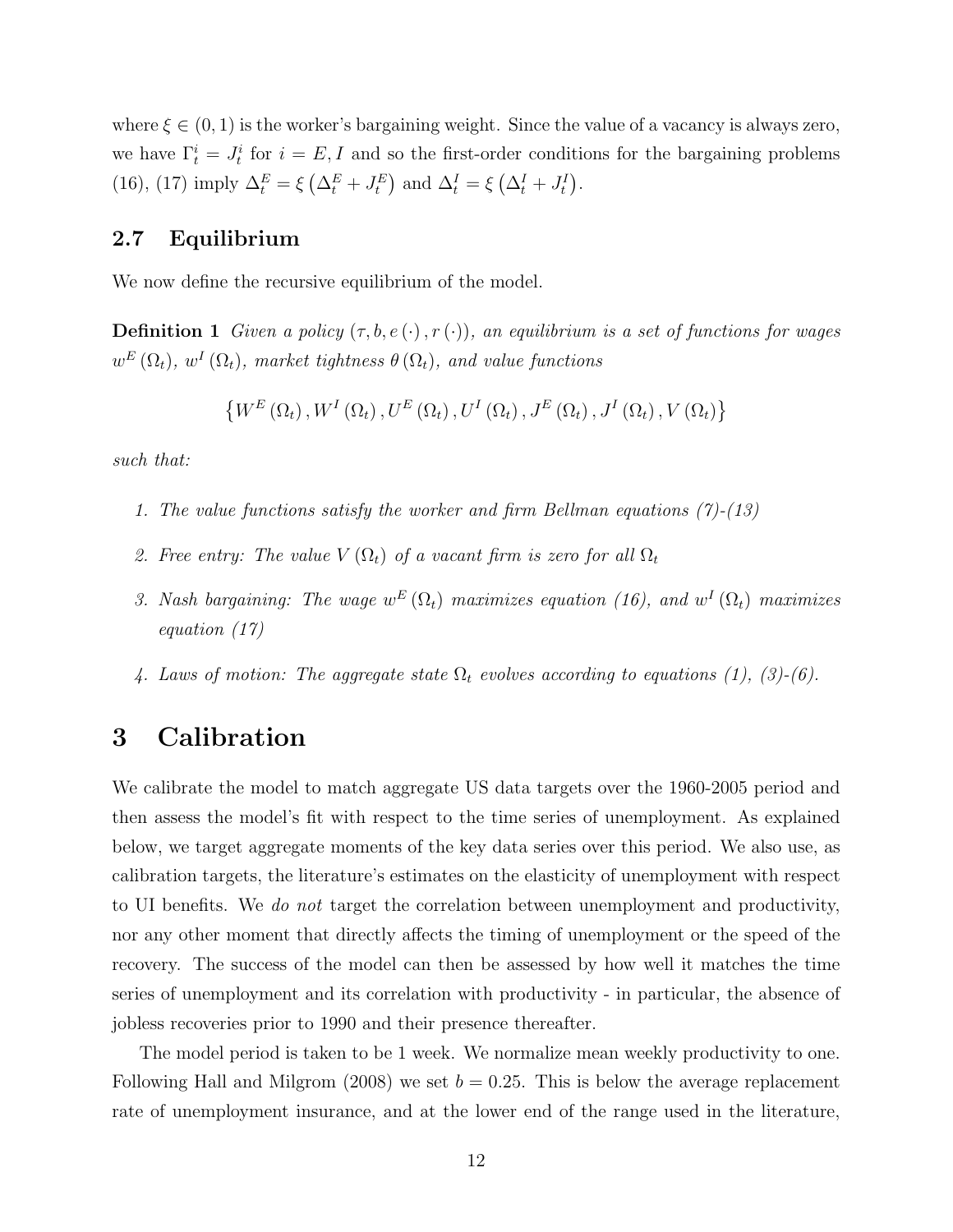but we deliberately opt for this low number to account for the fact that UI take-up rates are less than  $100\%$ <sup>[5](#page-0-0)</sup>. The tax rate is set so that the government balances its budget on average, resulting in  $\tau = 0.023$ . The function  $e(\cdot)$  mimics the variation in benefit duration in the US economy. The standard benefit duration is 26 weeks; local and federal employment conditions trigger automatic 20-week and 33-week extensions. In the model we assume that  $e_t = 1/59$  when unemployment is above 8% below the mean,  $e_t = 1/46$  when unemployment is between [6](#page-0-0).5% and 8%, and  $e_t = 1/26$  otherwise.<sup>6</sup> We set the re-entitlement rate to  $r = 1/24$  to account for the fact that it takes 6 months of employment to gain eligibility for unemployment benefits.

Following [den Haan et al.](#page-25-5) [\(2000\)](#page-25-5), we assume the functional form of the matching function to be

$$
M\left(N,v\right) = \frac{uv}{\left[u^{\lambda} + v^{\lambda}\right]^{1/\lambda}}
$$

The choice of the matching technology is driven by the requirement that the job-finding rate and the job-filling rate always be strictly less than 1. We obtain:

$$
f(\theta) = \frac{\theta}{(1 + \theta^{\lambda})^{1/\lambda}}
$$

$$
q(\theta) = \frac{1}{(1 + \theta^{\lambda})^{1/\lambda}}
$$

Following [Shimer](#page-27-5) [\(2005\)](#page-27-5), labor productivity *z<sup>t</sup>* is taken to mean real output per worker in the non-farm business sector. This measure of productivity is taken from the quarterly data constructed by the BLS. We also use the seasonally adjusted unemployment series constructed by the BLS, and measure vacancies using the seasonally adjusted help-wanted index constructed by the Conference Board.

We set the discount factor  $\beta = 0.99^{1/12}$ , implying a yearly discount rate of 4%. The parameters for the productivity shock process are estimated, at the weekly level, to be  $\rho = 0.9895$  and  $\sigma_{\varepsilon} = 0.0034$ . The job separation parameter  $\delta$  is set to 0.0081 to match the average weekly job separation rate. We set  $k = 0.58$  following [Hagedorn and Manovskii](#page-26-8) [\(2008\)](#page-26-8), who estimate the combined capital and labor costs of vacancy creation to be 58% of weekly labor productivity.

This leaves three parameters to be calibrated: (1) the value *h* of non-market activity;

<sup>&</sup>lt;sup>5</sup>Note that a higher level of UI benefits would only increase the sensitivity of the worker's outside option with respect to the duration of these UI benefits, which is the key policy variable of interest.

<sup>&</sup>lt;sup>6</sup>When the calibrated model is simulated, we do not use this function, but instead feed in the realized UI benefit extensions that took place. See Section [4.](#page-13-0)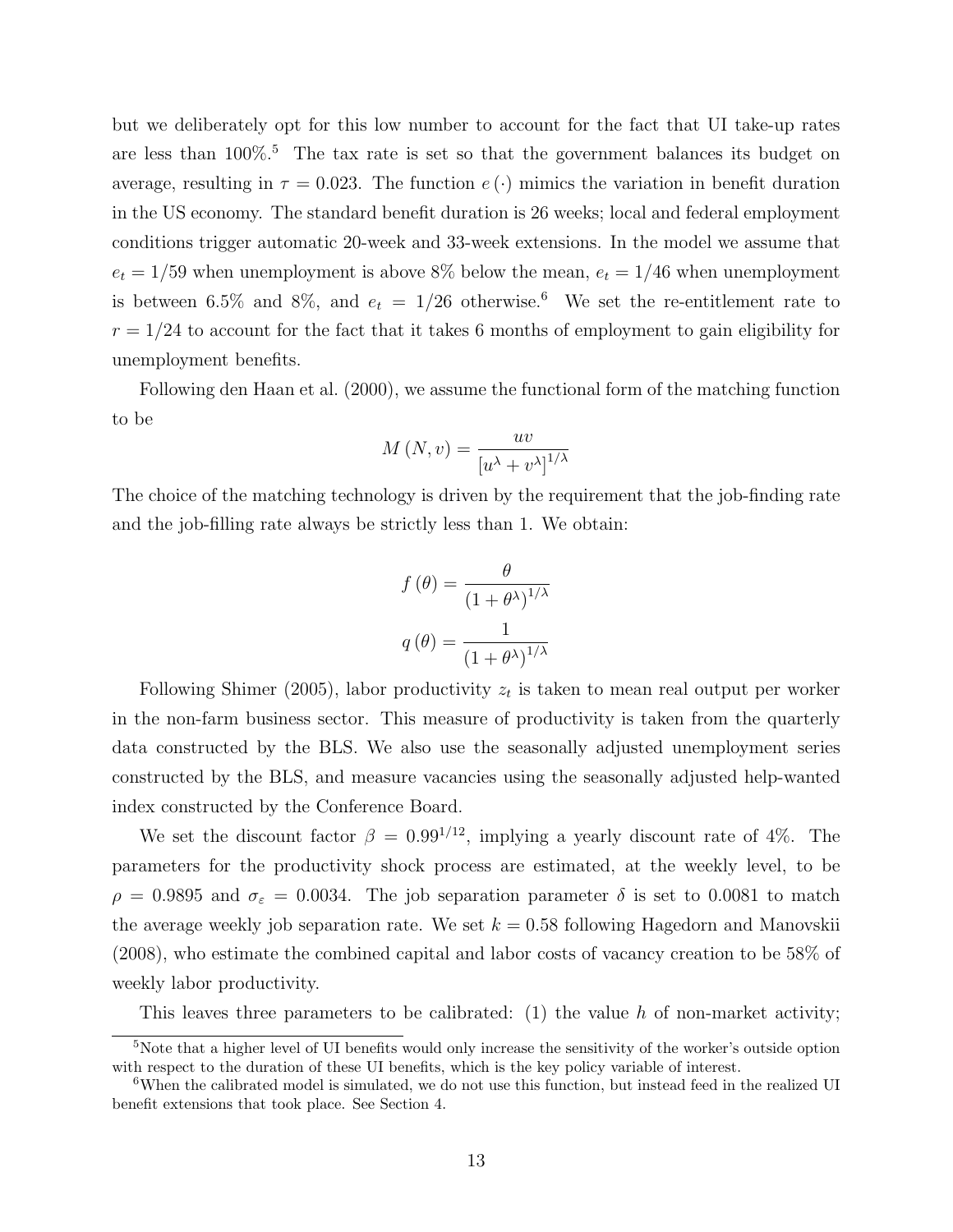(2) the worker's bargaining weight  $\xi$ ; and (3) the matching function parameter  $\lambda$ . We calibrate these three parameters jointly to match three data targets, chosen to capture relevant statistics from the US labor market. The first two of these statistics are the average vacancy-unemployment ratio of 0.634 and the average job-finding rate of 0.139. The third target is the elasticity of unemployment duration with respect to potential unemployment benefit duration. As mentioned in section [1.1,](#page-3-0) research by Moffi[tt and Nicholson](#page-27-2)  $(1982)$ , [Mo](#page-26-0)ffitt [\(1985\)](#page-26-0), and [Katz and Meyer](#page-26-1) [\(1990\)](#page-26-1), among others, reached consensus estimates that a one week increase in benefit duration increases the average duration of unemployment spells by 0.1 to 0.2 weeks. We target 0.1, the lower end of this range. In section [6.2,](#page-20-0) we further discuss the choice of this estimate. Table [1](#page-28-1) reports the calibrated parameters.<sup>[7](#page-0-0)</sup>

### <span id="page-13-0"></span>4 Simulation

In order to determine to what extent unemployment benefit extensions played a role in generating jobless recoveries, we simulate our model from 1960 forward. Over that time period, as discussed in Appendix [B,](#page-41-0) there were 19 changes to unemployment benefit duration (excluding extensions and reauthorizations). The discretionary extensions of unemployment benefits are in addition to the EB program, which automatically extends unemployment benefits by 13 weeks for states experiencing high unemployment. In order to deal with the large number of policy changes while still solving a stochastic weekly model, we make simplifying assumptions regarding expectations about future policy. First, we assume that all discretionary policy changes (except for the EB program) are unanticipated; in other words, agents in the model know that benefits will be extended according to the EB program in times of high unemployment, but do not anticipate the additional, discretionary extensions. Second, we assume that all agents in the model believe that the legislation changes extending unemployment benefits are permanent when enacted.

The only exogenous inputs to the model are the realized series of labor productivity and the changes in unemployment benefits. We construct the labor productivity series using output per worker as reported by the BLS. We HP filter the quarterly data with a smoothing parameter of 1600, then compute the log deviation from the filtered series. We then assume that productivity is constant each week within the quarter to construct the weekly series. We take the unemployment rate in December 1960 as the initial condition and then simulate the model forward, feeding in the constructed series for productivity and policy changes.

 ${}^{7}$ In section [6.1,](#page-18-1) we discuss the calibration of the value of non-market activity *h*.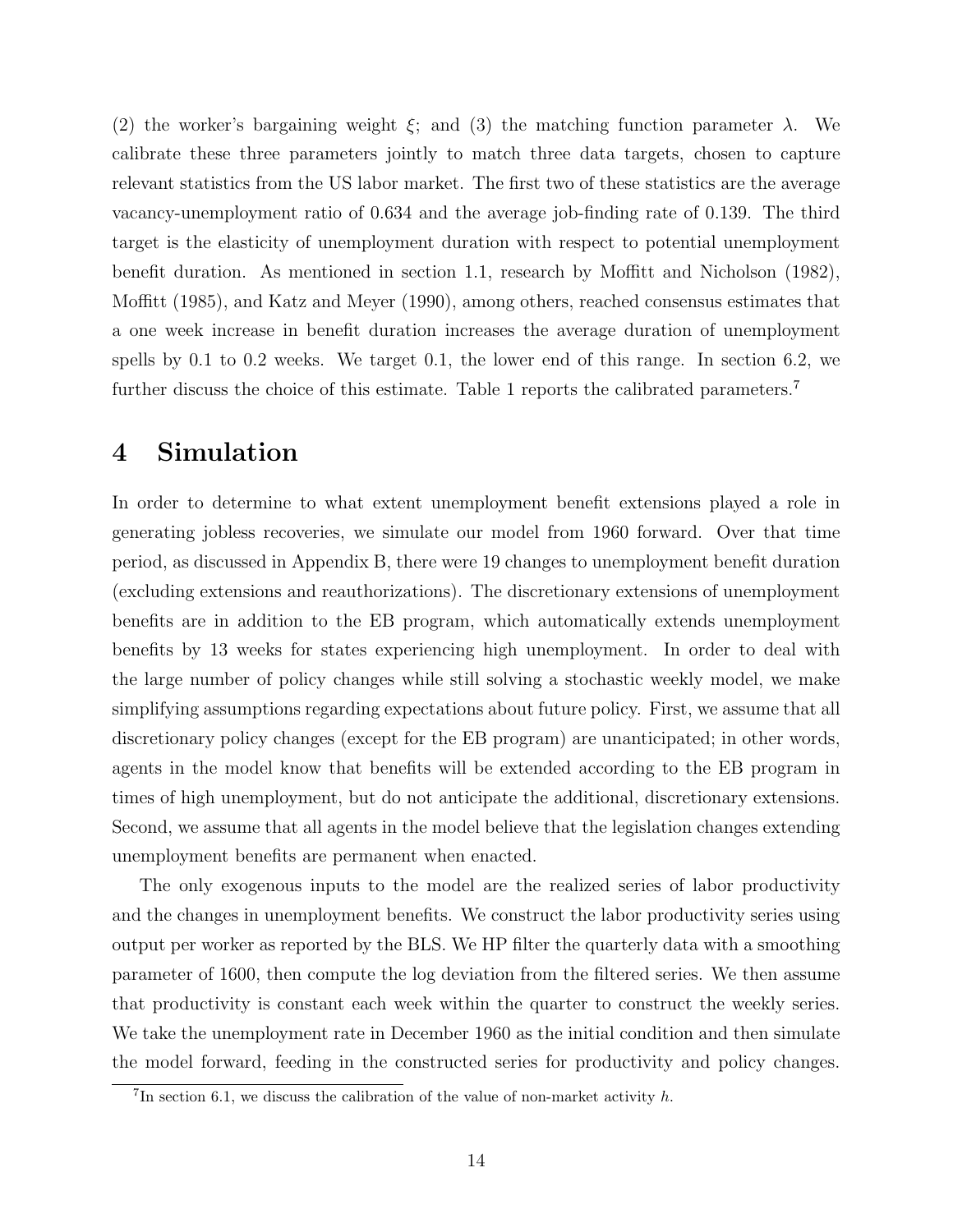The equilibrium is thus a rational expectations one, but not one with perfect foresight over productivity or policy realizations. At dates which correspond to policy changes, we implement the policy change and simulate the model forward, allowing the unemployment rate to evolve endogenously.

As is standard in business cycle literature, we extract the trend in unemployment from both the data and the model using the HP filter with smoothing parameter of 1600. Because there are significant low frequency movements in unemployment in the data (e.g. the rise in unemployment in the 1970s and 1980s, plausibly due to the baby boomers entering the labor force) that we abstract from in the model, when we compare the model to the data we add in the data trend to the deviations from trend computed in the model. When computing business cycle statistics, however, we calculate them using log deviations from trend.

### <span id="page-14-0"></span>5 Results

The simulated model is able to account for key features of the post-war labor market. In Figure [3,](#page-32-0) we plot the unemployment rate generated from the model and that observed in the data. The model with the implemented US unemployment benefit policy generates a time series of unemployment that closely matches what is seen in the data. In addition, in Figure [4](#page-33-0) we plot the log deviations from trend both in the data and in the model. Again, notice that the model does an excellent job of matching the data. Next, we confirm the model's ability to match key business cycle statistics. Tables [2](#page-28-2) and [3](#page-28-3) report the summary statistics from US data and from the model. The model under-predicts the volatility of the labor market. This can also be seen in the time series plots: the model does not attain the same peaks in unemployment as in the data. In the model we have assumed a constant job separation rate, whereas layoffs typically spike at the beginning of recessions. Indeed, our estimates seem consistent with the finding that fluctuations in the job-finding rate (the source of variation in our model) account for three-quarters of the fluctuations in unemployment [Shimer](#page-27-6) [\(2012\)](#page-27-6).

Table [4](#page-29-0) reports the same summary statistics from the simulated model with no benefit extensions In addition, we report in Table [5](#page-29-1) the autocorrelation of unemployment and, in Table [6,](#page-29-2) the correlation of unemployment with productivity lagged one quarter. These results show that the calibrated model performs well in matching the cyclical behavior of unemployment. Furthermore, shutting down time-varying unemployment benefit extensions would substantially worsen the model's ability to match the observed dynamics, in particular the persistence of unemployment, the weak correlation between unemployment and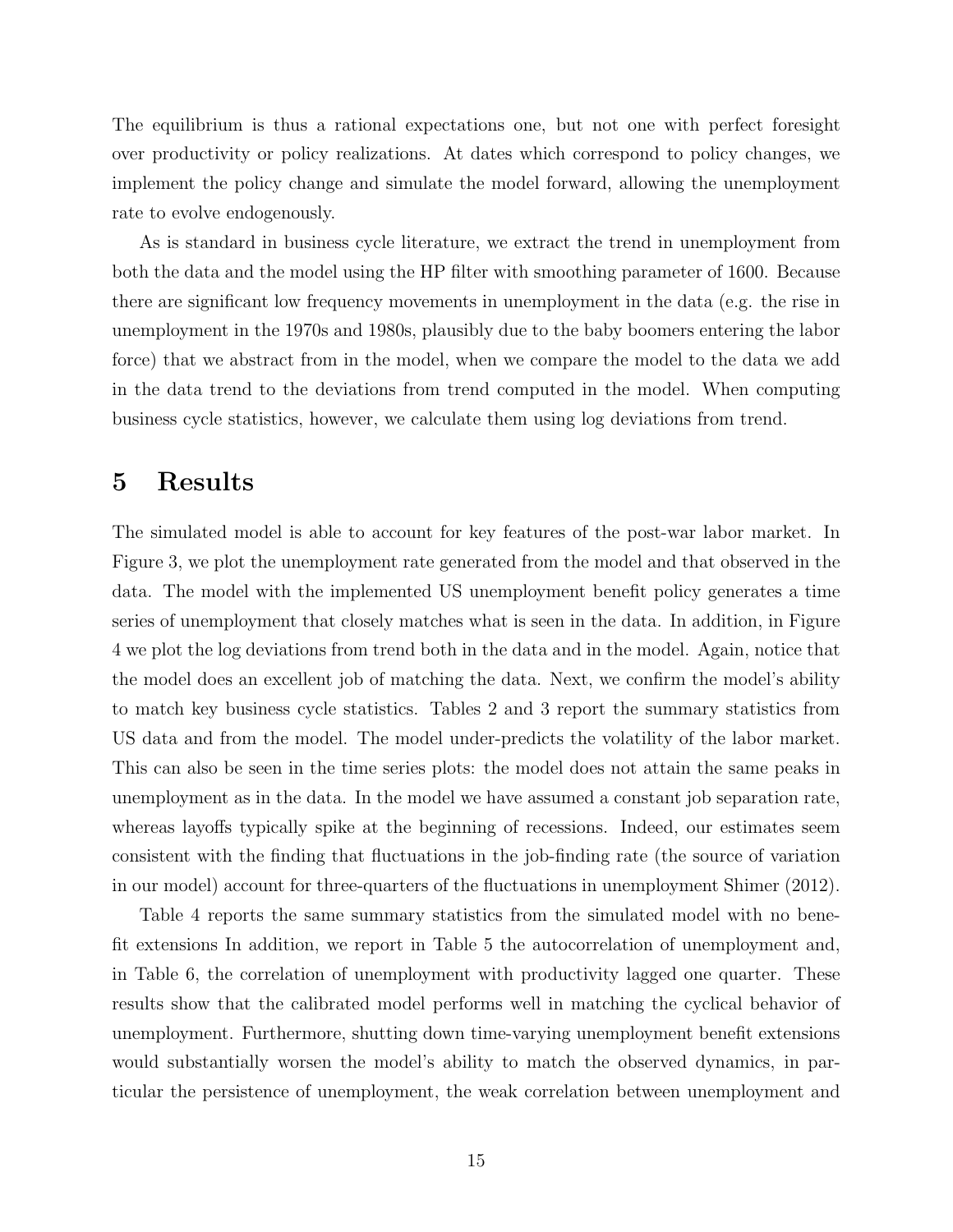productivity, and the comparatively strong correlation between unemployment and lagged productivity.[8](#page-0-0)

In addition to the correlation between unemployment and productivity, we also investigate the cyclical behavior of wages, since wages in the model respond to both productivity and unemployment benefits. We find that the elasticity of wages with respect to productivity is 0.52, in line with empirical estimates that range from 0.45 to 0.7, indicating that the cyclicality of wages is consistent with the data. In section [6.3](#page-21-0) we discuss in more detail the behavior of wages and relate it to existing empirical estimates.

We next investigate whether the model is consistent with the emergence of jobless recov-eries. In Figure [5,](#page-34-0) we plot the change in employment - actual<sup>[9](#page-0-0)</sup> and predicted by the model<sup>[10](#page-0-0)</sup> relative to the NBER peak before the 1973-1975, 1980 and 1981-1982 recessions. The model replicates the response of employment over those periods quite well. Next, in Figure [6,](#page-35-0) we similarly plot the change in employment for the 1990-1991, 2001 and 2007-2009 recessions. The model is able to replicate the observation that, unlike the previous three recessions, the recovery of productivity was not matched in this case by a rapid rise in employment.

Finally, we examine the role of unemployment benefit extensions in generating jobless recoveries. To do so, we perform a counterfactual experiment in which we shut down all benefit extensions (i.e. fix the weeks of benefits at 26) and re-simulate the model. The result is shown in Figure [7](#page-36-0) for the 1990-1991, 2001 and 2007-2009 recessions. The figure illustrates that the model without the additional extensions cannot generate jobless recoveries: employment recovers much faster in the model than it does in the data. Unemployment benefit extensions are thus quantitatively important for explaining the cyclical behavior of employment.

### 5.1 The Beveridge Curve in the Great Recession

The model is also able to successfully replicate the counterclockwise movement in the Beveridge curve in the Great Recession. The model and data Beveridge curves are plotted in Figure [9.](#page-38-0) To understand the movement, it is instructive to first review the theoretical Beveridge curve. The Beveridge curve is the theoretical steady state relationship between unemployment and vacancies. For a fixed job destruction rate, the theoretical Beveridge

<sup>8</sup>Note that the inclusion of time-varying unemployment benefit extensions was not guaranteed to improve the model's fit, since what matters for the latter is the timing of the extensions relative to productivity, which was not targeted in the calibration.

<sup>9</sup>Measured in the Current Population Survey.

<sup>&</sup>lt;sup>10</sup>In order to generate employment numbers we take the labor force from the data.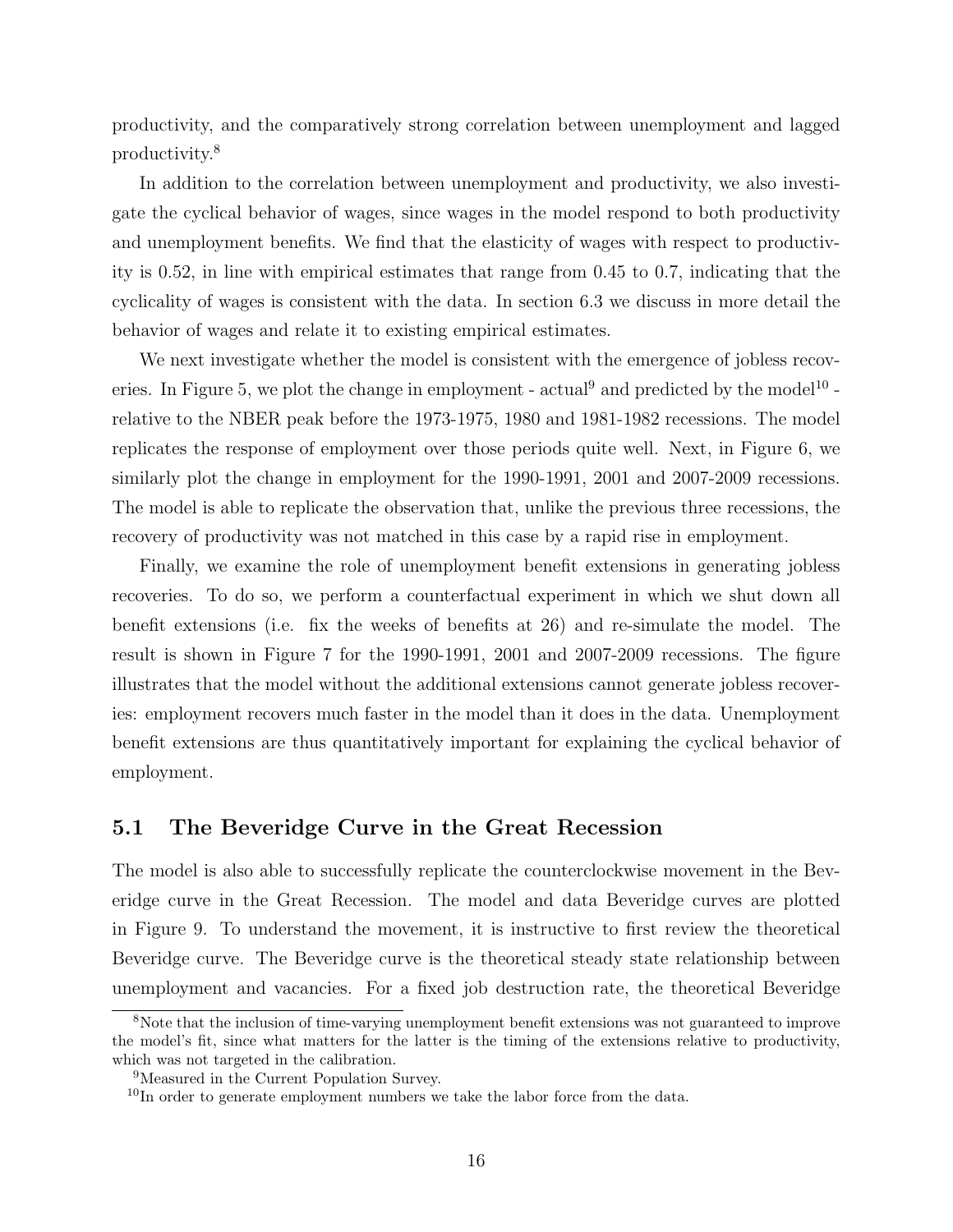curve is simply traced out by solving for the values of unemployment and vacancies, that solve:

$$
u^* = \delta(1 - u^*) + \left(1 - f\left(\frac{v^*}{u^*}\right)\right) \tag{18}
$$

Solving this equation generates a downward sloping curve in  $u - v$  space. Movements along this theoretical curve, in the standard DMP model, are generated by movements in labor productivity: for each value of *z* there is a unique value of labor market tightness pinned down by the free entry condition. Thus, lower productivity leads to lower tightness, which results in a down-right shift along the Beveridge curve. It is important to note that tightness (and vacancies) adjust immediately (they are jump variables), but unemployment takes time to adjust. Thus, at a weekly frequency, a drop in productivity would imply an immediate drop in tightness (and vacancies) but a fixed unemployment rate. This would be a downward departure from the Beveridge curve. But, the model would transit in the upward-right direction along a path of constant tightness until it returned to the Beveridge curve. For small shocks, when aggregated to quarterly frequency, this movement would be masked and it would appear as if the economy remained on the theoretical Beveridge curve. However, for large shocks, it would take the economy time to return to the Beveridge curve and what appear to be "departures" from the "true" Beveridge curve would emerge.

In the context of our model, both productivity shocks and changes in policy induce movements along the Beveridge curve. It is important to note that the matching function is invariant over time, so that the same theoretical Beveridge curve remains unchanged. In order to elucidate this channel, in Figure [8,](#page-37-0) we simulate the our model economy for a long time with productivity equal to 1 and weeks of benefits fixed at 26. We then introduce a permanent increase in benefit duration to 99 weeks, keeping productivity fixed, and compute the dynamics of the model. The green dots represent points on the theoretical Beveridge curve. In response to the increase in benefits, vacancies fall immediately - generating what appears to be a downward departure from the Beveridge curve - and it takes approximately five quarters before the model returns to the theoretical curve along a counter-clockwise path. Unlike the standard DMP model, the dynamics do not imply that the model moves along a path of constant tightness. This is because larbor market tightness depends not only on policy and productivity, but the composition of the unemployed as derived in Equation [15.](#page-10-3) Thus, the equilibrium tightness changes along the path of adjustment as the relative fraction of eligible and ineligible unemployed equilibrate. Next, keeping policy fixed we increase productivity. Again, vacancies respond immediately, inducing a perceived upward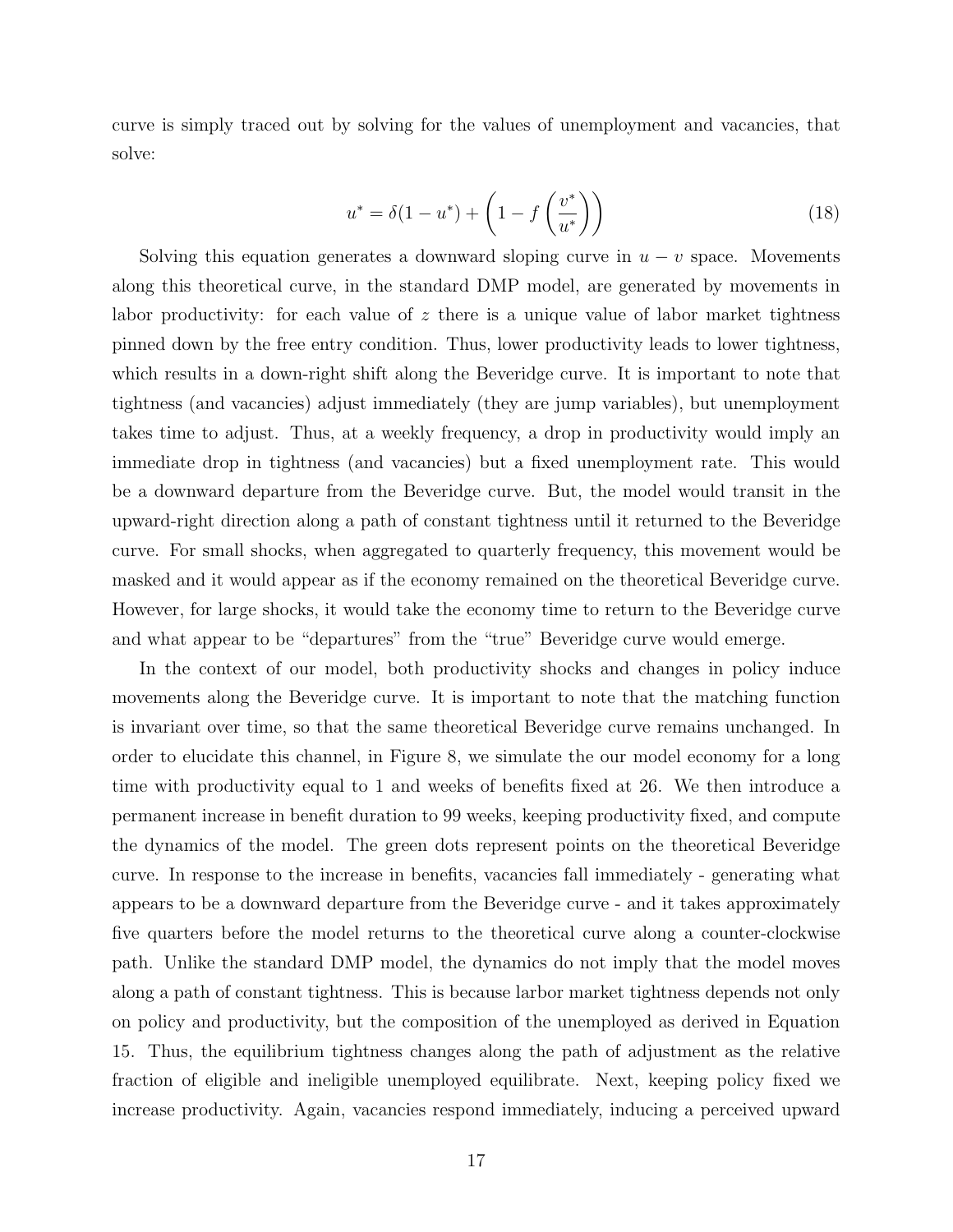shift in the Beveridge curve, and then the economy transits counter-clockwise back to the theoretical curve.

The Great Recession began with a large negative productivity shock, followed by a large increase in unemployment benefits. This combination of negative shocks and increases in benefits resulted in the observed movement to the lower right. As productivity recovered and then benefits were reduced, the unemployment-vacancy combination shifted first up and then towards the left, generating the counter-clockwise shape.<sup>[11](#page-0-0)</sup> It is important to note that in the counterfactual model without benefit extensions there is also a counter-clockwise movement of the Beveridge curve, induced by the large shocks to productivity. However, in the model without extensions, unemployment recovers quickly, so despite generating the appropriate shape, it generates a counterfactual timing of the recovery.

### 5.2 The Expiration of Benefits in 2014

We now use the model to examine how the labor market was affected by the expiration of unemployment benefit extensions in 2014. In December of 2013, Emergency Unemployment Compensation Act of 2008 (EUC08) provided an average federal entitlement of 29 weeks of benefits. Congress did not reauthorize the program (as it had done previously) and there was no "phase-out" period for EUC08 payments. Thus, the average entitlement to benefits abruptly fell to 26 weeks. The decision to not reauthorize benefit extensions was controversial - the Council of Economic Advisors predicted that 240,000 jobs would be lost in 2014 because of the negative impact on the aggregate demand.

Despite such dire predictions, the U.S. labor market has performed very well in 2014: average employment growth was about 25% higher in 2014 than in preceding years, the unemployment rate fell the fastest in a decade. It is difficult to ascertain, however, the extent to which the recovery in the labor market was due to productivity growth or the drop in unemployment benefits. Our model provides the perfect laboratory to answer that question. We extend out productivity data series through 2014:QIII and simulate the model under the actual expiration of benefits and under the counterfactual assumption that benefits were reauthorized through 2014:QIII. The results for unemployment and employment are plotted in Figures [10](#page-39-0) and [11](#page-40-0) respectively. The model again, does an excellent job of capturing the unemployment and employment dynamics relative to the data.

<sup>11</sup>A similar argument, that a large negative shock can result in a counter-clockwise movement in the unemployment-vacancy space, has been made by [Christiano et al.](#page-25-6) [\(2014\)](#page-25-6). However, the source of the shock is different: in our paper, this is driven entirely by the combination of labor productivity and unemployment benefit extensions.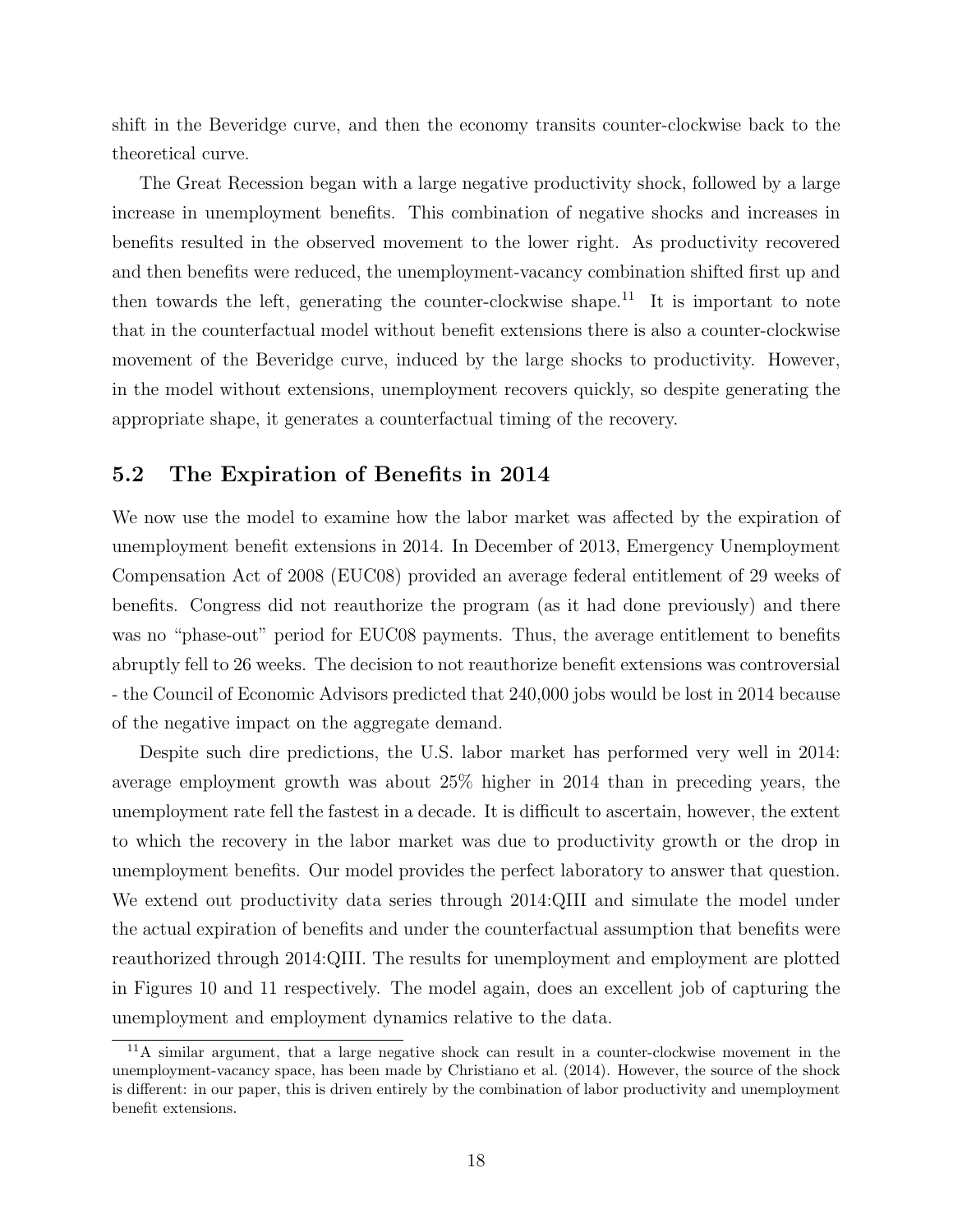The model and the counterfactual coincide in terms of unemployment and employment through December 2013, but diverge starting in January 2014. Productivity fell significantly in the first quarter of 2014. In the model, consistent with the data, that decline in productivity is offset by the elimination of benefits, and there is robust job growth in 2014:QI. In the counterfactual economy where benefits are extended, however, the unemployment rate rises in the first quarter of 2014 as a result of the productivity slowdown. The recovery in productivity in the second and third quarters of 2014 means that, even in the counterfactual economy, the unemployment rate falls and there is significant job growth. However, by September 2014, there were almost 1.25 million fewer jobs created in the counterfactual economy and the unemployment rate was 0.7 percentage points higher than in the economy where benefits were cut.

### <span id="page-18-0"></span>6 Discussion of the Results

In this section, we discuss several key modeling choices. In section [6.1,](#page-18-1) we discuss the calibrated value of *h*, the value of non-market activity. Section [6.2](#page-20-0) reviews the available estimates, from the empirical literature, of the elasticity of unemployment with respect to unemployment benefits, and compares our model's predictions to these estimates. In section [6.3](#page-21-0) we similarly review the literature examining the effect of unemployment benefits on wages, and show that our model is consistent with these estimates. In section [6.4](#page-22-0) we dicuss the choice to abstract from worker search effort, and the consequences of relaxing this assumption.

### <span id="page-18-1"></span>6.1 The value of non-market activity

Our calibration procedure implies a large value of *h*. This might seem surprising, considering that empirical studies (e.g. [Gruber](#page-26-12) [\(1997\)](#page-26-12), [Browning and Crossley](#page-25-7) [\(2001\)](#page-25-7), [Aguiar and Hurst](#page-25-8) [\(2005\)](#page-25-8)) report a consumption drop for workers upon becoming unemployed. However, [Aguiar](#page-25-8) [and Hurst](#page-25-8) [\(2005\)](#page-25-8), who properly distinguish between consumption and expenditure, show that the consumption drop for the unemployed is only 5%, illustrating that most earlier estimates of the consumption drop are biased upward. It is important to note that [Aguiar and Hurst](#page-25-8) [\(2005\)](#page-25-8) includes estimates for people both eligible and ineligible for unemployment benefits. Thus, the relevant comparison to their estimate in our model would be a weighted average of  $h$  and  $h + b$ . Moreover, the empirical estimates of the consumption drop still abstract from the leisure value of unemployment, or absence of disutility from work. Finally, because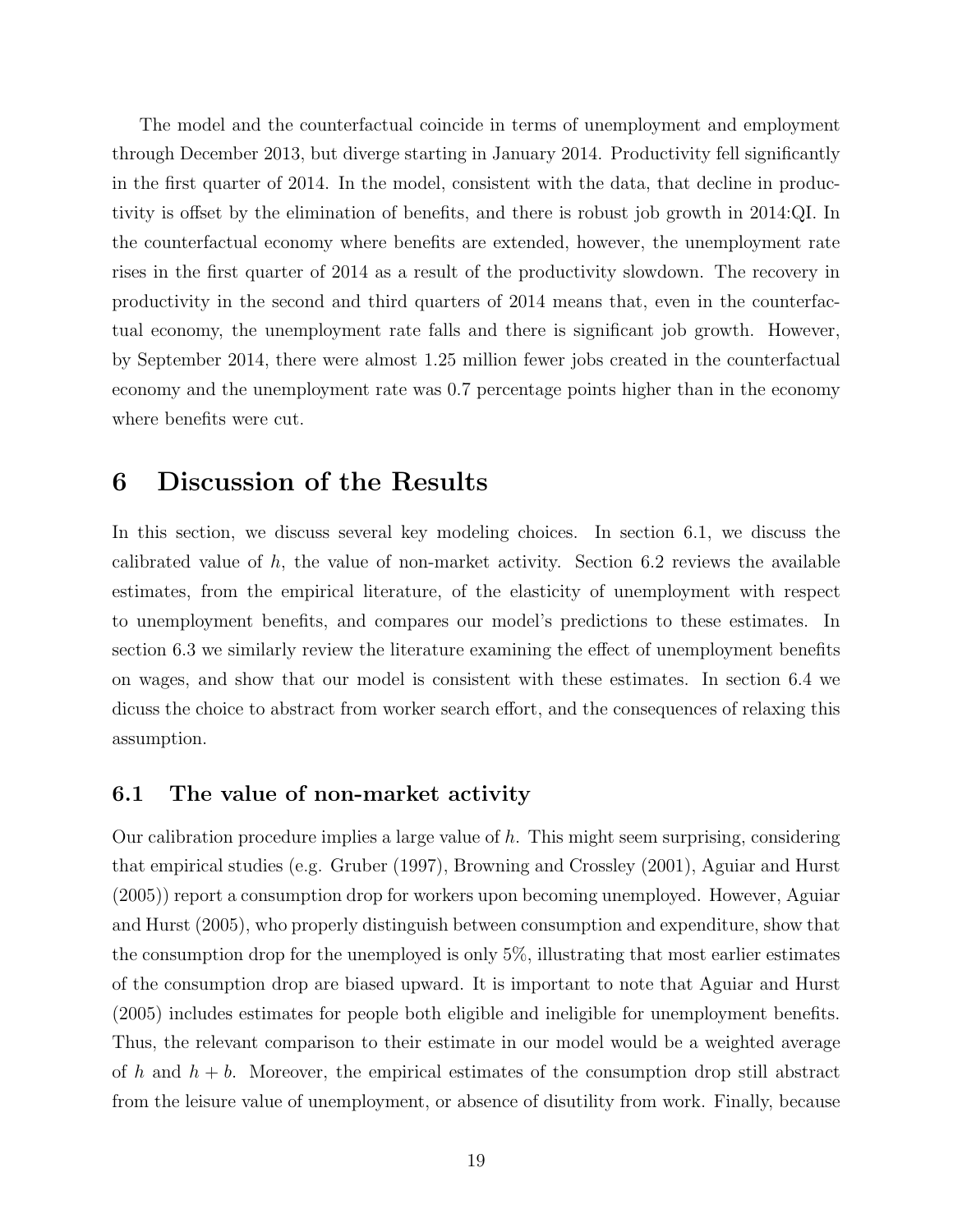benefits expire, the present-value utility of being unemployed and eligible for benefits is always lower than the value of being employed, even if the current consumption value,  $h + b$ , is higher than the wage one would have received.

A second potential concern is the behavior of *h* over the business cycle. Recent research by [Chodorow-Reich and Karabarbounis](#page-25-9) [\(2013\)](#page-25-9) investigated the cyclicality of the flow value of leisure and unemployment benefits, using a model different from ours. They find that the value of leisure - the analogue of *h* in our model - is pro-cyclical, and that the value of unemployment benefits is countercyclical. However, they find that the magnitude of *b* is so small (around 0.04) that the sum of the two components is pro-cyclical (and has an elasticity with respect to productivity of about unity). Two observations are in order regarding these results.

First, in our model, we have assumed that *h* is constant. Having a pro-cyclical value of *h* would, in fact, strengthen the mechanism that we have outlined here. If *h* rises when productivity recovers, but unemployment is still high, the surplus from hiring a worker would be even smaller than if *h* had remained constant. Thus, a pro-cyclical *h* would seem to only strengthen the persistence of unemployment during a productivity recovery.

Second, the argument that *b* is only about 0.04 of the average productivity of a worker seems broadly inconsistent with the data. To arrive at this number, [Chodorow-Reich and](#page-25-9) [Karabarbounis](#page-25-9) [\(2013\)](#page-25-9) divide the total number of dollars paid out in benefits by the total number of unemployed workers, and then divide this ratio by GDP per capita. What matters theoretically, however, is the ratio between the unemployment benefits that a worker can receive and the productivity of that worker. Looking at what replacement rates workers actually receive conditional on filing for benefits, average replacement rates are 45 percent (taking into account that unemployment benefits are capped for some workers). Furthermore, in a bargaining model, the entitlement to benefits would affect the bargaining position even if workers haven't claimed them. This can be quantitatively very important if people who find jobs quickly don't file for benefits precisely because they expect to find jobs. [Blasco](#page-25-10) [and Fontaine](#page-25-10) [\(2012\)](#page-25-10), for example, found that more than 50% of eligible unemployed who didn't take up benefits found jobs in less than 1 month. Thus, the fact that not all workers claim unemployment benefits need not diminish their importance for the workers' bargaining position.

A third potential concern is that *h* might be declining over the course of an unemployment spell if it represents a deteriorating asset position. This may be especially important in the context of jobless recoveries such as the most recent one, in which the many workers were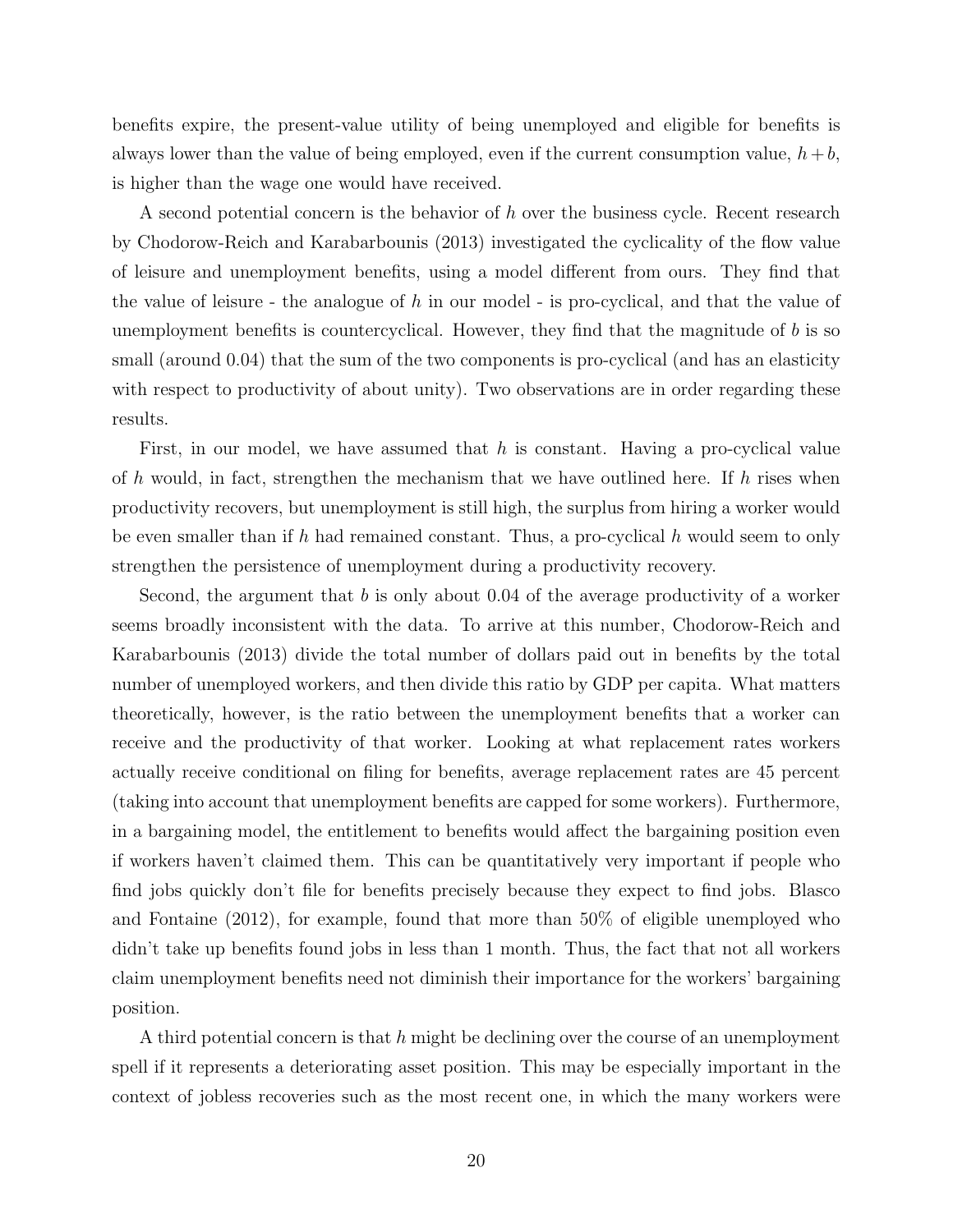unemployed for a long duration. However, recent research by [Herkenho](#page-26-6)ff  $(2013)$  has shown how borrowing opportunities improved for households over the last twenty years, making it easier for them to smooth consumption in recessions. Taking this channel into account would likely offset the effects of depreciation in *h* over the unemployment spell. We conclude that a constant value of *h* is a reasonable assumption.

#### <span id="page-20-0"></span>6.2 The effect of benefit extensions

As described above, our calibration procedure has used findings from the previous literature estimating the effect of unemployment benefits on unemployment duration. In what follows, we discuss the various available estimates in the literature and compare them to our model's predictions.

Our chosen target for the elasticity of unemployment duration with respect to unemployment benefits lies at the lower end of the range of estimates obtained by Moffi[tt and](#page-27-2) [Nicholson](#page-27-2) [\(1982\)](#page-27-2), [Mo](#page-26-0)ffitt [\(1985\)](#page-26-0), and [Katz and Meyer](#page-26-1) [\(1990\)](#page-26-1). Thus, we can interpret our findings as being conservative estimates of the overall effects of unemployment benefit extensions. As discussed in section [1.1,](#page-3-0) the estimate of 0.1 that we use may seem small (a ten-week increase in benefit duration results in a one week increase in unemployment duration), but it is not innocuous once we consider its aggregate implications for the unemployment rate.

The distortionary effect of unemployment insurance may theoretically be operating through at least two channels: the distortion of worker choice of search effort and the distortion of firm decisions to post vacancies. The classic studies by Moffi[tt and Nicholson](#page-27-2) [\(1982\)](#page-27-2), [Mo](#page-26-0)ffitt  $(1985)$ , and [Katz and Meyer](#page-26-1)  $(1990)$ , measuring the effect of unemployment insurance on unemployment duration, do not disentangle the effect on worker search intensity from the effect on firms' vacancy creation, and thus we interpret their estimates as measuring the combination of these two effects. On the other hand, recent innovative work by [Rothstein](#page-27-7)  $(2011)$  and [Farber and Valletta](#page-25-11)  $(2013)$  estimates the effect reflecting an individual worker's search intensity response to unemployment benefits and finds that this effect is small<sup>[12](#page-0-0)</sup>. For this reason, in this paper we abstract from the search effort margin and attribute the entire elasticity to the vacancy creation effect. Section discusses this modeling choice further, as well as the consequences of introducing a search effort margin.

Complementing the work of [Rothstein](#page-27-7) [\(2011\)](#page-27-7) and [Farber and Valletta](#page-25-11) [\(2013\)](#page-25-11) on the Great Recession, [Hagedorn et al.](#page-26-13) [\(2013\)](#page-26-13) estimate the vacancy-creation effects of unemployment

 $12$ Indeed, [Rothstein](#page-27-7) [\(2011\)](#page-27-7) shows that the job finding rate of ineligible workers responds as much as that of the eligible ones to benefit extensions.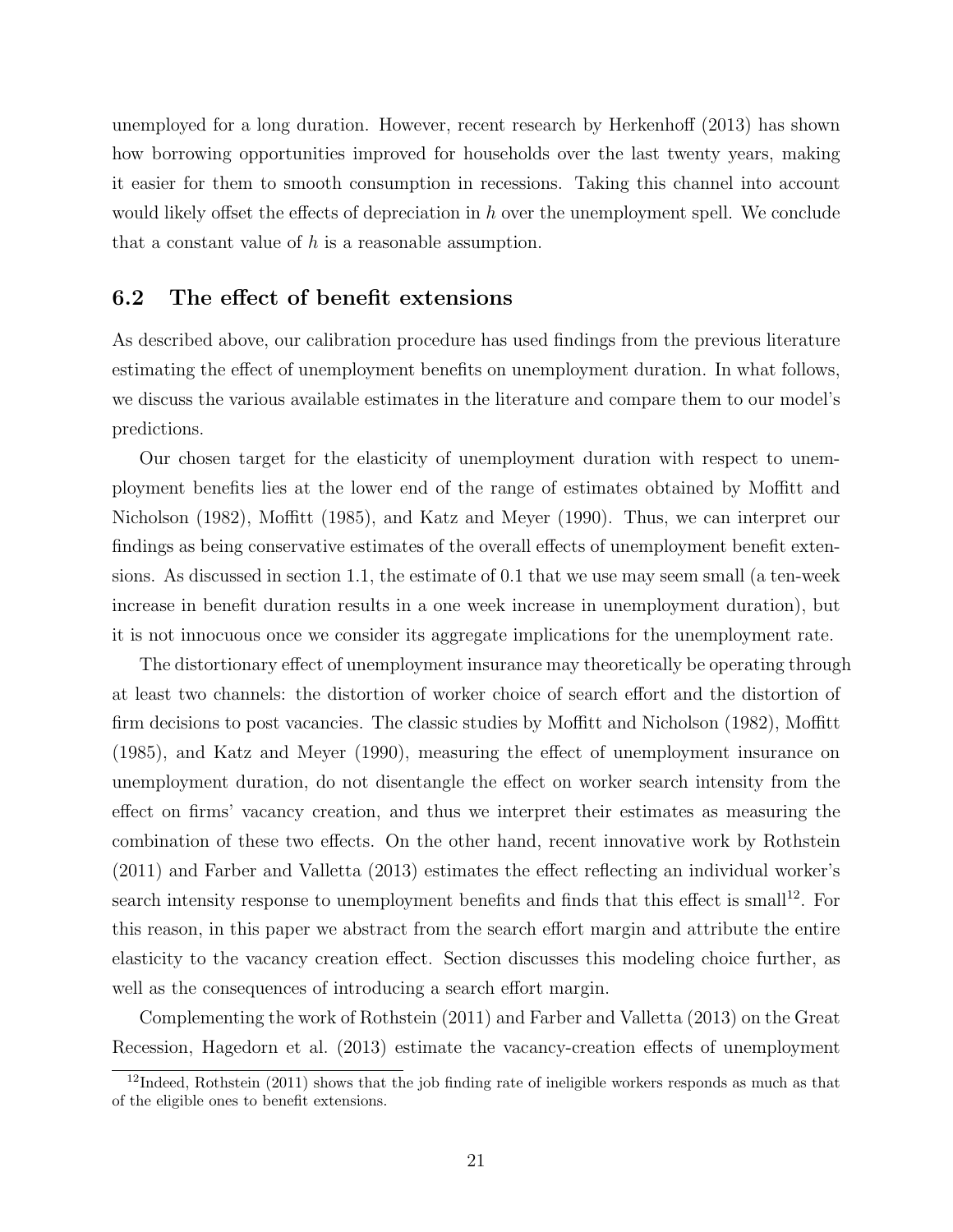benefit extensions during the Great Recession, as well as during the 2002 recession. They conclude that extending benefit duration significantly increases unemployment and decreases employment and vacancies. [Rogerson et al.](#page-27-8) [\(2013\)](#page-27-8) explain how the results in [Farber and](#page-25-11) [Valletta](#page-25-11) [\(2013\)](#page-25-11) and [Hagedorn et al.](#page-26-13) [\(2013\)](#page-26-13) are consistent with each other despite seeming at odds.[13](#page-0-0)

An additional potential concern might be that the findings of Moffi[tt and Nicholson](#page-27-2)  $(1982)$ , [Mo](#page-26-0)ffitt  $(1985)$ , and [Katz and Meyer](#page-26-1)  $(1990)$  were obtained from the recessions of the 1980's, and that these recessions could, perhaps, be somehow fundamentally different from the subsequent ones. [Card and Levine](#page-25-12)  $(2000)$  estimate the effects of a temporary unemployment benefit extension that took place in New Jersey in 1996. They find that a short-term extension of benefit duration by 13 weeks led to a 16.6% decline in the exit rate from unemployment. In our model, a permanent 13 week benefit extension leads to a 17.5% decrease in the exit rate from unemployment. It is expected that our model should overpredict the numerical value from [Card and Levine](#page-25-12) [\(2000\)](#page-25-12), since they were measuring the effect of a temporary extension, whereas in the model we consider the effect of a permanent extension. Thus, the model's predictions are consistent with the estimates of [Card and](#page-25-12) [Levine](#page-25-12) [\(2000\)](#page-25-12) as well.

### <span id="page-21-0"></span>6.3 Behavior of wages

In the model, extending unemployment benefits, all things equal, increases the outside option of the workers and would lead to higher bargained wages. It is important to note that in equilibrium, this upward pressure on the wage is muted by the equilibrium effect through labor market tightness. Specifically, having to pay a higher wage to the worker lowers the surplus of the firm; this, in turn, lowers the vacancy-unemployment ratio, exerting downward pressure on the outside option of the worker, since being unemployed in a slack labor market is worse than in a tight one.

In the calibrated model, the net effect of unemployment benefits on wages is positive but small - a 13-week increase in the duration of unemployment benefits leads to a 0.16% increase in wages. This translates into an elasticity of wages with respect to unemployment benefit duration of 0.005. Small changes in wages, nonetheless, can lead to high labor market volatility, because even small changes in wages have large effects on profits, which drive vacancy creation decisions. The elasticity of *profits* with respect to unemployment benefit

<sup>&</sup>lt;sup>13</sup>We find that our calibrated model is consistent with the effects of unemployment benefits on employment and vacancy creation measured by [Hagedorn et al.](#page-26-13) [\(2013\)](#page-26-13).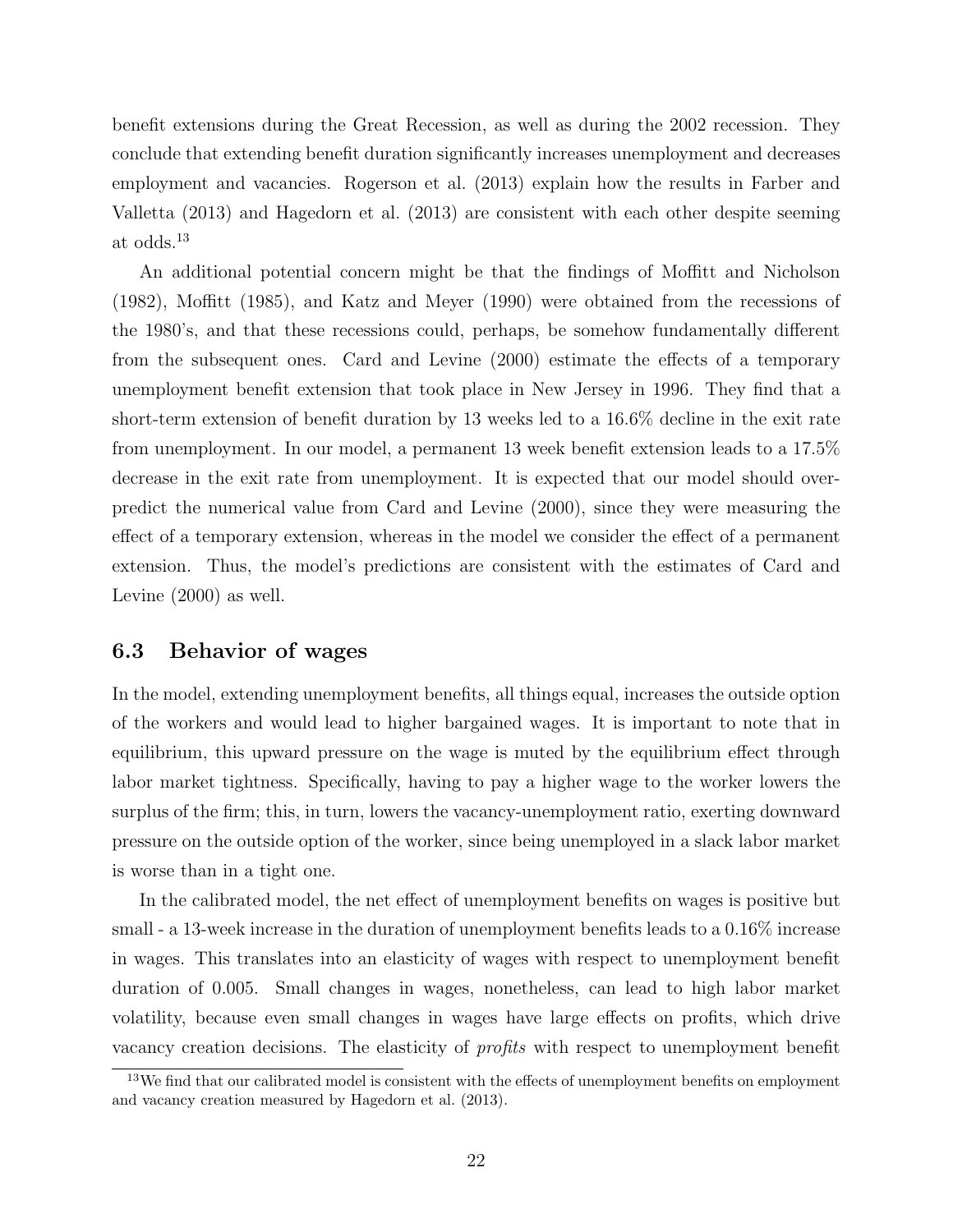duration is  $-0.1$ , about 20 times larger in magnitude than the effect on wages themselves. Further, as noted in section [5,](#page-14-0) the business cycle behavior of wages is likewise consistent with the data: the elasticity of wages with respect to productivity in the model is 0.52, in line with empirical estimates that range from 0.45 to 0.7.

The empirical evidence on the effect of unemployment benefit duration on wages has generally fallen into two categories. The first uses administrative data on individual unemployment spells and exploits heterogeneity in benefit duration (due to age, previous employ-ment, etc) to identify the effect on re-employment wages. Recent research by [Nekoei and](#page-27-9) [Weber](#page-27-9) [\(2014\)](#page-27-9) using Austrian data found that a 9-week increase in unemployment benefit duration led to a 0.5% increase in wages. Prior studies, e.g. [Card et al.](#page-25-13) [\(2007\)](#page-25-13) and [Lalive](#page-26-14)  $(2007)$ , have yielded imprecise estimates of the effect of benefits on wages, and some studies have even found negative effects (however, these are mostly explained by the fact that higher unemployment benefits lead to longer unemployment duration). The effects of benefits on wages is still the focus of an active literature; however, the magnitude of the effect in our model is squarely in the bounds of the best current estimates.

A second strand of the literature looks at aggregated data on wages and examines how they respond to unemployment benefits. [Hagedorn et al.](#page-26-13)  $(2013)$  measure the effects of unemployment benefit extensions on the wages of job stayers during the Great Recession. They use data from the Quarter Workforce Indicators (QWI), based on the Longitudinal Employer-Household Dynamics Program at the U.S. Census. The data contains the universe of employer-employee matches, and thus has all wages in a county and is not subject to imputation.<sup>[14](#page-0-0)</sup> [Hagedorn et al.](#page-26-13) [\(2013\)](#page-26-13) report that a 20 week increase leads to a 0.27% increase in wages; thus, their estimate is consistent with the magnitude in our calibrated model.

In summary, while measuring the effect of unemployment benefits on wages is still an active area of research, the magnitude of the effect in our calibrated model is widely consistent with both micro and macro strands of the current empirical literature.

#### <span id="page-22-0"></span>6.4 Search Intensity

We have purposefully abstracted from search intensity of the unemployed in the context of our calibrated model. The motivation to do so is coming from the recent research by

<sup>&</sup>lt;sup>14</sup>Some concerns have been raised about imputation in the context of [Hagedorn et al.](#page-26-13) [\(2013\)](#page-26-13). Those concerns are related to data concerning the unemployment rate provided by the Local Area Unemployment Statistics Program at the BLS. However, [Hagedorn et al.](#page-26-13) [\(2013\)](#page-26-13) replicate their findings using the universe of unemployment claims data and find the same effect, effectively mitigating any concern about imputation. Even more importantly, these concerns do not at all apply to the wage data, relevant for this discussion, since the wage data were not imputed.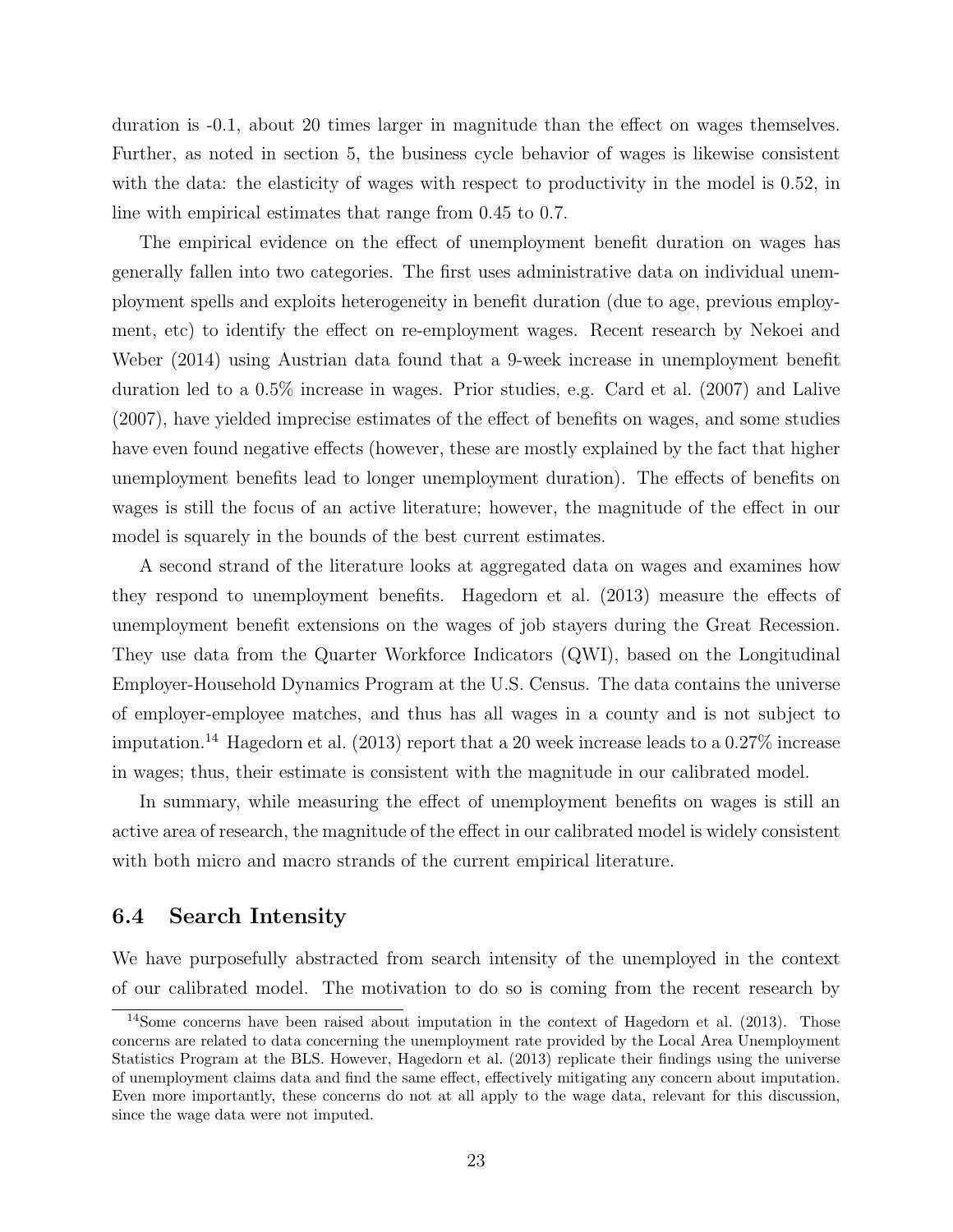[Rothstein](#page-27-7) [\(2011\)](#page-27-7) and [Farber and Valletta](#page-25-11) [\(2013\)](#page-25-11), who found that the job-finding rates of those eligible and ineligible for benefits were the same in the Great Recession. This implies that the distortionary effect of unemployment benefits is likely not driven by the search effort choices of the unemployed. As explained above in [6.2,](#page-20-0) we therefore interpret the earlier elasticity estimates of Moffi[tt and Nicholson](#page-27-2) [\(1982\)](#page-27-2), [Mo](#page-26-0)ffitt [\(1985\)](#page-26-0), and [Katz and Meyer](#page-26-1) [\(1990\)](#page-26-1) - which are significantly larger than the estimates of [Rothstein](#page-27-7) [\(2011\)](#page-27-7) and [Farber and](#page-25-11) [Valletta](#page-25-11)  $(2013)$  - as capturing the combination of search effort and vacancy creation effects.

However, even if one were to interpret the findings above as purely search intensity effects (and to calibrate the model parameters accordingly), the main quantitative results are likely to be robust to this assumption. From the back of the envelope calculation presented in section [1.1,](#page-3-0) it appears that what matters is the magnitude of the effect on unemployment, not the exact channel through which the effect operates. In related work, [Mitman and](#page-26-15) [Rabinovich](#page-26-15) [\(2014\)](#page-26-15) investigate a similar model in which wages are rigid (i.e. do not respond to unemployment benefits) and search effort is endogenous; thus, the only distortionary effect of unemployment benefits is through search effort. They find that the model yields quantitatively similar predictions to a Nash bargaining model. Thus, in terms of the time series of unemployment, we believe that our predictions would be consistent with the data even if we had made the opposite modeling choice - attributing the distortionary effect to search effort. Because such a model would give counter-factual predictions on the reemployment rates of eligible or ineligible workers, we chose the emphasise the macro (vacancy creation) channel.

### <span id="page-23-0"></span>7 Conclusion

The last three recessions in the US were characterized by the presence of jobless recoveries. The last three recessions also featured extensions of unemployment benefits duration of unprecedented size. The thesis of this paper is that these two features of the recent recessions are linked: unemployment benefit extensions in recessions slow down the recovery of employment. Once these time-varying extensions are incorporated into an equilibrium search model, we argue that the model is able to reproduce observed unemployment dynamics. Thus, the emergence of jobless recoveries can be explained by counter-cyclical US benefits policy.

While our results provide a stark link between unemployment benefits and jobless recoveries, we see our findings as complementary to the existing literature. Our results exploit the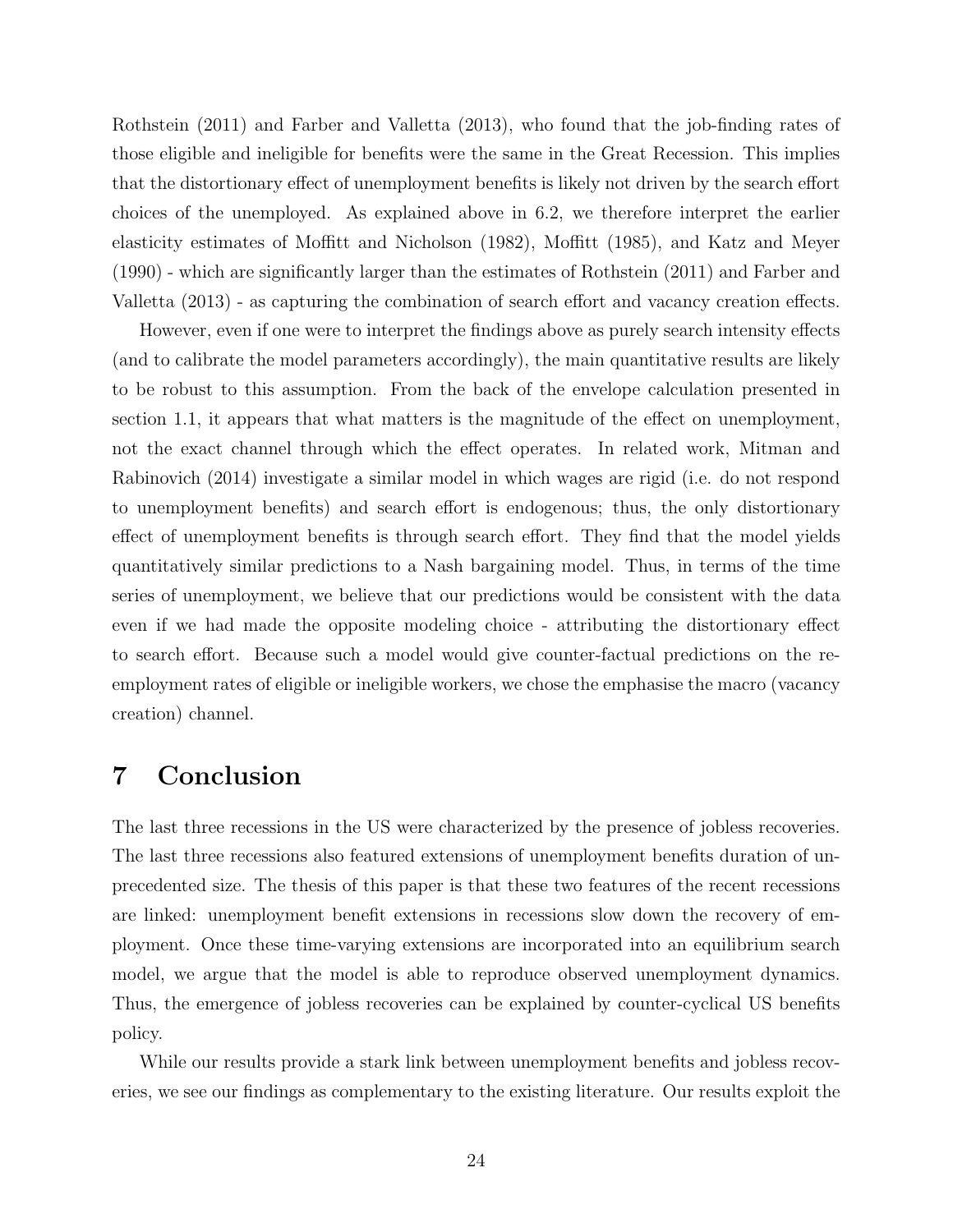insight by [Bachmann](#page-25-1) [\(2011\)](#page-25-1) that, at a minimum, some level of friction in the labor market is required. Further, we take the labor productivity process as exogenous in our model. Combining our mechanism with that in [Berger](#page-25-2) [\(2011\)](#page-25-2), for example, could both generate jobless recoveries and explain productivity dynamics in the post-War US.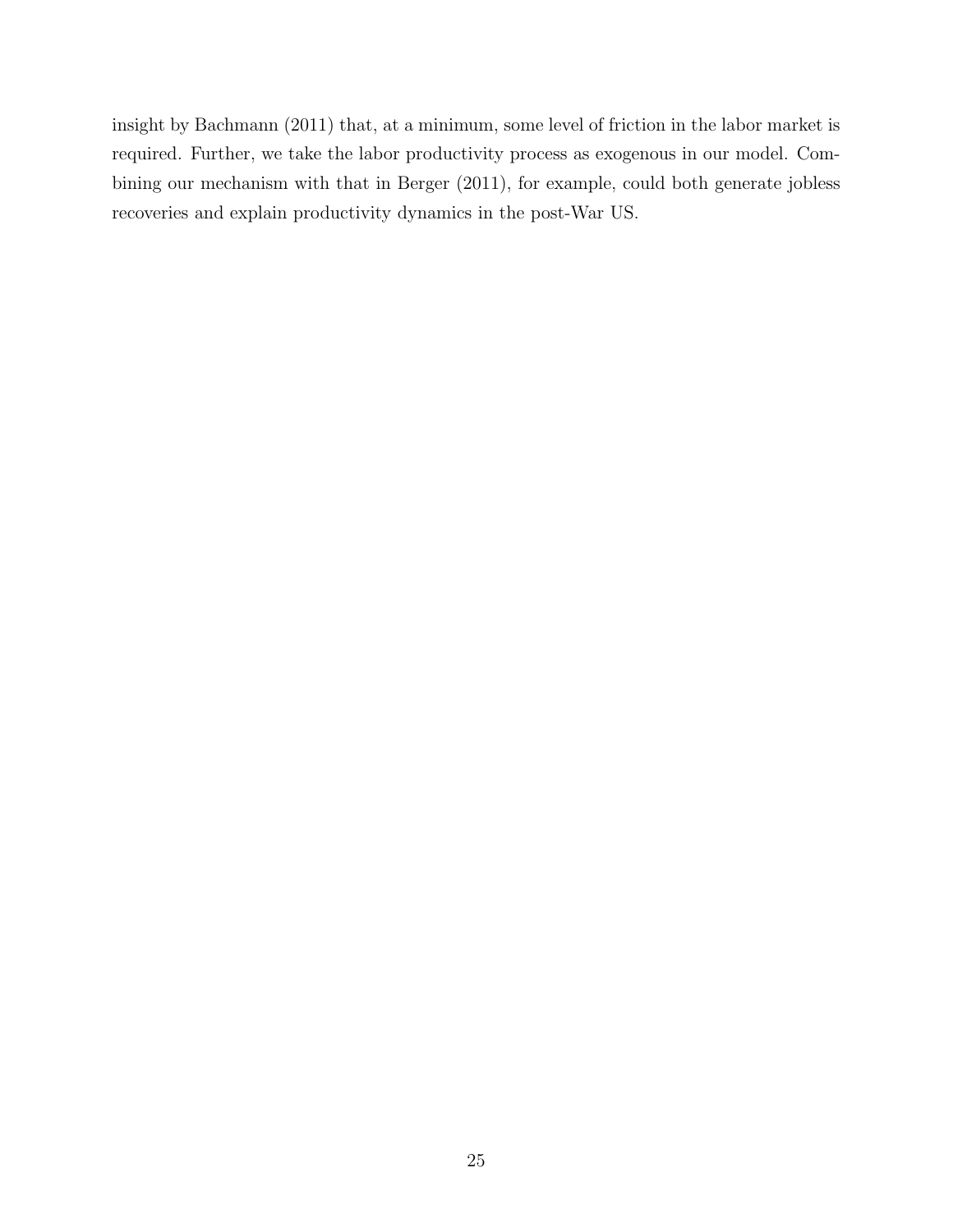### References

- <span id="page-25-3"></span>Aaronson, D., E. Rissman, and D. G. Sullivan (2004): "Assessing the jobless recovery," *Economic Perspectives*, 2–21.
- <span id="page-25-8"></span>Aguiar, M. and E. Hurst (2005): "Consumption versus Expenditure," *Journal of Political Economy*, 113, 919–948.
- <span id="page-25-1"></span>BACHMANN, R. (2011): "Understanding the Jobless Recoveries After 1991 and 2001," working paper.
- <span id="page-25-2"></span>BERGER, D. (2011): "Countercyclical Restructuring and Jobless Recoveries," working paper.
- <span id="page-25-0"></span>Bernanke, B. S. (2003): "The Jobless Recovery," *Remarks by Governor Ben S. Bernanke at the Global Economic and Investment Outlook Conference, Carnegie Mellon University, Pittsburgh Pennsylvania, November 6, 2003.*
- <span id="page-25-10"></span>BLASCO, S. AND F. FONTAINE (2012): "A Structural Model of the Unemployment Insurance Take Up," Working paper.
- <span id="page-25-7"></span>Browning, M. and T. F. Crossley (2001): "Unemployment insurance benefit levels and consumption changes," *Journal of Public Economics*, 80, 1–23.
- <span id="page-25-13"></span>CARD, D., R. CHETTY, AND A. WEBER (2007): "Cash-On-Hand and Competing Models of Intertemporal Behavior: New Evidence from the Labor Market," *The Quarterly Journal of Economics*, 122, 1511–1560.
- <span id="page-25-12"></span>CARD, D. AND P. B. LEVINE (2000): "Extended Benefits and the Duration of UI Spells: Evidence from the New Jersey Extended Benefit Program," *Journal of Public Economics*, 78, 107–138.
- <span id="page-25-9"></span>Chodorow-Reich, G. and L. Karabarbounis (2013): "The Cyclicality of the Opportunity Cost of Employment," NBER Working Papers 19678, National Bureau of Economic Research, Inc.
- <span id="page-25-6"></span>CHRISTIANO, L. J., M. S. EICHENBAUM, AND M. TRABANDT (2014): "Understanding the Great Recession," NBER Working Papers 20040, National Bureau of Economic Research, Inc.
- <span id="page-25-5"></span>den Haan, W. J., G. Ramey, and J. Watson (2000): "Job Destruction and Propagation of Shocks," *American Economic Review*, 90, 482–498.
- <span id="page-25-4"></span>Faig, M. and M. Zhang (2012): "Labor Market Cycles, Unemployment Insurance Eligibility, and Moral Hazard," *Review of Economic Dynamics*, 15, 41–56.
- <span id="page-25-11"></span>FARBER, H. S. AND R. G. VALLETTA (2013): "Do Extended Unemployment Benefits Lengthen Unemployment Spells? Evidence from Recent Cycles in the U.S. Labor Market," Working Paper 19048, National Bureau of Economic Research.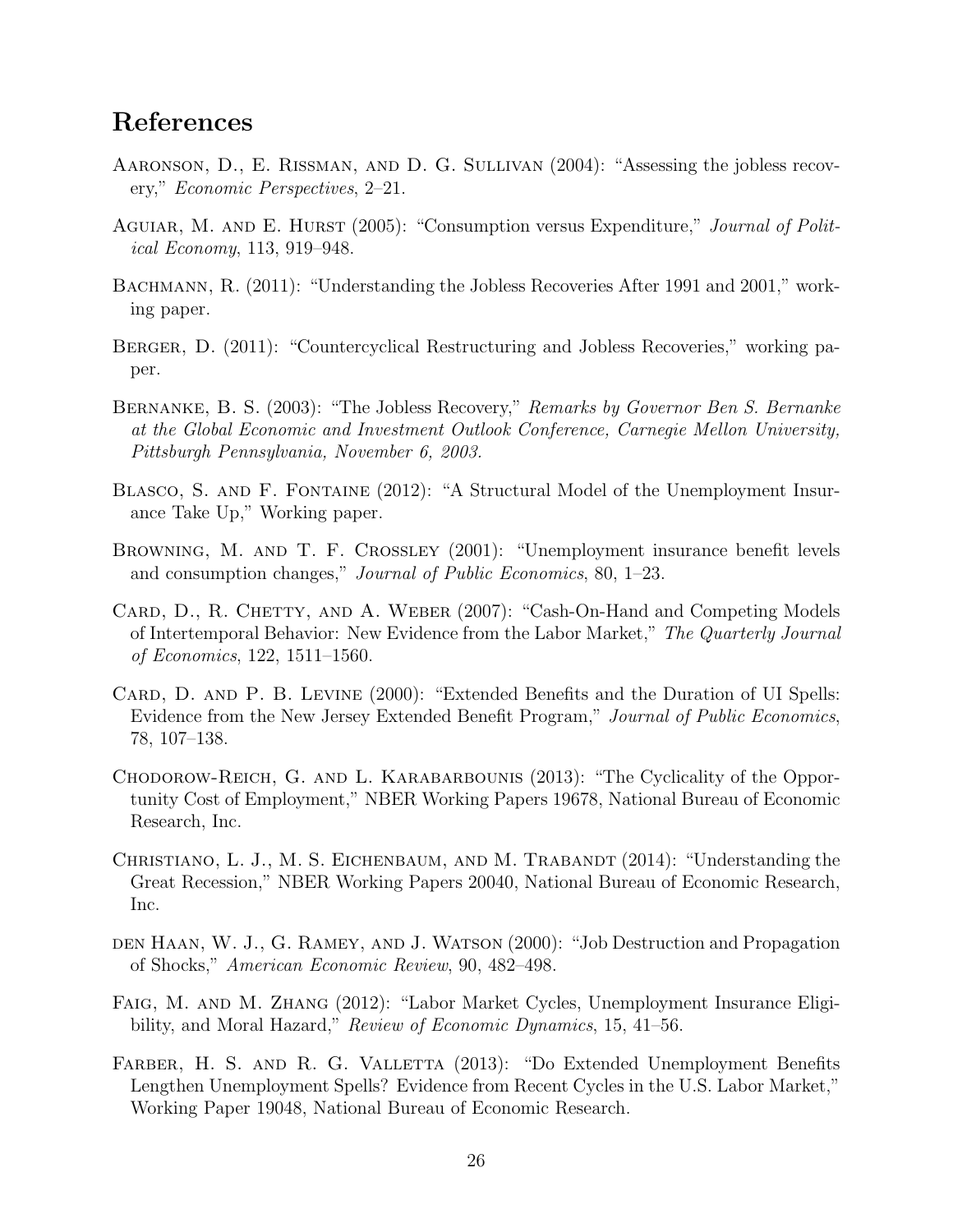- <span id="page-26-10"></span>FREDRIKSSON, P. AND B. HOLMLUND (2001): "Optimal Unemployment Insurance in Search Equilibrium," *Journal of Labor Economics*, 19, 370–99.
- <span id="page-26-4"></span>GROSHEN, E. L. AND S. POTTER (2003): "Has structural change contributed to a jobless recovery?" *Current Issues in Economics and Finance*.
- <span id="page-26-12"></span>Gruber, J. (1997): "The Consumption Smoothing Benefits of Unemployment Insurance," *American Economic Review*, 87, 192–205.
- <span id="page-26-13"></span>HAGEDORN, M., F. KARAHAN, I. MANOVSKII, AND K. MITMAN (2013): "The Effect of Unemployment Benefits on Unemployment: the Role of Macro Effects," working paper.
- <span id="page-26-8"></span>HAGEDORN, M. AND I. MANOVSKII (2008): "The Cyclical Behavior of Equilibrium Unemployment and Vacancies Revisited," *American Economic Review*, 98, 1692–1706.
- <span id="page-26-7"></span>HALL, R. E. (2005): "Employment Fluctuations with Equilibrium Wage Stickiness," *American Economic Review*, 95, 50–65.
- <span id="page-26-11"></span>HALL, R. E. AND P. R. MILGROM (2008): "The Limited Influence of Unemployment on the Wage Bargain," *American Economic Review*, 98, 1653–74.
- <span id="page-26-6"></span>Herkenhoff, K. F. (2013): "The impact of consumer credit access on unemployment," working paper.
- <span id="page-26-2"></span>Herkenhoff, K. F. and L. E. Ohanian (2011): "Labor Market Dysfunction During the Great Recession," NBER Working Papers 17313, National Bureau of Economic Research, Inc.
- <span id="page-26-1"></span>KATZ, L. F. AND B. D. MEYER (1990): "The impact of the potential duration of unemployment benefits on the duration of unemployment," *Journal of Public Economics*, 41, 45–72.
- <span id="page-26-3"></span>Krause, M. U. and H. Uhlig (2012): "Transitions in the German labor market: Structure and crisis," *Journal of Monetary Economics*, 59, 64–79.
- <span id="page-26-14"></span>Lalive, R. (2007): "Unemployment Benefits, Unemployment Duration, and Post-Unemployment Jobs: A Regression Discontinuity Approach," *American Economic Review*, 97, 108–112.
- <span id="page-26-5"></span>MCGRATTAN, E. R. AND E. C. PRESCOTT (2014): "A Reassessment of Real Business Cycle Theory," *American Economic Review*, 104, 177–82.
- <span id="page-26-9"></span>MENZIO, G. AND S. SHI (2011): "Efficient Search on the Job and the Business Cycle," *Journal of Political Economy*, 119, 468 – 510.
- <span id="page-26-15"></span>MITMAN, K. AND S. RABINOVICH (2014): "Optimal unemployment insurance in an equilibrium business-cycle model," *Journal of Monetary Economics*.
- <span id="page-26-0"></span>Moffitt, R. (1985): "Unemployment Insurance and the Distribution of Unemployment Spells," *Journal of Econometrics*, 28, 85–101.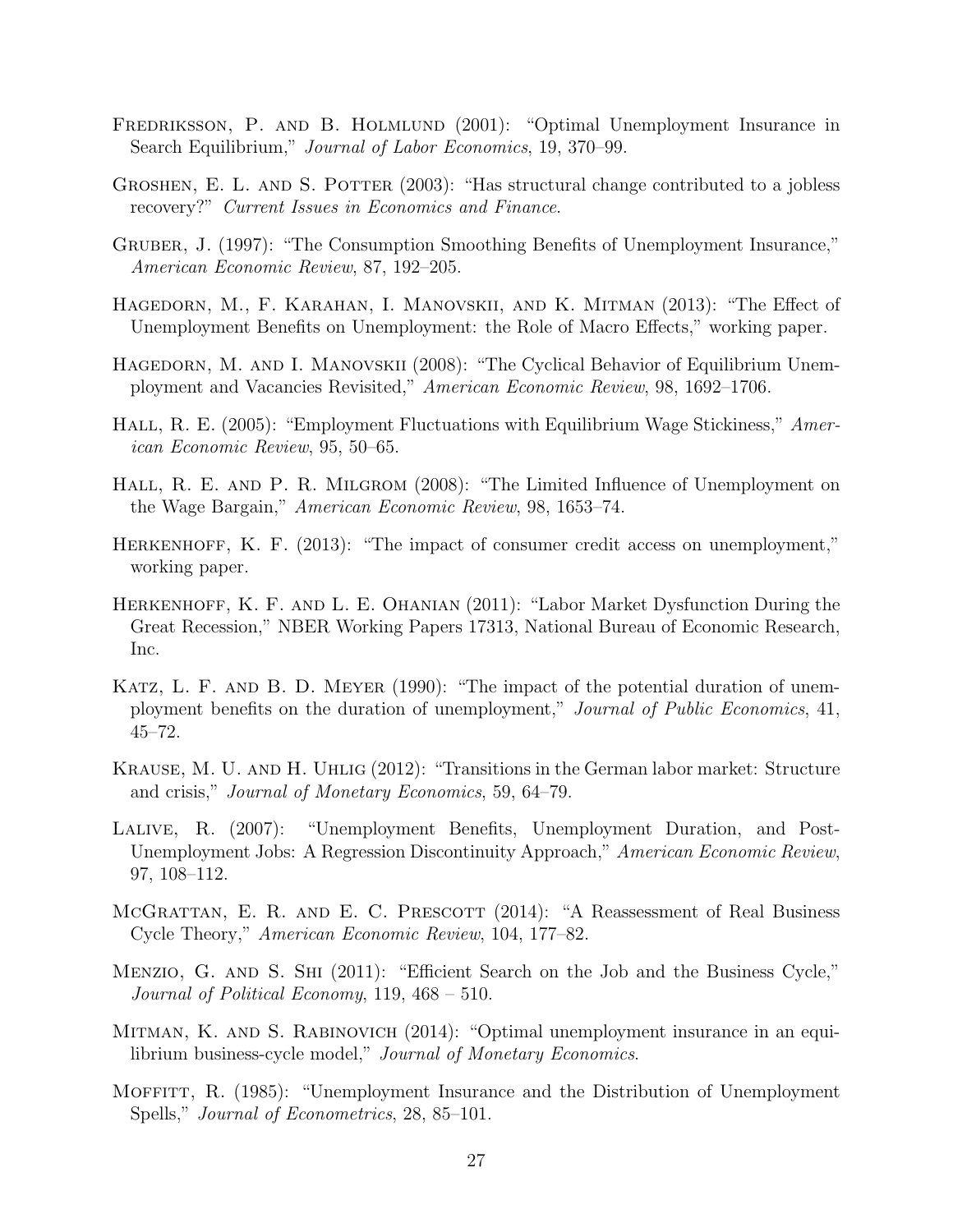- <span id="page-27-2"></span>MOFFITT, R. AND W. NICHOLSON (1982): "The Effect of Unemployment Insurance on Unemployment: The Case of Federal Supplemental Benefits," *The Review of Economics and Statistics*, 64, 1–11.
- <span id="page-27-3"></span>Mulligan, C. B. (2002): "A Century of Labor-Leisure Distortions," NBER Working Papers 8774, National Bureau of Economic Research, Inc.
- <span id="page-27-0"></span>——— (2010): "Aggregate Implications of Labor Market Distortions: The Recession of 2008- 9 and Beyond," NBER Working Papers 15681, National Bureau of Economic Research, Inc.
- <span id="page-27-4"></span>——— (2012): *The Redistribution Recession: How Labor Market Distortions Contracted the Economy*, no. 9780199942213 in OUP Catalogue, Oxford University Press.
- <span id="page-27-9"></span>Nekoei, A. and A. Weber (2014): "Does Extending Unemployment Benefits Improve Job Quality?" NRN working papers 2014-04, The Austrian Center for Labor Economics and the Analysis of the Welfare State, Johannes Kepler University Linz, Austria.
- <span id="page-27-1"></span>Ohanian, L. E. (2010): "The Economic Crisis from a Neoclassical Perspective," *Journal of Economic Perspectives*, 24, 45–66.
- <span id="page-27-8"></span>ROGERSON, R., R. SHIMER, AND M. PITTS (2013): "Delving into Labor Markets," http://macroblog.typepad.com/macroblog/2013/10/delving-into-labor-markets.html.
- <span id="page-27-7"></span>ROTHSTEIN, J. (2011): "Unemployment Insurance and Job Search in the Great Recession," NBER Working Papers 17534, National Bureau of Economic Research, Inc.
- <span id="page-27-5"></span>Shimer, R. (2005): "The Cyclical Behavior of Equilibrium Unemployment and Vacancies," *American Economic Review*, 95, 25–49.
- <span id="page-27-6"></span>- (2012): "Reassessing the ins and outs of unemployment," *Review of Economic Dynamics*, 15, 127 – 148.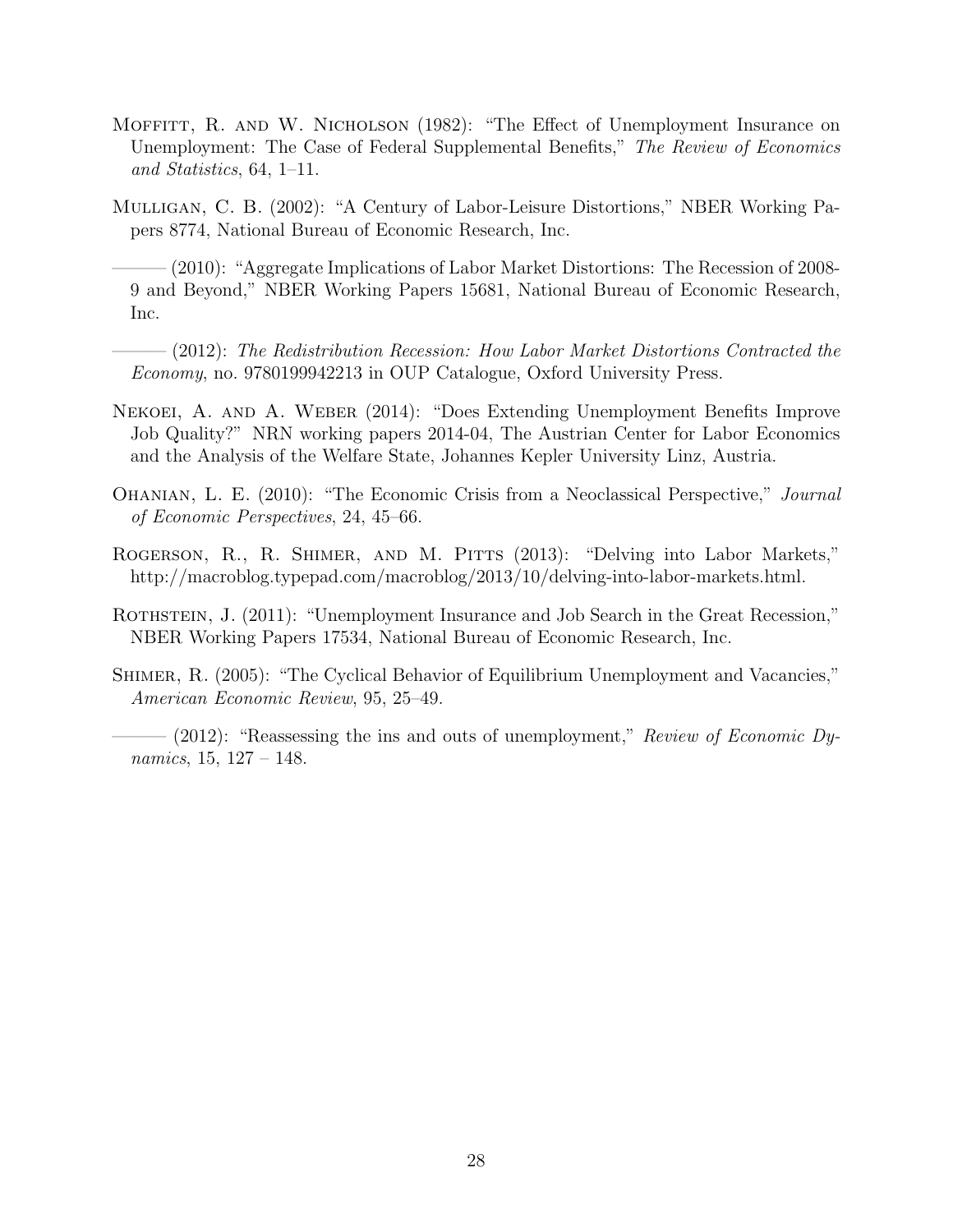## <span id="page-28-0"></span>A Tables and Figures

<span id="page-28-1"></span>

| Table 1: Internally Calibrated Parameters |                              |       |  |  |  |  |
|-------------------------------------------|------------------------------|-------|--|--|--|--|
|                                           | Parameter                    | Value |  |  |  |  |
| $h_{-}$                                   | Value of non-market activity | 0.81  |  |  |  |  |
|                                           | $\xi$ Bargaining power       | 0.13  |  |  |  |  |
|                                           | $\lambda$ Matching parameter | 0.40  |  |  |  |  |

Table 2: Summary Statistics, Quarterly US Data, 1960:I to 2013:II

<span id="page-28-2"></span>

|                                           |                    | $\boldsymbol{\mathit{u}}$ | $\boldsymbol{v}$ | / U                           | $\tilde{z}$ |
|-------------------------------------------|--------------------|---------------------------|------------------|-------------------------------|-------------|
| $Standard Deviation$ 0.1201 0.1276 0.2758 |                    |                           |                  |                               | 0.0120      |
|                                           | U                  |                           |                  | $-0.8686$ $-0.8968$ $-0.2144$ |             |
| Correlation                               | $\eta$             |                           |                  | 0.9775                        | 0.2008      |
| Matrix                                    | / $\boldsymbol{u}$ |                           |                  |                               | 0.1434      |
|                                           | z                  |                           |                  |                               |             |

<span id="page-28-3"></span>

| Table 3: Results from the Calibrated Model |                    |   |                     |                               |                  |
|--------------------------------------------|--------------------|---|---------------------|-------------------------------|------------------|
|                                            |                    | U | $\boldsymbol{\eta}$ | v/u                           | $\boldsymbol{z}$ |
| $Standard Deviation$ 0.0866 0.1077 0.2138  |                    |   |                     |                               | 0.0120           |
|                                            | U                  |   |                     | $-0.7729$ $-0.8745$ $-0.2829$ |                  |
| Correlation                                | $\boldsymbol{v}$   |   |                     | 0.9528                        | 0.4000           |
| Matrix                                     | / $\boldsymbol{u}$ |   |                     |                               | 0.2627           |
|                                            | $\tilde{z}$        |   |                     |                               |                  |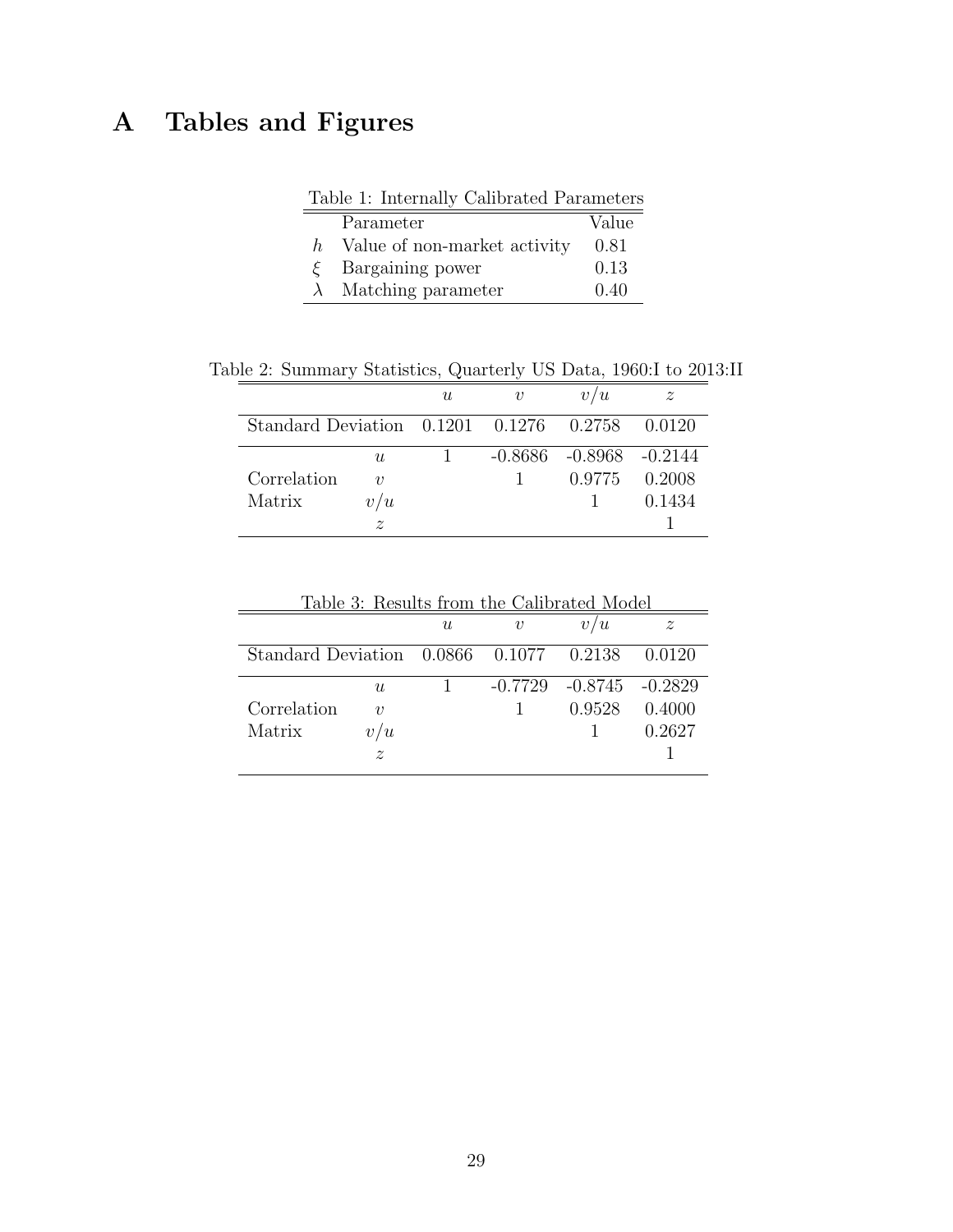<span id="page-29-0"></span>

|                                           |                  | $\boldsymbol{u}$ | v | u<br>v                        | $\boldsymbol{z}$ |
|-------------------------------------------|------------------|------------------|---|-------------------------------|------------------|
| $Standard Deviation$ 0.0794 0.0684 0.1431 |                  |                  |   |                               | 0.0120           |
|                                           | $\boldsymbol{u}$ |                  |   | $-0.7905$ $-0.8925$ $-0.7548$ |                  |
| Correlation                               | $\boldsymbol{v}$ |                  |   | 0.9116                        | 0.8407           |
| Matrix                                    | $^\prime u$      |                  |   |                               | 0.8193           |
|                                           | $\tilde{z}$      |                  |   |                               |                  |

Table 4: Results from the Model with No Benefit Extensions

| Table 5: Autocorrelation of Unemployment |           |           |                   |  |  |  |  |
|------------------------------------------|-----------|-----------|-------------------|--|--|--|--|
| Quarter Lag                              | Data      | Model     | Model             |  |  |  |  |
|                                          |           |           | $w$ /o Extensions |  |  |  |  |
| $\left( \right)$                         | 1         | 1         |                   |  |  |  |  |
| 1                                        | 0.9154    | 0.8833    | 0.8576            |  |  |  |  |
| 2                                        | 0.7478    | 0.6602    | 0.5598            |  |  |  |  |
| 3                                        | 0.5375    | 0.4517    | 0.2408            |  |  |  |  |
| 4                                        | 0.3193    | 0.2753    | $-0.0336$         |  |  |  |  |
| 5                                        | 0.1254    | 0.1173    | $-0.2302$         |  |  |  |  |
| 6                                        | $-0.0428$ | $-0.02$   | $-0.3484$         |  |  |  |  |
|                                          | $-0.188$  | $-0.1248$ | $-0.3919$         |  |  |  |  |

<span id="page-29-1"></span>Table 5: Autocorrelation of Unemployment

Table 6: Correlation with lagged productivity,  $z_{t-1}$ 

<span id="page-29-2"></span>

| $w$ /o Extensions<br>$-0.8929$<br>$-0.4321 - 0.4420$<br>$u_t$<br>0.6927<br>0.4680<br>0.5047<br>$v_t$ | Model |
|------------------------------------------------------------------------------------------------------|-------|
|                                                                                                      |       |
|                                                                                                      |       |
|                                                                                                      |       |
| 0.8016<br>$v_t/u_t$<br>0.4102<br>0.4589                                                              |       |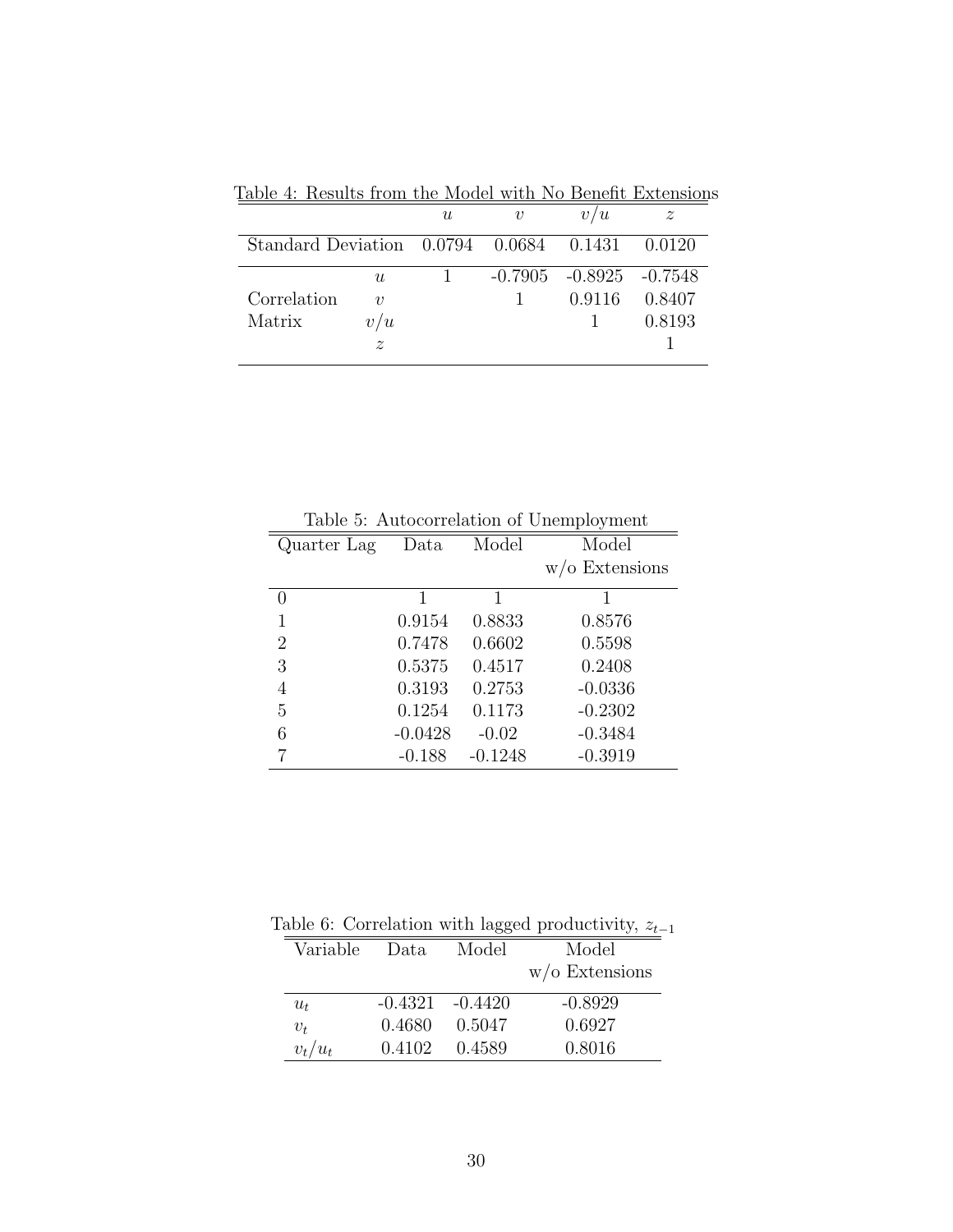

<span id="page-30-0"></span>Figure 1: Maximum possible benefit duration available during the Post-War period. The extensions include a combination of discretionary federal extensions and the state-federal extended benefits program.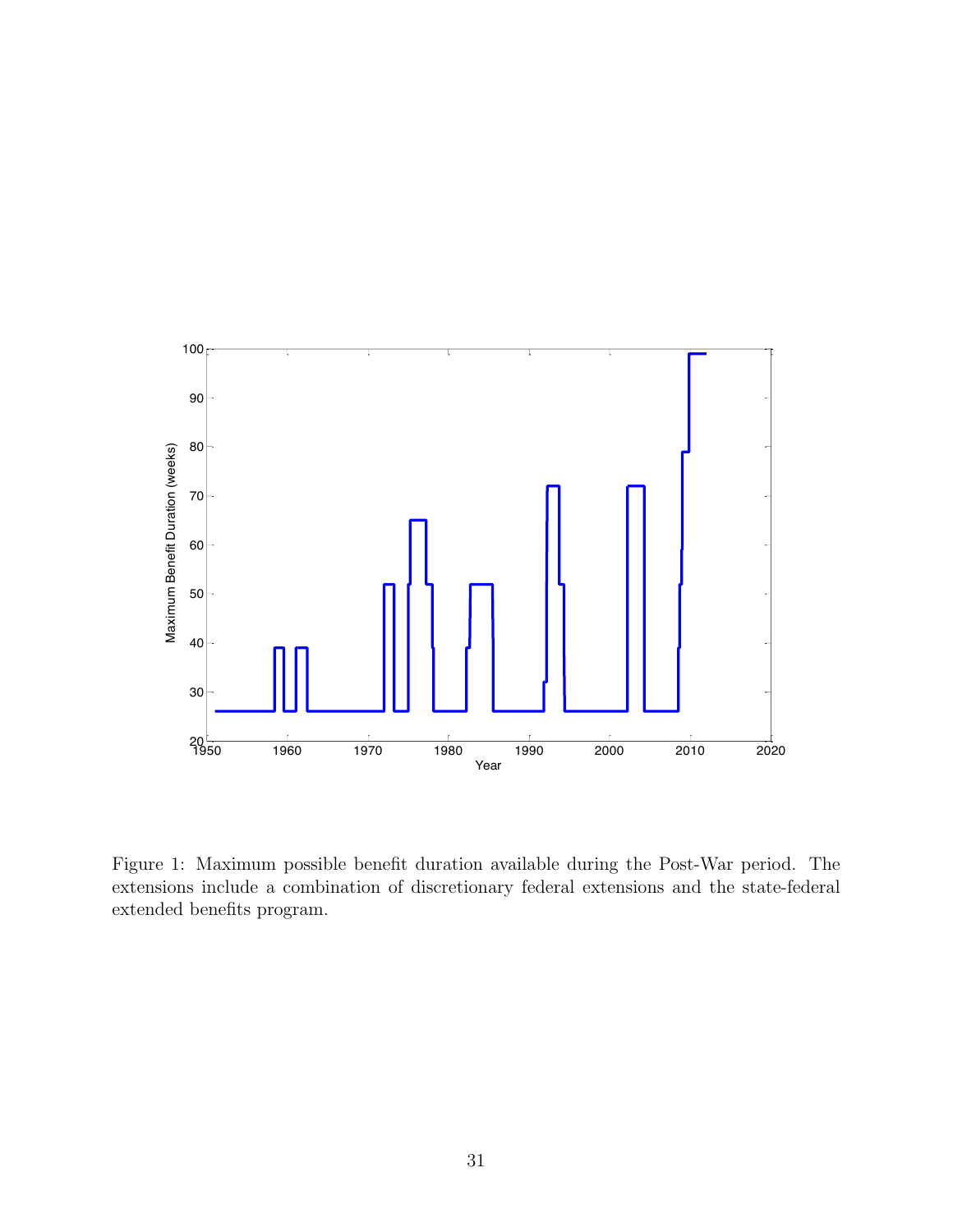

<span id="page-31-0"></span>Figure 2: Maximum possible benefit duration available during the Post-War period and productivity. Productivity is calculate as log deviation from HP filtered trend of output per worker in the non-farm business sector reported by the Bureau of Labor Statistics. In the recessions follow the 1981-1982 recession, benefit extensions were more likely to occur after productivity had already begun to recover.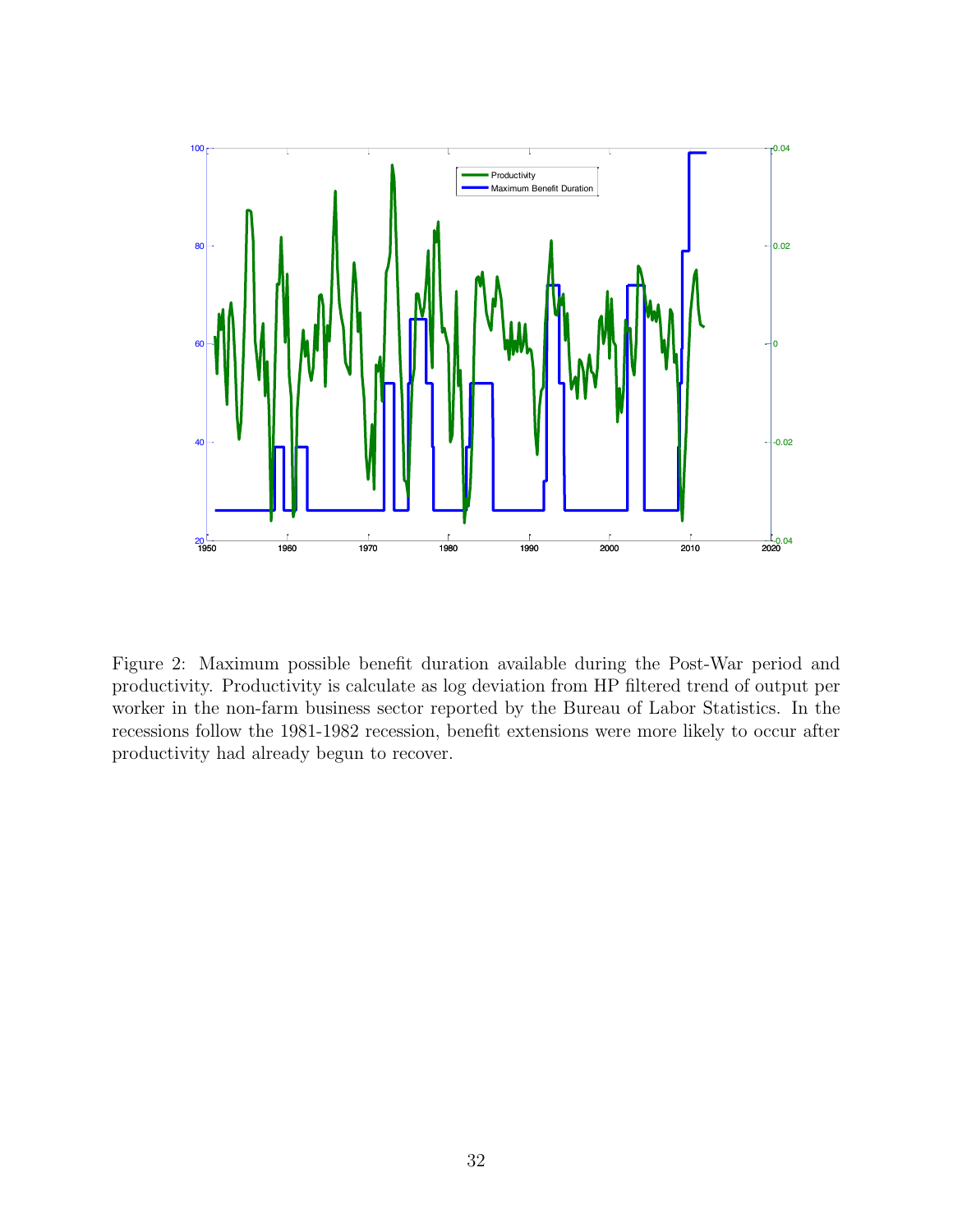

<span id="page-32-0"></span>Figure 3: Simulated and actual unemployment from January 1960 through June 2013. NBER dated recessions are shaded.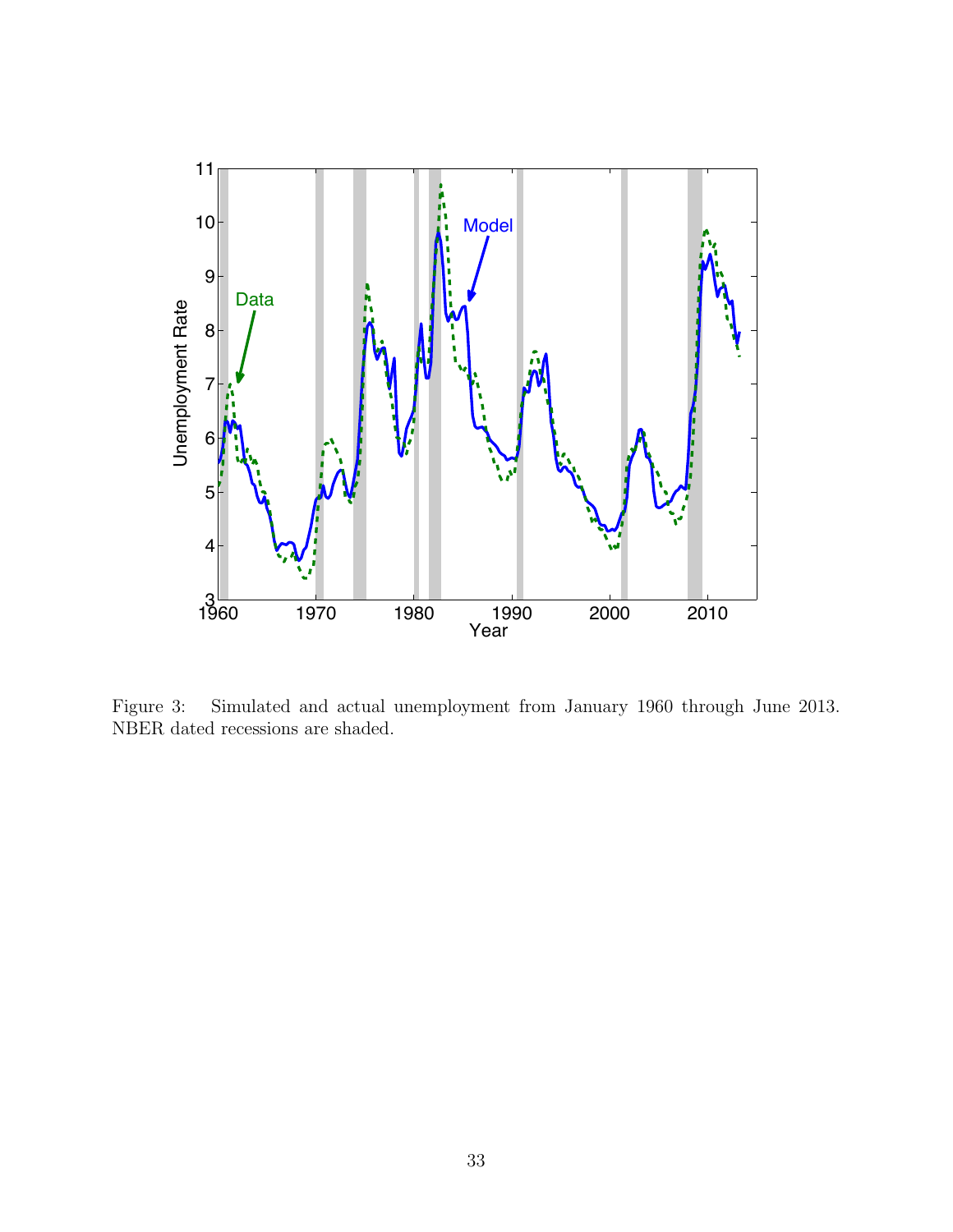

<span id="page-33-0"></span>Figure 4: Log deviations from HP filtered trend for simulated and actual unemployment from January 1960 through June 2013. NBER dated recessions are shaded.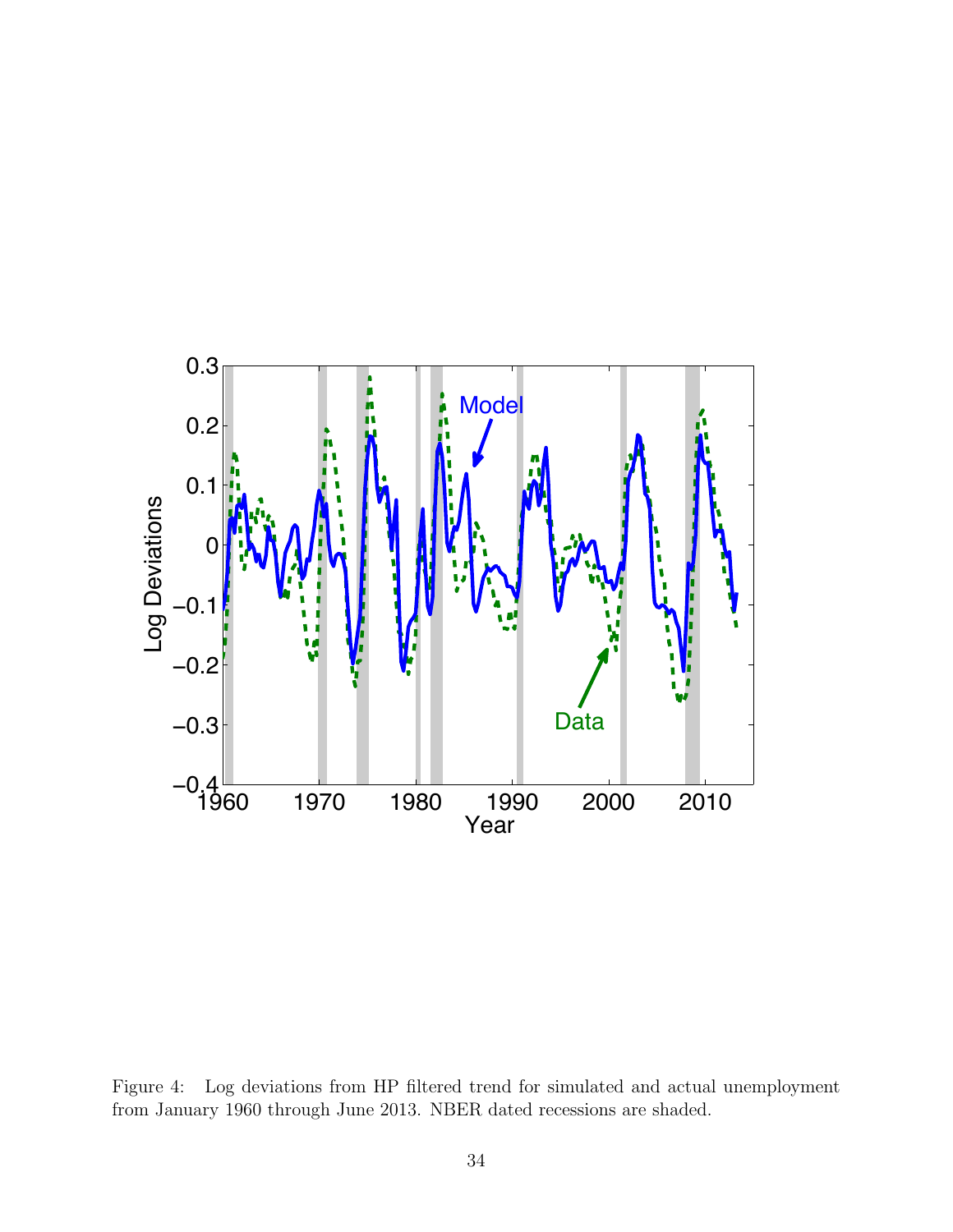

<span id="page-34-0"></span>Figure 5: Simulated and actual percentage change in employment from NBER peak before the 1973-75, 1980 and 1981-82 recessions. The blue line is the model and dashed green line is the data. Data and model are not filtered. Data is from CPS, total non-farm employment.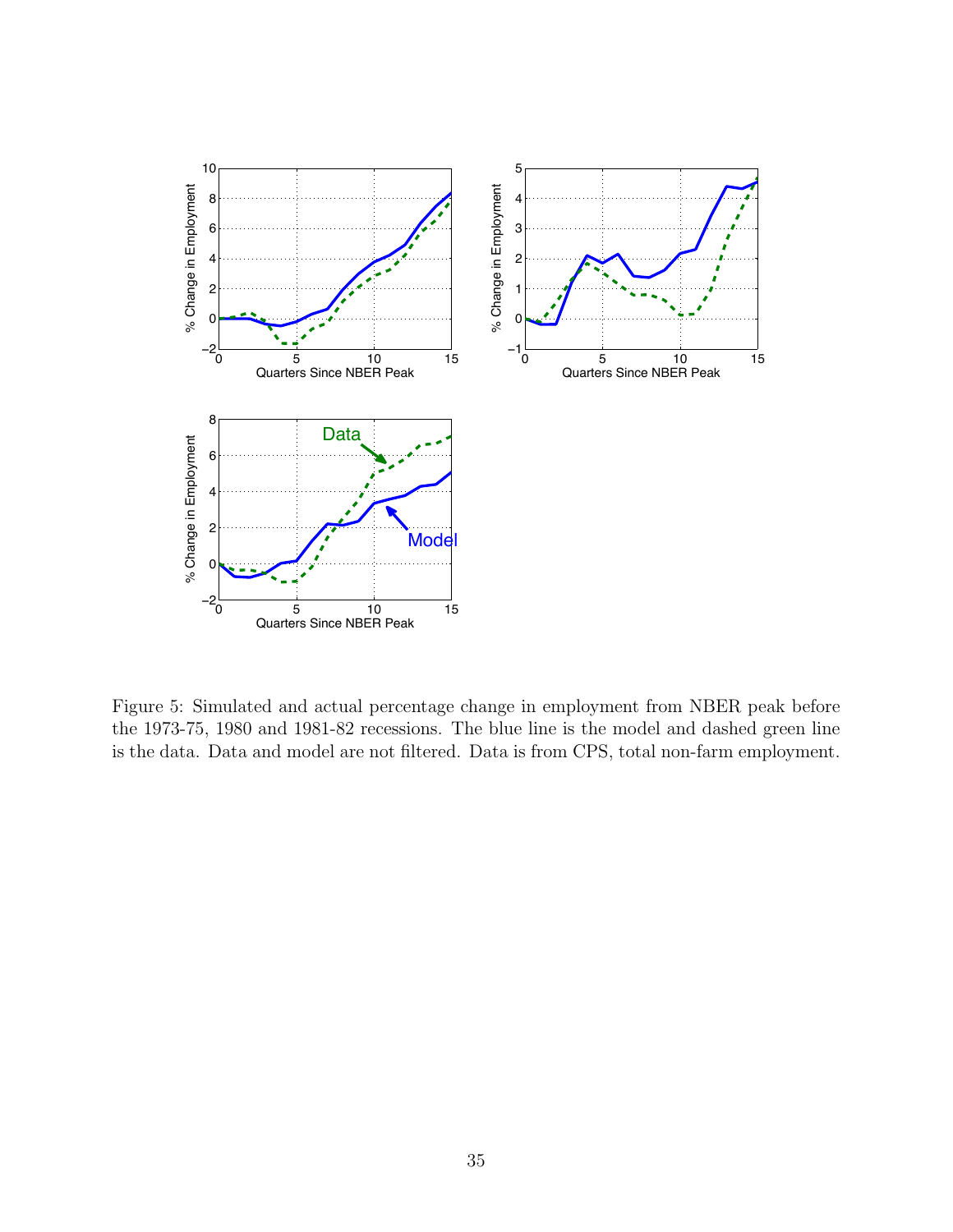

<span id="page-35-0"></span>Figure 6: Simulated and actual percentage change in employment from NBER peak before the 1990-91, 2001 and 2007-09 recessions. The blue line is the model and dashed green line is the data. Data and model are not filtered. Data is from CPS, total non-farm employment.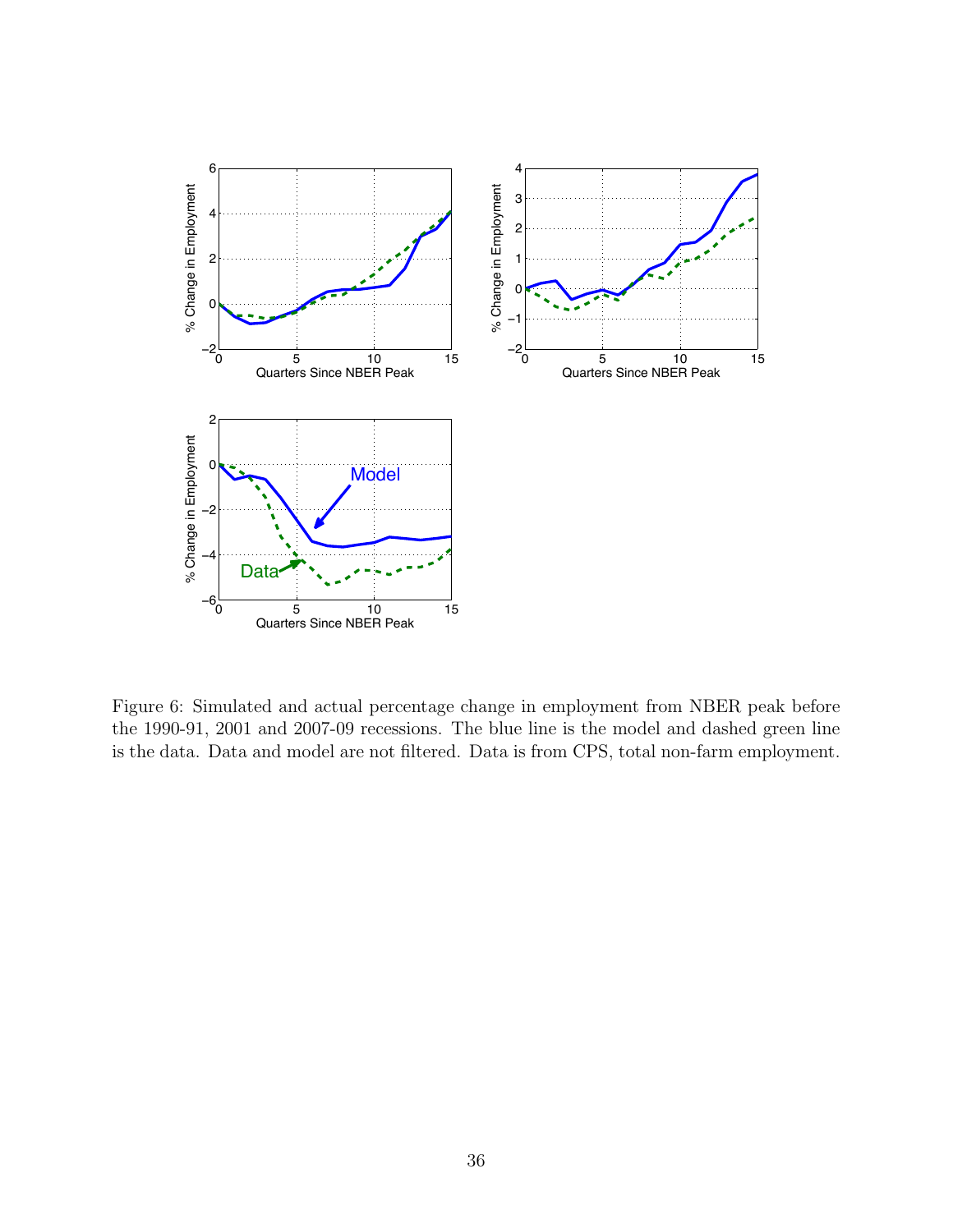

<span id="page-36-0"></span>Figure 7: Simulated and actual percentage change in employment from NBER peak before the 1990-91, 2001 and 2007-09 recessions. The blue line is the model, the red dot-dashed line is the model without extensions, and green dashed line is the data. Data and model are not filtered.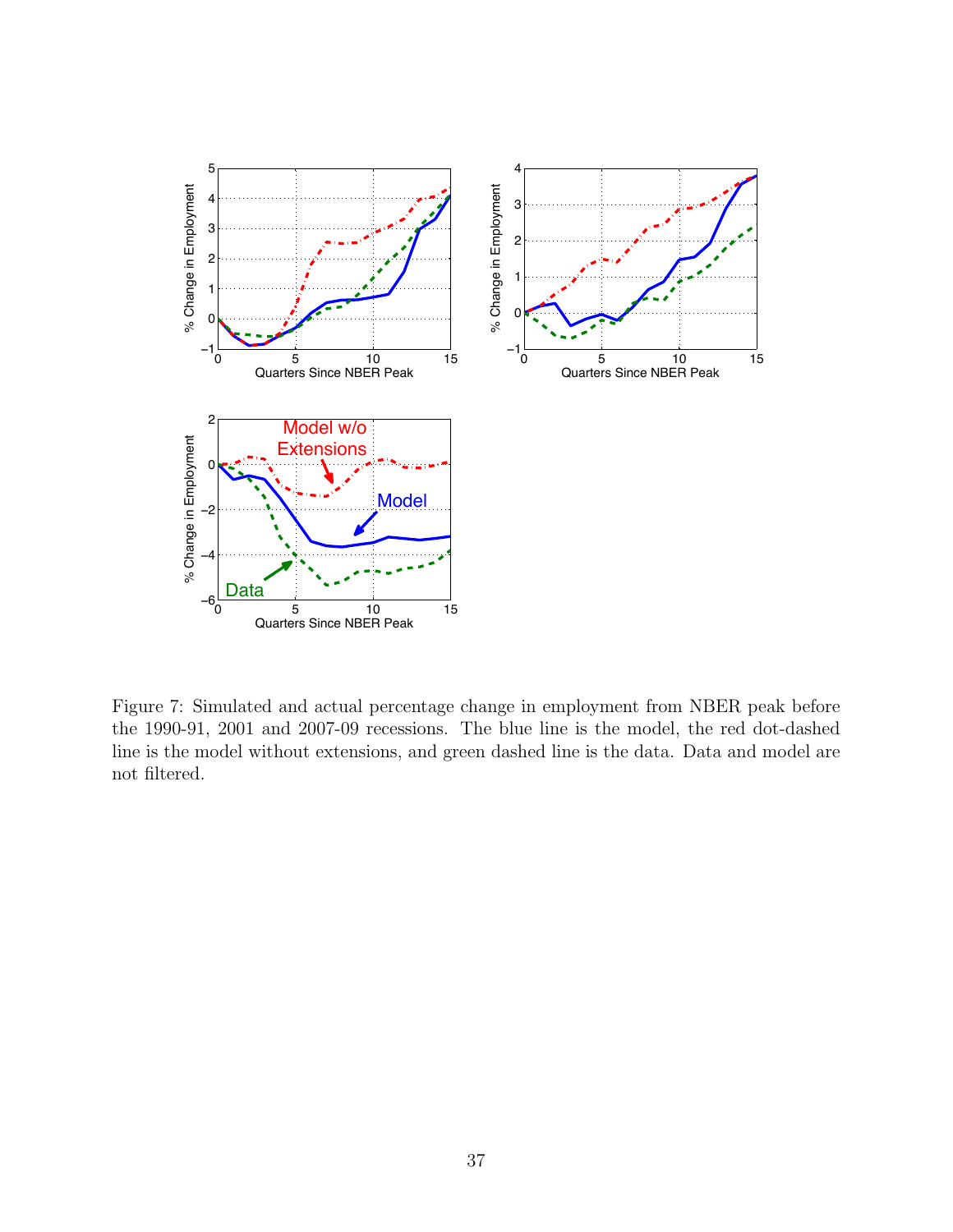

<span id="page-37-0"></span>Figure 8: Simulated Beveridge curve. Productivity is held constant at 1 and benefits are permanently increased to 99 weeks. Then productivity increases to 1.015.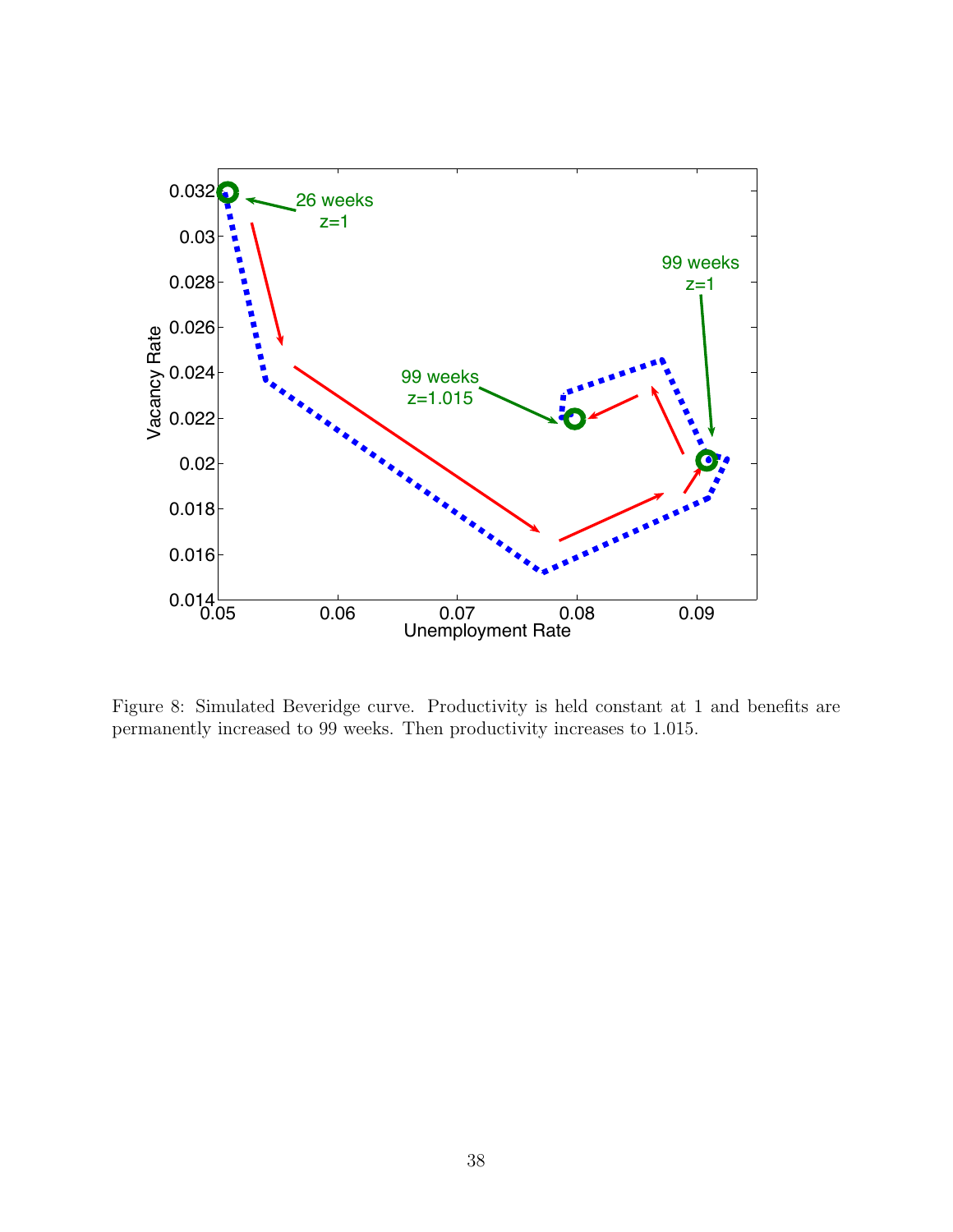

<span id="page-38-0"></span>Figure 9: Simulated and actual Beveridge curve from January 2005 through December 2011. The unemployment and vacancy rates come from the BLS JOLTS database. Both series are plotted as quarterly averages of monthly (JOLTS) and weekly (model) data.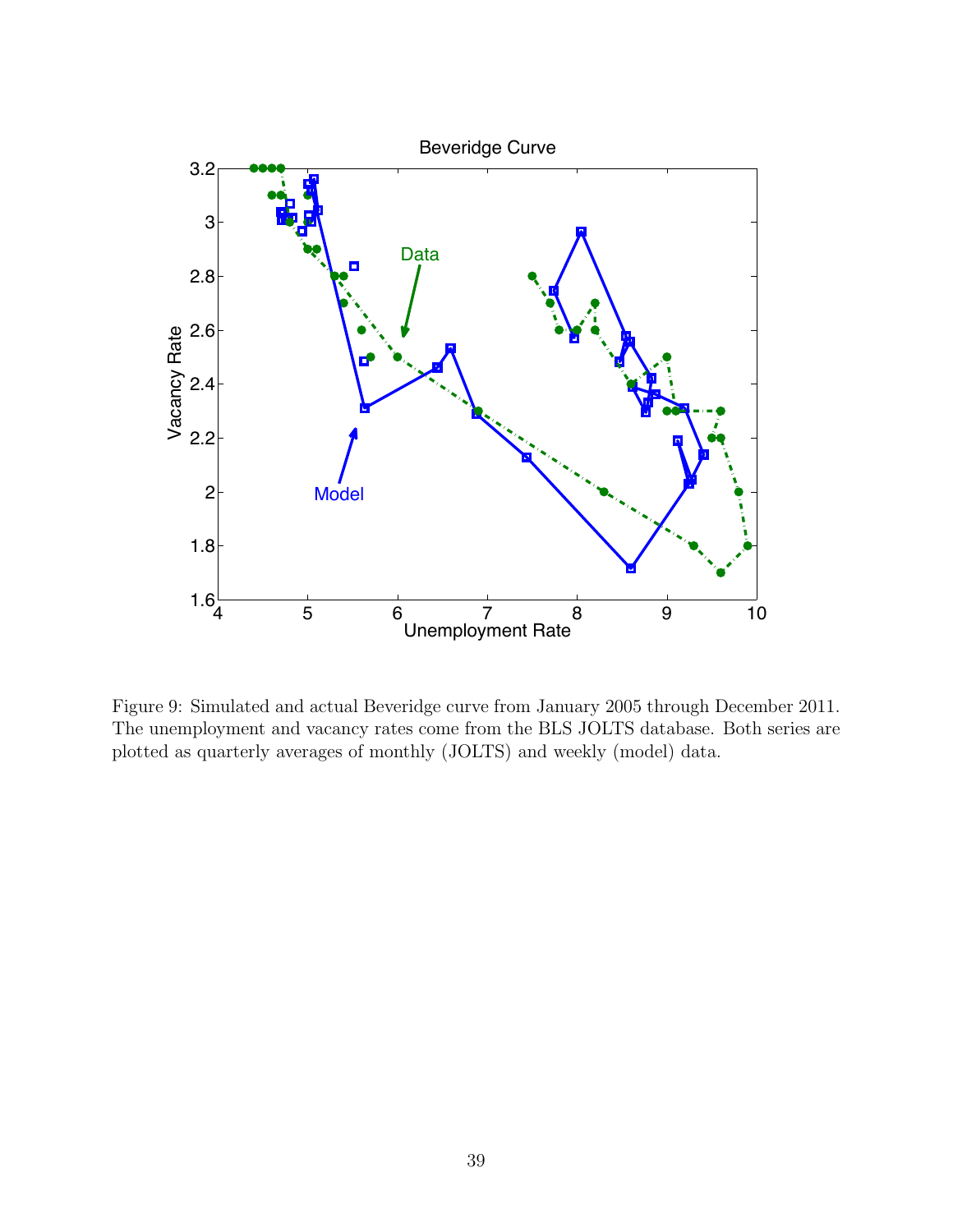

<span id="page-39-0"></span>Figure 10: Simulated and actual unemployment rate. The blue line is the model, the red dot-dashed line is the model with benefits extended through 2014:QIII, and green dashed line is the data. Data and model are not filtered.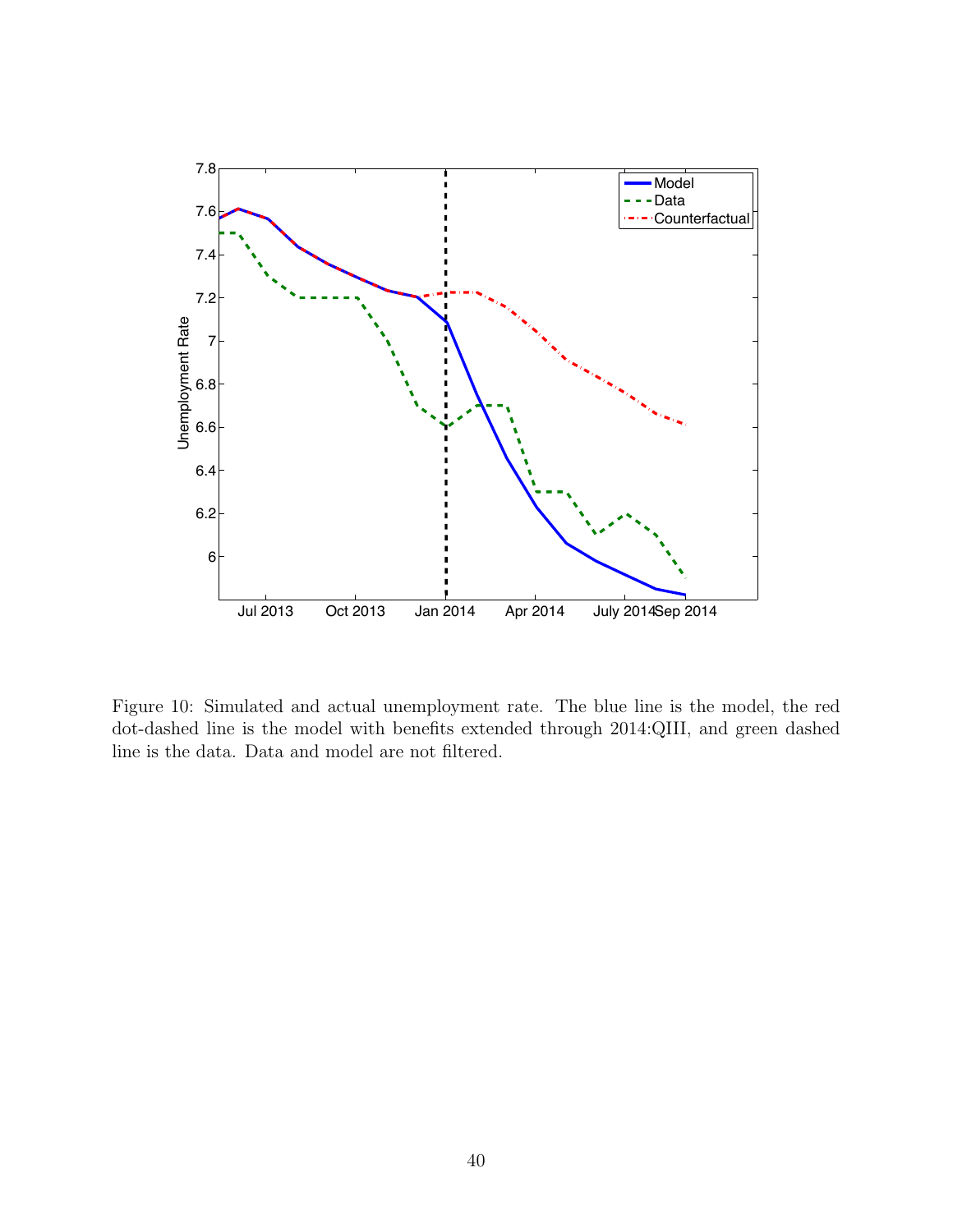

<span id="page-40-0"></span>Figure 11: Simulated and actual employment. The blue line is the model, the red dot-dashed line is the model with benefits extended through 2014:QIII, and green dashed line is the data. Data and model are not filtered.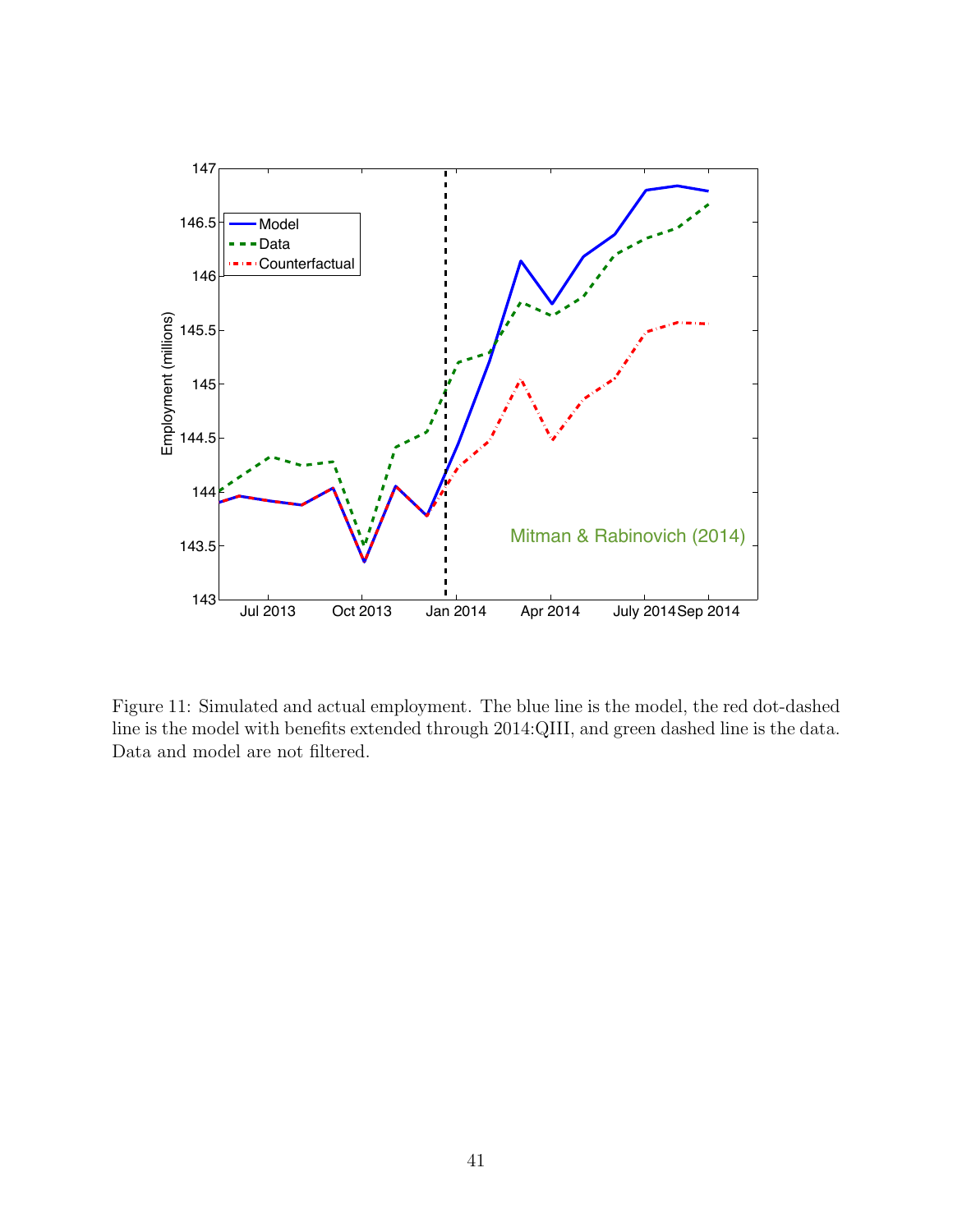## <span id="page-41-0"></span>B The Post-War US Unemployment Insurance System: An Overview

By the late 1950s, most unemployment insurance systems in U.S. states offered 26 weeks of benefits to newly displaced workers. The deep recession of 1957-58, however, prompted the federal government to lengthen the duration of benefits available. Under the Temporary Unemployment Compensation Act (TUC), the federal government offered interest free loans to states in order to provide up to 13 additional weeks of benefits. Seventeen states opted to participate in the program, which lasted from June of 1958 until June of 1959.

The first federally financed extension of unemployment benefits occurred during the 1960- 1961 recession. The federal government passed the Temporary Extended Unemployment Compensation Act (TEUC). Whereas TUC was a voluntary program, TEUC was mandatory for all states and provided up to 13 weeks of additional benefits to unemployed workers from April 1961 until June 1962. The extra weeks of benefits were entirely financed by the federal government (which raised the Federal Unemployment Tax to offset the extensions).

Guided by TUC and TEUC, the federal government sought to develop an automatic system of extending unemployment benefits during recessions. In 1970 the Employment Security Amendments developed the Extended Benefits (EB) program, which would provide additional weeks of benefits to states experiencing high unemployment. The EB program is a state-federal partnership, with the costs of the extended benefits shared equally between the state and federal government. The EB program provided up to 13 weeks of additional benefits. The extended benefits can be "triggered" nationally when the unemployment rate crosses certain thresholds, or triggered within individual states when the state-level unemployment crosses certain thresholds.

Following the recession of 1969-1970, in addition to additional benefits provided by the EB program, the federal government passed the Emergency Unemployment Compensation Act of 1971 (EUCA) which provided for an additional 13 weeks of benefits to states with high unemployment financed fully by the federal government. Thus, unemployed workers could receive up to 52 weeks of benefits under the regular, EB and EUCA programs<sup>[15](#page-0-0)</sup>. The EUCA provided benefits from January 1972 through March 1973.

During the 1973-1975 recession, the federal government passed the Federal Supplemental Benefits (FSB) program, which was in effect from January 1975 through October 1977. The program initially provided for 13 weeks of additional benefits financed from the federal government, but was amended to provide 26 weeks of benefits in March 1975. The EB program triggered on nationwide from February 1975 through December 1977. Thus, from March 1975 through October 1977 displaced workers could receive a total of 65 weeks of benefits  $(26 \text{ state} + 13 \text{ EB} + 26 \text{ FSB}).$ 

In 1980 and 1981, through the Omnibus Reconciliation Acts of those years, the federal government altered the EB program. It eliminated the national trigger for EB and raised the thresholds for the state level triggers. In addition, it imposed stricter eligibility requirements for unemployed workers to receive benefits under the EB program.

During the 1981-1982 recession, the federal government established the Federal Sup-

<sup>&</sup>lt;sup>15</sup>The triggers under EUCA were different than under the EB program. Thus some states only qualified for EB, others only for EUCA, and others for both EB and EUCA.